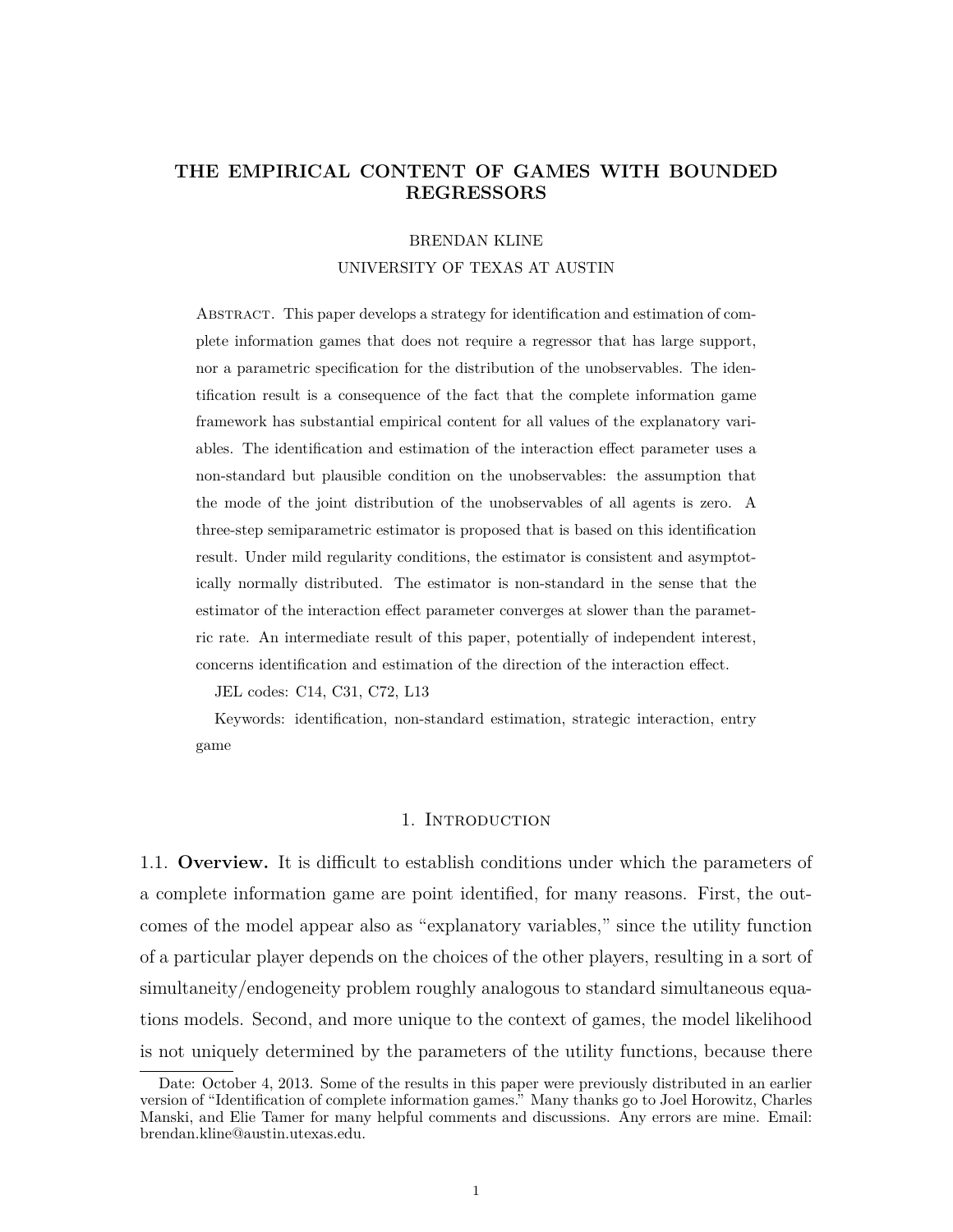is not necessarily a unique solution to the model due to multiple equilibria, and therefore there can be multiple potential outcomes of the game for a fixed specification of the utility functions. Nevertheless, despite these and other challenges, [Tamer](#page-44-0) [\(2003\)](#page-44-0), [Bajari, Hong, and Ryan](#page-43-0) [\(2010\)](#page-43-0), [Dunker, Hoderlein, and Kaido](#page-44-1) [\(2013\)](#page-44-1), [Fox and Laz](#page-44-2)[zati](#page-44-2) [\(2013\)](#page-44-2), and [Kline](#page-44-3) [\(2013\)](#page-44-3), provide various conditions under which parameters of interest in complete information game models are point identified.

Those prior identification results differ in many important ways. Nevertheless, all those results are based on identification strategies that require a regressor that has large support, although the exact "way" that such a regressor is used may arguably vary across papers.<sup>[1](#page-1-0)</sup> As shown by those papers, and as shown by the literature on single-agent models involving "choice," exploiting the existence of large support regressors is an attractive identification strategy. Indeed, in some single-agent models involving "choice," the model might not be point identified without a large support regressor, if parametric distributional assumptions are not maintained about the unobservables (e.g., [French and Taber](#page-44-4) [\(2011\)](#page-44-4)). (This paper shows point identification without a large support regressor, and without parametric distributional assumptions.)

There are a few reasons for studying identification (and estimation) in complete information games without a large support regressor. First, and perhaps most practically, in some empirical applications it may not be the case that there is a regressor satisfying the relevant large support condition. If there are not identification results that apply without a large support regressor, then point identification of the models used in those empirical applications may be in question. Second, and perhaps more generally, in order to understand the empirical content of complete information games, it is useful to know whether or not the point identification of complete information games requires the existence of a large support regressor. Or, equivalently, it is useful to know if (in some sense) either: the *only* information about the parameters of a complete information game "comes from" the extreme values of the explanatory

<span id="page-1-0"></span><sup>&</sup>lt;sup>1</sup>[Bajari, Hong, and Ryan](#page-43-0) [\(2010\)](#page-43-0) give another identification result using only exclusions restrictions, assuming a known distribution of the unobservables, and show that a certain necessary condition for identification is satisfied under this approach. Similarly, the seminal earlier work of [Bres](#page-43-1)[nahan and Reiss](#page-43-1) [\(1990,](#page-43-1) [1991a](#page-43-2)[,b\)](#page-43-3) does not contain any formal identification results, but is suggestive (based on for example the empirical exercises) of an identification strategy again based on parametric distributional assumptions for the unobservables. [Aradillas-Lopez and Rosen](#page-43-4) [\(2013\)](#page-43-4) study an ordered response game, primarily from the partial identification perspective, but do show that *some* model parameters are point identified without a large support regressor, assuming either that the unobservables have a known distribution or a certain parametric distribution (the Farlie-Gumbel-Morgenstern distribution). The current paper avoids such distributional assumptions.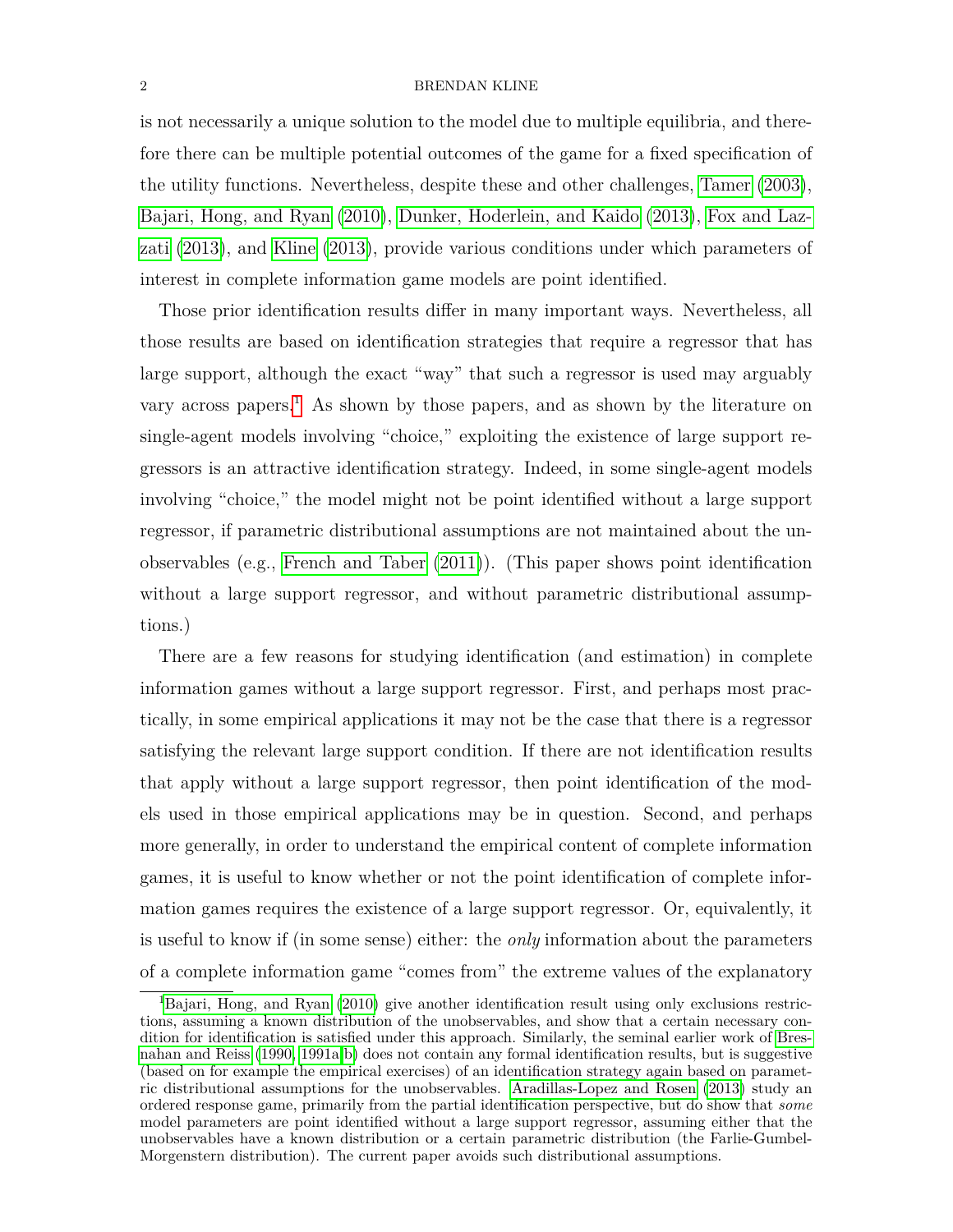variables that exist for a large support regressor, or if such extreme values of the explanatory variables are *necessary* conditions for point identification (yet with perhaps the "non-extreme" values of the explanatory variables still providing some information about the parameters). And third, a side effect of the constructive identification results in this paper is a new estimation strategy.

The existence of sources of information that do not require a large support regressor is suggested by the fact that Nash equilibrium implies some (possibly set-valued, but generally non-trivial) restrictions on the outcome of the game, as a mapping from the utility functions to the outcomes, for *any* instance of the game. This paper shows that such restrictions indeed imply the existence of sources of point identification that do not require the existence of a large support regressor.

This paper exploits just one such source of identification: the existence of "unique potential outcomes." A "unique potential outcome" is an outcome of the game that occurs exclusively as a *unique* Nash equilibrium of the game, for any *allowed* specification of the utility functions. Importantly, this "uniqueness" is subject to restrictions on the space of utility functions that are allowed, related to whether the game involves strategic complements or strategic substitutes. Therefore, this paper also is concerned with determining whether the game involves strategic complements or strategic substitutes, in a "first step" before introducing the notion of "unique potential outcomes."

This definition implies that if the econometrician uses only the observations associated with the "unique potential outcomes," then the econometrician does not need to be concerned with the existence of multiple equilibria, and therefore avoids many of the problems encountered by other identification strategies. (In some sense, these problems are simply "shifted" to the problem of testing for whether the game involves strategic complements or strategic substitutes, a problem that is also addressed in this paper.) Of course, this does not imply that identification (or estimation) is trivial, and indeed the identification results show that identification is not trivial. (And the resulting estimator is also non-standard.) Indeed, this strategy might seem to involve "throwing away" information, and might suggest even the loss of point identification. (Of course, identification results based on "large support" regressors might also "throw away" information.) Despite this reasonable concern, this paper shows that under certain conditions an identification strategy based on "unique potential outcomes" does indeed result in point identification of the parameters of the utility functions, even without a regressor with large support. Some broader implications are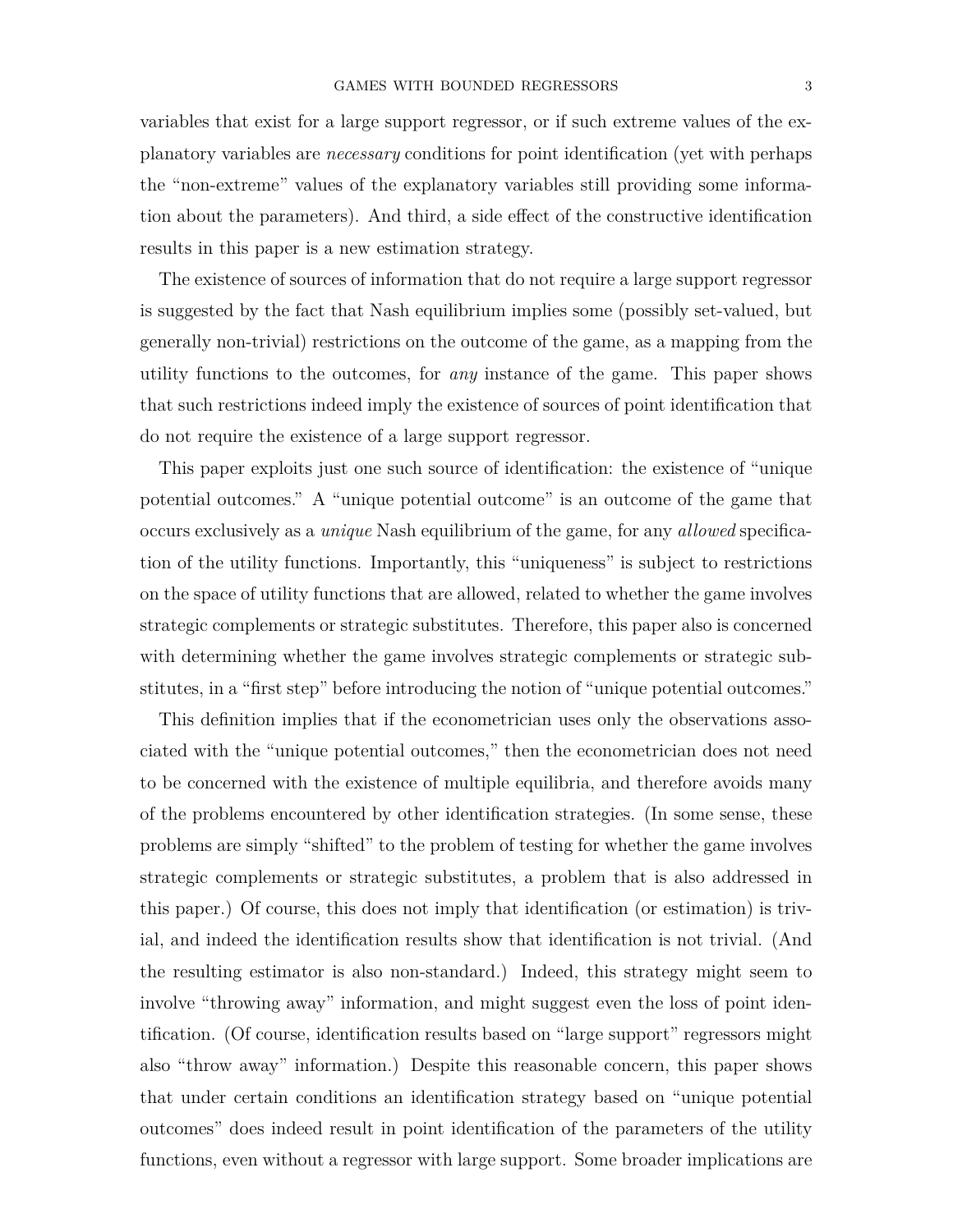discussed in the conclusions, in particular highlighting the tradeoff between support assumptions on the explanatory variables and assumptions on the solution concept.

Of course, identification arguments are always complicated by the fact that the relationship between the explanatory variables and the outcomes depends also on the unobservables. This paper uses two main assumptions on the unobservables. First, it is assumed that the unobservables are independent of the exogenous explanatory variables. This is a standard assumption in the literature on identification of complete information games, and indeed in the literature on identification of single-agent discrete choice, although of course there are important exceptions. The second assumption is the location assumption, which is non-standard but plausible: the assumption that the mode of the joint distribution of the unobservables of all agents is zero. Note that this paper does not use parametric distributional assumptions on the unobservables, nor does this paper require that the unobservables are independent across agents within a market. The latter allows, for example, a market fixed effect in the context of an entry game. The reason for making the assumption on the mode rather than another location assumption is discussed in the identification analysis; it is a somewhat inevitable feature of an identification strategy in the absence of a large support regressor.

Finally, a three-step semiparametric estimator based on these identification results is proposed, and the asymptotic properties are derived. The three steps of the estimator are: estimate the direction of the interaction effect (i.e., the sign of the interaction effect parameter "sgn  $(\Delta)$ "), estimate the slope parameters (i.e., the coefficients on the exogenous explanatory variables "*β*"), and then estimate the "intercept" parameters (i.e., the interaction effect parameters, and the usual intercepts " $\Delta$  and  $\alpha$ "). The interaction effect parameter is an "intercept" parameter because it appears in the model likelihood as an "intercept" or "shift" parameter, not as a slope coefficient on some exogenous explanatory variable.<sup>[2](#page-3-0)</sup>

The first step is to estimate the direction of the interaction effect, or equivalently to estimate the sign of the interaction effect parameter. This is related to testing whether the game involves strategic complements or strategic substitutes. If the direction of

<span id="page-3-0"></span><sup>&</sup>lt;sup>2</sup>For example, (1,1) can be a Nash equilibrium outcome in pure strategies if and only if  $\alpha_1$  +  $x_1\beta_1 + \Delta_1 + \epsilon_1 \geq 0$  and  $\alpha_2 + x_2\beta_2 + \Delta_2 + \epsilon_2 \geq 0$ . Similarly,  $(1,0)$  can be a Nash equilibrium outcome in pure strategies if and only if  $\alpha_1 + x_1\beta_1 + \epsilon_1 \geq 0$  and  $\alpha_2 + x_2\beta_2 + \Delta_2 + \epsilon_2 \leq 0$ . Similar statements are true for each outcome. (And of course because of multiple equilibria, the statement "can be a Nash equilibrium" is not equivalent to the statement "is the outcome.") Thus, the interaction effect parameter,  $\Delta$ , essentially acts like a "shift" or "intercept" parameter.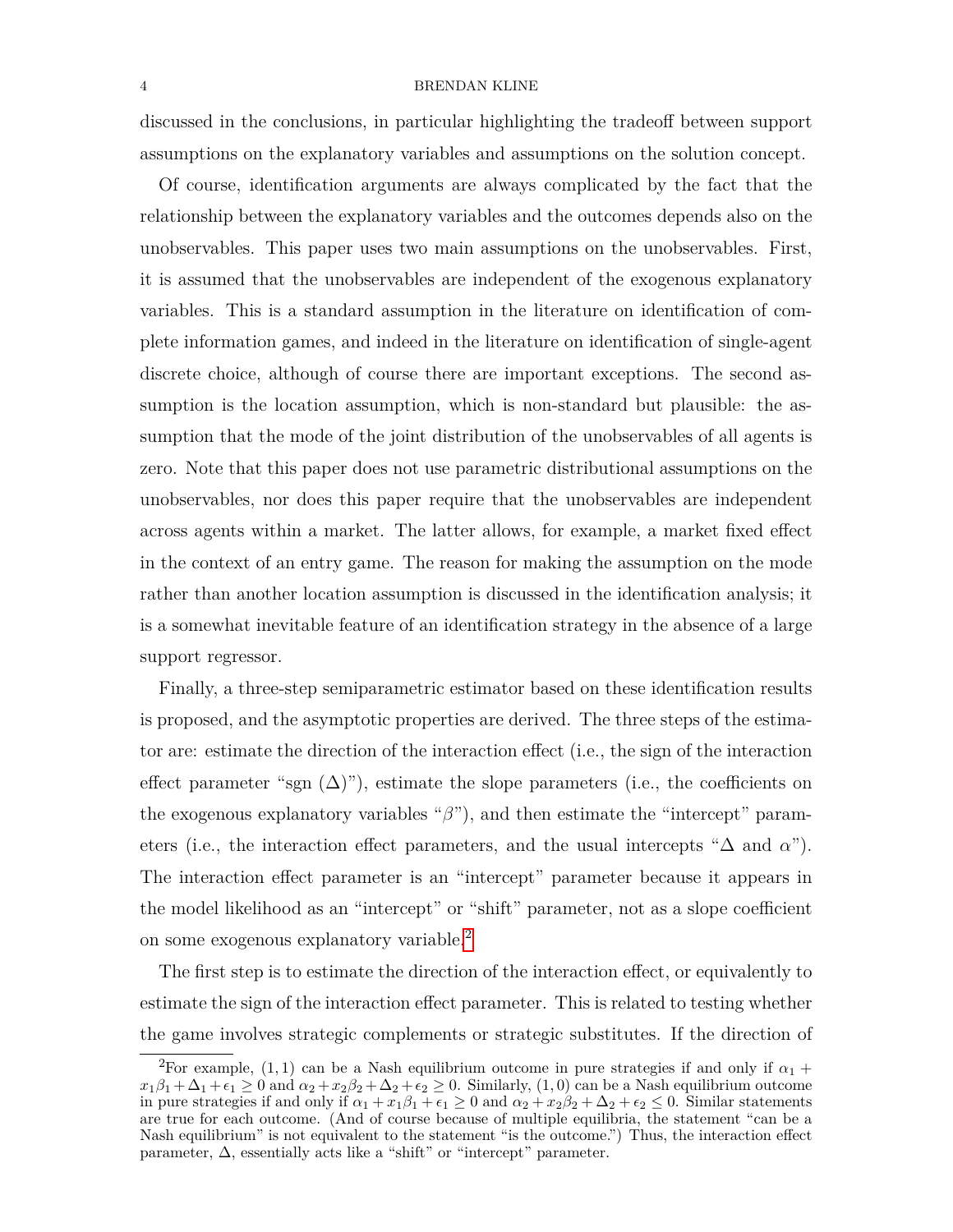the interaction effect is known *a priori* by the econometrician, then this step can be skipped. For example, in an entry game, economic theory implies that the interaction effect is non-positive, but implies perhaps nothing about the magnitude. Otherwise, since the subsequent steps of the estimator depend on the direction of the interaction effect, the sign of the interaction effect parameter must be identified and estimated. The estimator of the sign of the interaction effect parameter converges arbitrarily fast, so has no asymptotic effect on the subsequent steps.

The results on identification and estimation of the direction of the interaction effect may be of independent interest, because it provides a complete information alternative to the results of [de Paula and Tang](#page-44-5) [\(2012\)](#page-44-5) that were shown in the context of incomplete information games. It is worth noting that the identification strategy used in this paper is substantially different from the identification strategy used in [de Paula and Tang](#page-44-5) [\(2012\)](#page-44-5). In particular, this paper exploits the same exclusion restriction needed to point identify the rest of the parameters, whereas [de Paula and](#page-44-5) [Tang](#page-44-5) [\(2012\)](#page-44-5) exploits the assumption that the unobservables (i.e., the signals in the incomplete information game) are independent across agents.

Then, the second step is to estimate the slope parameters, and the third step is to estimate the "intercept" parameters. The estimator for the slope parameters is related to density-weighted average derivate estimation, and is  $\sqrt{M}$ -consistent and asymptotically normally distributed, where *M* is the number of markets in the data (i.e., the number of "games played" in the data). The estimator for the "intercept" parameters involves maximizing the derivatives of an unknown "regression function" that is estimated by non-parametric methods, and is asymptotically normally distributed but converges at slower than the  $\sqrt{M}$ -rate. The rate of convergence depends on the assumed smoothness of the density of the unobservables, with more smoothness resulting in faster rates of convergence. In principle, the rate of convergence can approach the parametric rate under strong smoothness assumptions, but under more realistic assumptions is  $M^{\frac{1}{4}}$  (or faster under more smoothness). The rate of convergence does not depend on the number of explanatory variables in the model, due to a dimension reduction strategy. The rate of convergence of the estimator of the intercept parameters is discussed in remark [5.1,](#page-28-0) where it is argued that slower than parametric rate of convergence is not surprising.

Despite the theoretically slower than parametric rate of convergence, the estimator seems to perform well in a Monte Carlo experiment in section [6.](#page-30-0)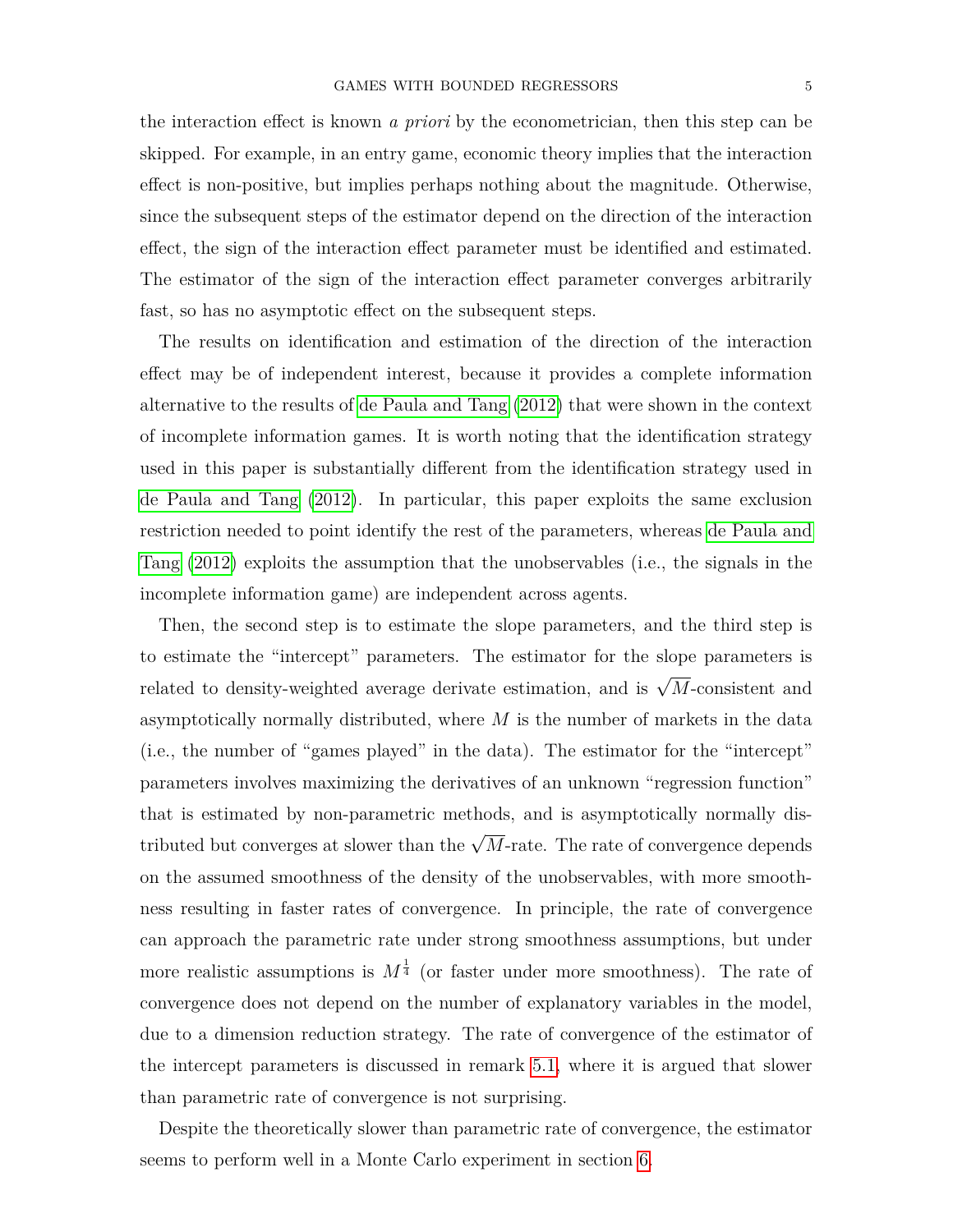1.2. **Outline of the paper.** Section [2](#page-5-0) introduces the model and sets up the identification problem. Section [3](#page-7-0) discusses identification under the assumption that the direction of the interaction effect is known *a priori* by the econometrician, or has been identified in a "first step" using the results of section [4.](#page-16-0) Section [4,](#page-16-0) which can be skipped if the direction of the interaction effect is indeed known *a priori* by the econometrician, discusses identification of the direction of the interaction effect. This can then be "plugged into" the results from section [3.](#page-7-0) Alternatively, section [4](#page-16-0) may be of independent interest if identifying the direction of the interaction effect is the final goal of the analysis. Section [5](#page-21-0) discusses estimation. Section [6](#page-30-0) reports the results of a Monte Carlo experiment of the small sample performance of the estimator. Section [7](#page-32-0) concludes, including a discussion of some additional identification results on the distribution of the unobservables and selection mechanism that are not in the main body of the paper.

#### 2. MODEL

<span id="page-5-0"></span>The complete information game is described in normal form in table [1.](#page-5-1) The row player is agent 1 and the column player is agent 2. The actions available to each agent are  $S = \{0, 1\}$ ; for example, if this is a model of an entry game, the actions available to each agent are to enter the market (action 1) or to not enter the market (action 0). Table [1](#page-5-1) gives the utility functions for the agents in market *m*, where a "market" is the unit of observation for the purposes of the identification and estimation arguments, as standard in the literature. The subscripting notation is: subscripted 1*m* refers to agent 1 in market *m* and subscripted 2*m* refers to agent 2 in market *m*, while a subscripted *m* refers to market *m*. The first payoff is the row payoff, and the second payoff is the column payoff.



Equivalently, the utility functions are

<span id="page-5-1"></span>
$$
u_{im}(0, y_{-im}) = 0
$$
 and  $u_{im}(1, y_{-im}) = \alpha_i + x_{im}\beta_{ix} + w_m\beta_{iw} + \Delta_i y_{-im} + \epsilon_{im}$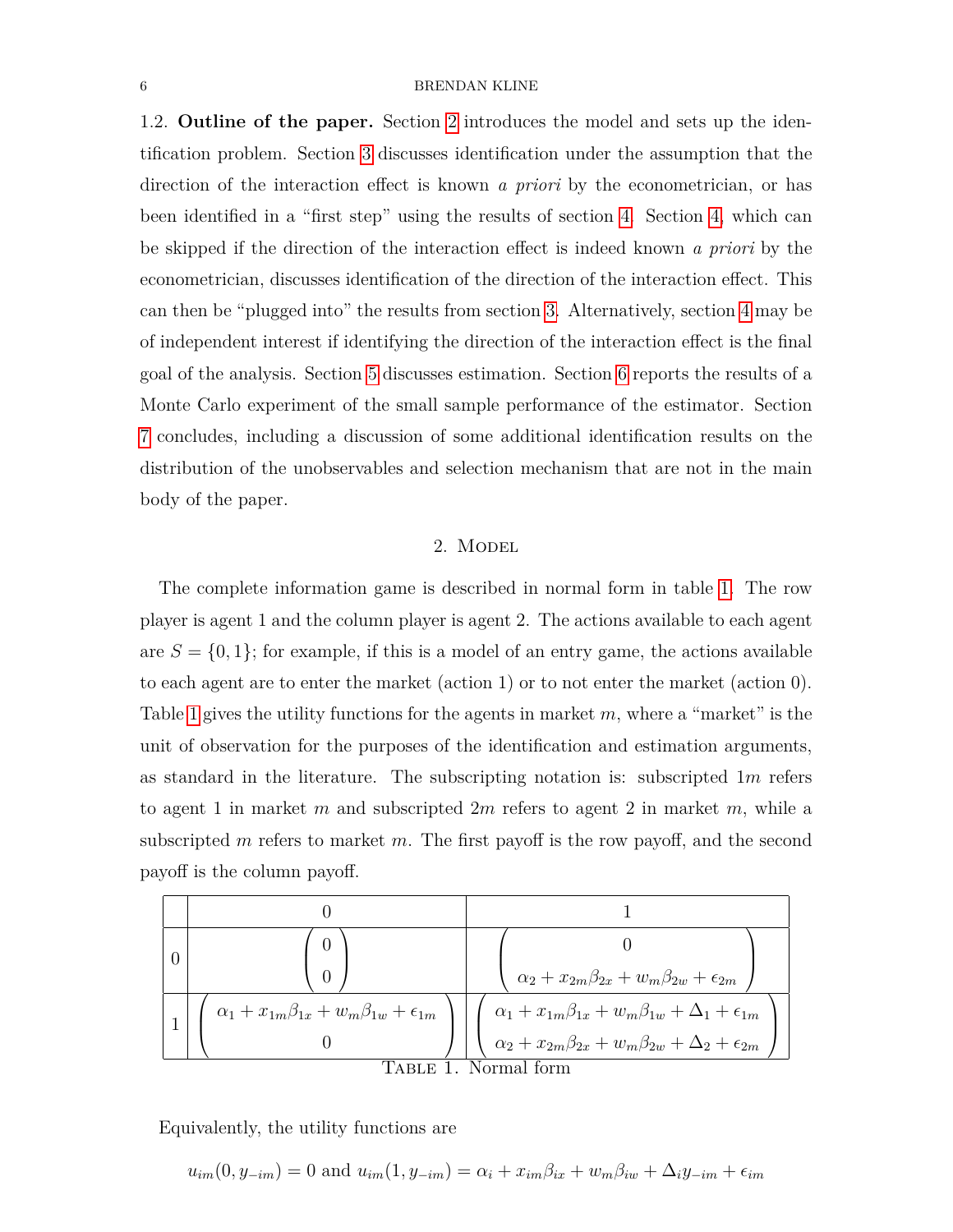in market *m*. The normalization that  $u_{im}(0, y_{-im}) = 0$  (or equivalent) is necessary for point identification, because best responses are invariant to additions to the utility functions of functions that depend only on the actions of the other agents. The solution concept is standard: pure strategy Nash equilibrium play.

The explanatory variables *xim* are variables that are specific to agent *im*, and the explanatory variables  $w_m$  are variables that are shared among the agents in market *m* (for example, market characteristics). The notion of an "agent-specific" variable is somewhat vague at this point in the discussion: it is formalized by assumption [3.4](#page-11-0) that requires  $(x_{1m}, x_{2m}, w_m)$  to have a density. It is allowed that there are no shared variables, but there must be at least one agent-specific variable per agent (i.e., neither of  $x_{1m}$  and  $x_{2m}$  can be void), because the agent-specific variables represent an exclusion restriction. This exclusion restriction is used to resolve the first difficulty in identification of complete information games that was described at the beginning of the paper: the fact that there is a simultaneity/endogeneity problem due to the fact that "outcomes" are also "explanatory variables." There are  $K_i$  agent-specific explanatory variables for agent *i*, and *L* shared explanatory variables.

The parameters have the usual interpretation.  $\beta = (\beta_1, \beta_2)$ , where  $\beta_1 = (\beta_{1x}, \beta_{1w})$ and  $\beta_2 = (\beta_{2x}, \beta_{2w})$ , are the slope parameters, or equivalently the coefficients on the exogenous explanatory variables.  $\alpha = (\alpha_1, \alpha_2)$  are the intercept parameters. Finally,  $\Delta = (\Delta_1, \Delta_2)$  are the interaction effect parameters, which characterizes how utility depends on the action of the other agent.

As standard, it is assumed that the sign of the  $\Delta$  parameters are weakly equal, in the sense that: either  $\Delta_1 \leq 0$  and  $\Delta_2 \leq 0$  (e.g., strategic substitutes, as in an entry game), or  $\Delta_1 \geq 0$  and  $\Delta_2 \geq 0$  (e.g., strategic complements, as in social interactions). The assumption that the sign of the  $\Delta$  parameters are weakly equal is consistent with economic theory: it is equivalent to assuming that the game is either a game of strategic substitutes or a game of strategic complements. The assumption also guarantees the existence of a pure strategy Nash equilibrium. However, the direction of the interaction effect need not necessarily be known *a priori* by the econometrician, as the direction of the interaction effect is point identified in section [4.](#page-16-0)

In each market the econometrician observes the outcomes  $y = (y_1, y_2)$  and the exogenous explanatory variables  $z = (x_1, x_2, w)$ , but does not observe  $\epsilon = (\epsilon_1, \epsilon_2)$ . The identification problem concerns uniquely recovering the parameters of the utility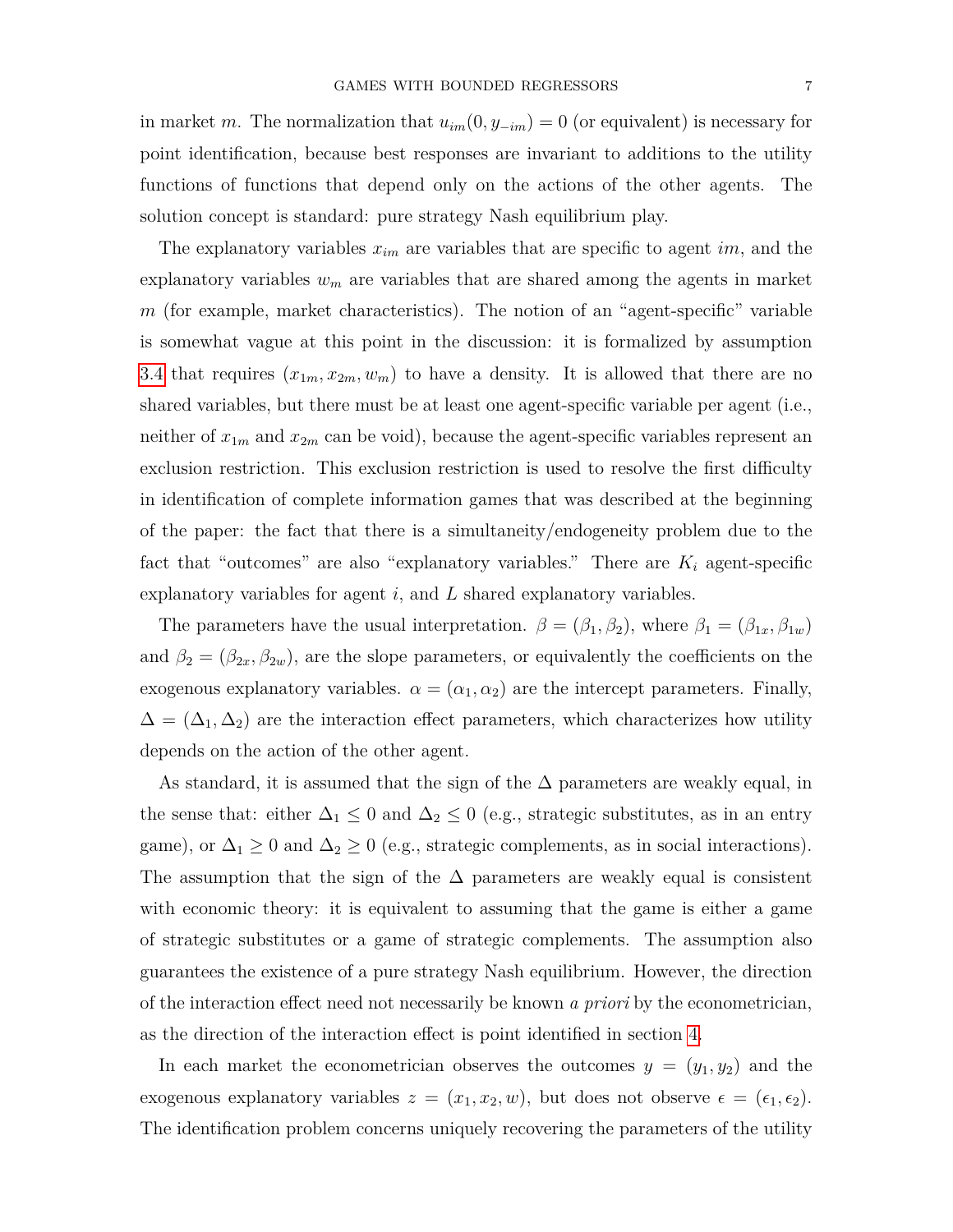functions,  $\theta = (\alpha_1, \alpha_2, \beta_{1x}, \beta_{1w}, \beta_{2x}, \beta_{2w}, \Delta_1, \Delta_2)$ , from the population distribution of independent observations of the game,  $P(y_1, y_2, x_1, x_2, w)$ .

## 3. Identification

<span id="page-7-0"></span>This identification strategy assumes that the direction of the interaction effect (i.e., the sign of  $\Delta_1$  and  $\Delta_2$ ) is known *a priori* by the econometrician, or has been identified in a "first step" using the results of section [4.](#page-16-0) If it is not known *a priori*, then the results of section [4](#page-16-0) can be used to identify the direction of the interaction effect under almost exactly the same assumptions, and then the results of this section can be used. (One additional assumption is used to identify the direction of the interaction effect, implying that identification of the direction of the interaction effect cannot be proved as an intermediate step of the theorem in this section.)

<span id="page-7-1"></span>3.1. **Sketch of identification strategy.** The following sketches the identification strategy, which is formalized in section [3.2.](#page-9-0) This discussion is for the case where the econometrician knows (or has previously identified) that the interaction effect is non-positive, as in an entry game. (The case of a non-negative interaction effect is similar, but uses a different set of "unique potential outcomes.") It is important to note that some important technical details are necessarily omitted from this sketch, in order to more simply describe the basic identification strategy.

In the above game, when the interaction effect parameters are non-positive, (0*,* 0) is a "unique potential outcome" as  $(0,0)$  is the Nash equilibrium if and only if  $\epsilon_1 \leq$  $-\alpha_1 - x_1\beta_{1x} - w\beta_{1w}$  and  $\epsilon_2 \le -\alpha_2 - x_2\beta_{2x} - w\beta_{2w}$ . Therefore, observing that the outcome is (0*,* 0) is *equivalent* to that condition on the unobservables. Therefore,

$$
P(y = (0,0)|z) = P(\epsilon_1 \le -\alpha_1 - x_1\beta_{1x} - w\beta_{1w}, \epsilon_2 \le -\alpha_2 - x_2\beta_{2x} - w\beta_{2w})
$$
  
=  $P_0(-\alpha_1 - x_1\beta_{1x} - w\beta_{1w}, -\alpha_2 - x_2\beta_{2x} - w\beta_{2w}),$ 

where  $P_0(t_1, t_2) = P(\epsilon_1 \le t_1, \epsilon_2 \le t_2)$ . Similarly,

$$
P(y = (1, 1)|z) = P(\epsilon_1 \ge -\alpha_1 - x_1\beta_{1x} - w\beta_{1w} - \Delta_{1}, \epsilon_2 \ge -\alpha_2 - x_2\beta_{2x} - w\beta_{2w} - \Delta_{2})
$$
  
=  $P_1(-\alpha_1 - x_1\beta_{1x} - w\beta_{1w} - \Delta_{1}, -\alpha_2 - x_2\beta_{2x} - w\beta_{2w} - \Delta_{2}),$ 

where  $P_1(t_1, t_2) = P(\epsilon_1 \geq t_1, \epsilon_2 \geq t_2)$ . The above uses the assumption that the unobservables are independent of the explanatory variables, to justify dropping the conditioning of the distribution of  $\epsilon$  by *z*, where as above:  $z = (x_1, x_2, w)$  is the set of all exogenous explanatory variables.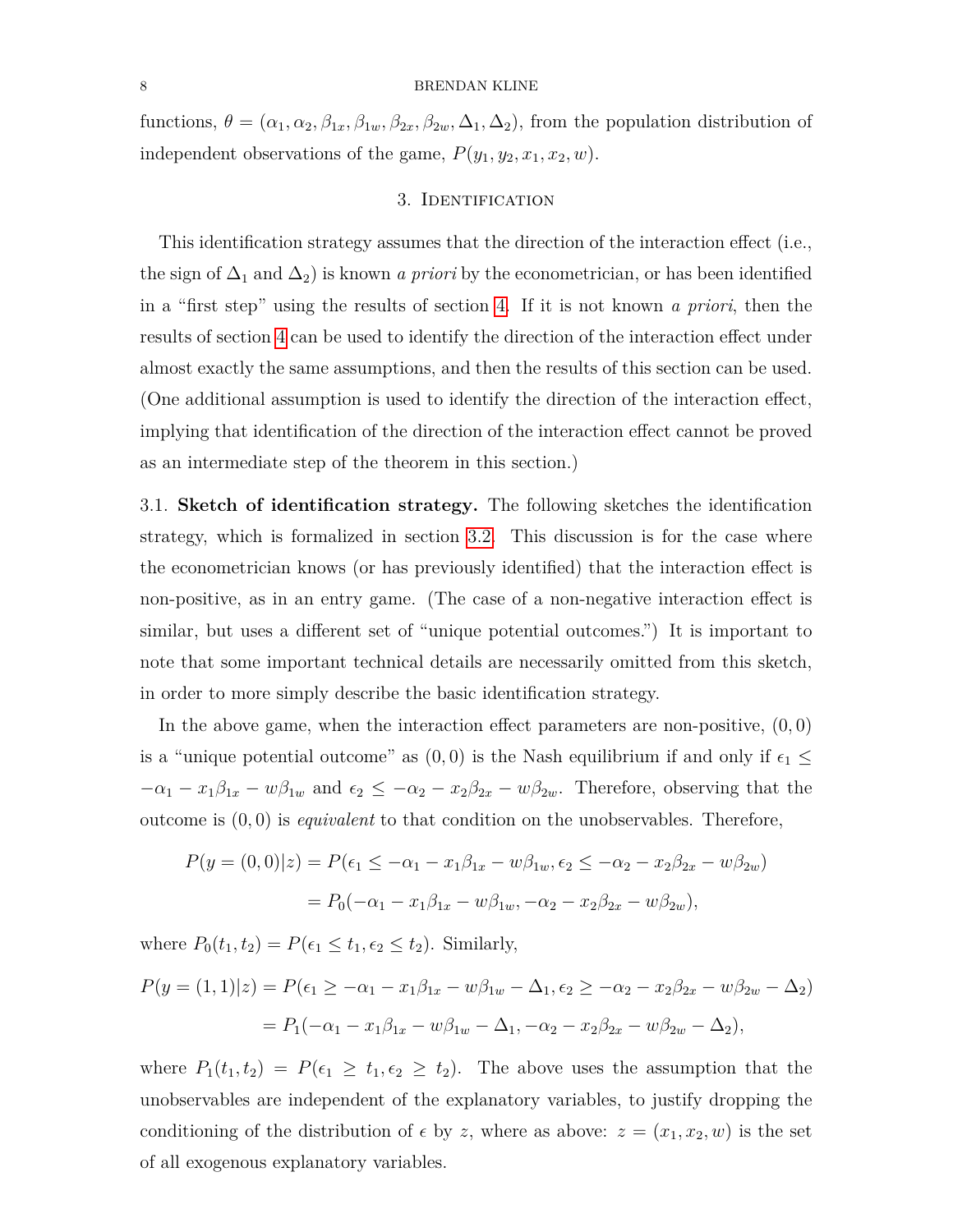Therefore, for explanatory variable *k* of agent *i*,  $\frac{\partial P(y=(0,0)|z)}{\partial x}$  $\frac{\partial P_i(x_0)}{\partial x_{ik}} = P_0^{(i)}$  $\frac{\partial^{(i)}}{\partial}(-\alpha_1 - x_1\beta_{1x}$  $w\beta_{1w}$ *,*  $-\alpha_2 - x_2\beta_{2x} - w\beta_{2w}$  $\left(-\beta_{ixk}\right)$ *,* where  $P_0^{(i)}$  $0^{(i)}(.)$  indicates the evaluation of the derivative of  $P_0(\cdot)$  with respect to its *i*th argument. And so,

$$
\frac{\frac{\partial P(y=(0,0)|z)}{\partial x_{1k}}}{\frac{\partial P(y=(0,0)|z)}{\partial x_{ik'}}} = \frac{\beta_{ixk}}{\beta_{ixk'}},
$$

so  $\beta_{ix}$  is point identified up to scale. (Note that this expression is also true taking expectations with respect to *z*, a fact that is used for estimation.) Also, a somewhat more technical, but ultimately similar, identification strategy shows that  $\beta_{1w}$  and  $\beta_{2w}$ are point identified up to the same scale normalization. The identification of  $\beta_{1w}$  and  $\beta_{2w}$  is more complicated because shared explanatory variables affect both players' utilities, but only the total effect of the explanatory variables is "identified" in this strategy, so some additional work is necessary to point identify the effect on each agent separately.

This identification strategy shows that  $\beta$  is point identified up to scale. However, the "intercept" parameters cannot be point identified using this strategy, because the "intercept" parameters are not the coefficients on explanatory variables. Identification of the "intercept" parameters is perhaps the most important part of the identification analysis, as the interaction effect parameter  $\Delta$  is an "intercept" parameter. Identification (and/or estimation) for "intercept" parameters in econometric models is often much more difficult than for slope coefficients, and sometimes such parameters are "absorbed" into other parts of the model (see for example [Andrews](#page-43-5) [and Schafgans](#page-43-5) [\(1998\)](#page-43-5), remark [5.1,](#page-28-0) and the below discussion of "absorbing" the intercept terms in this game model.) In contrast, it is important for this identification analysis to separately identify all "intercept" parameters.

Define  $c_i = -x_i\beta_{ix} - w\beta_{iw}$ , which is point identified given that  $\beta$  is point identified. Then,  $P(y = (0,0)|c_1, c_2) = P_0(-\alpha_1+c_1, -\alpha_2+c_2)$  and  $P(y = (1,1)|c_1, c_2) = P_1(-\alpha_1+c_2)$  $\Delta_1 + c_1, -\alpha_2 - \Delta_2 + c_2$ .

Then, notice that

$$
\left. \frac{\partial^2 P(y = (0,0)|c_1, c_2)}{\partial c_1 \partial c_2} \right|_{(a_1, a_2)} = P_0^{(12)}(-\alpha_1 + a_1, -\alpha_2 + a_2),
$$

where  $P_0^{(12)}$  $Q_0^{(12)}$  is the second cross partial derivative of  $P_0$ . The left hand side is observed,  $(a_1, a_2)$  is "known" as it is freely specified by the econometrician, and the right hand side is an unknown function of the parameters of interest,  $\alpha_1$  and  $\alpha_2$ . Nevertheless,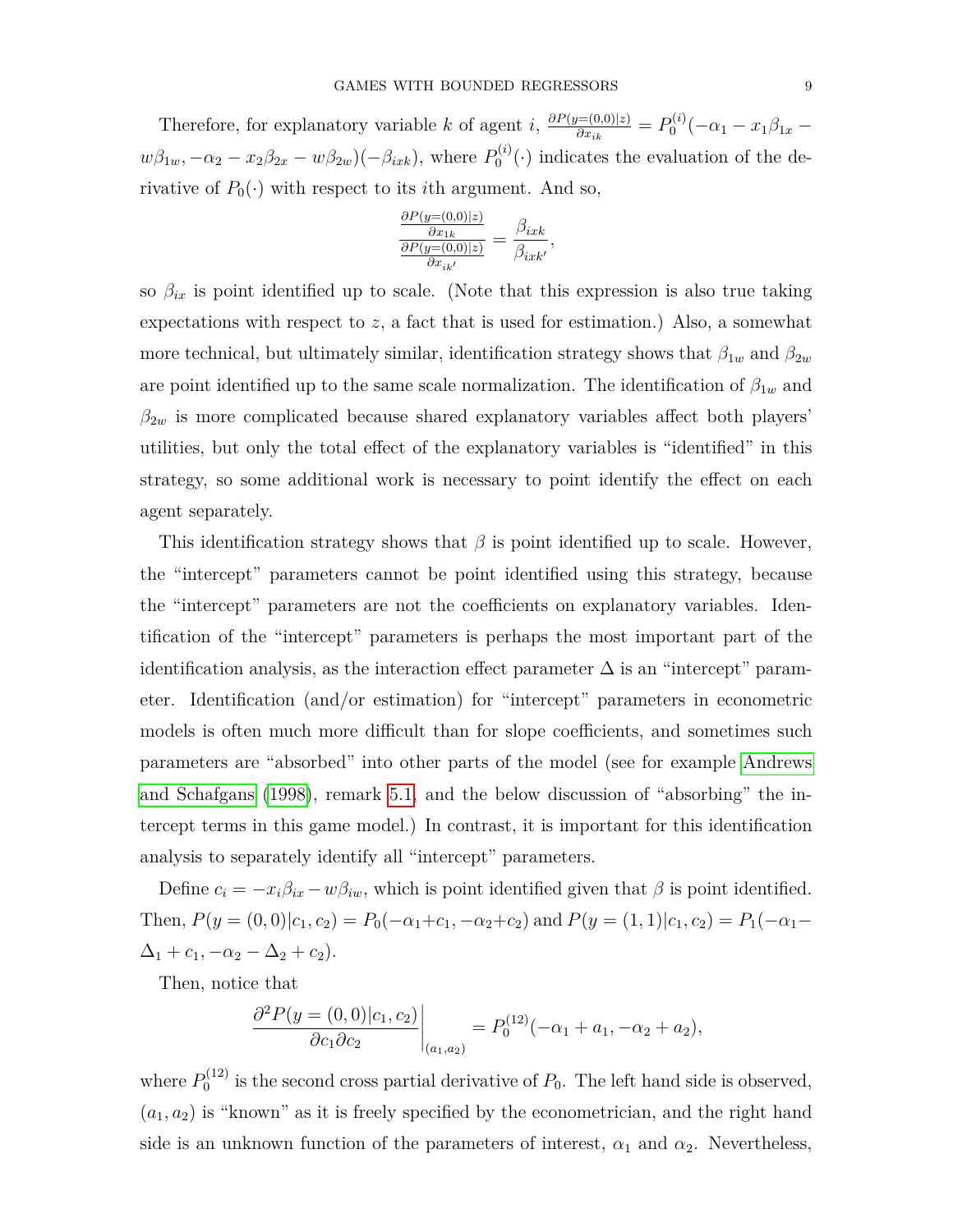in general, it is impossible to use such an equation to identify the intercept parameters, since the unknown  $P_0^{(12)}$  $_{0}^{(12)}$  can "absorb" the intercept terms. That is because it could be that  $P_0^{(12)}$  $Q_0^{(12)}(-\alpha_1 + a_1, -\alpha_2 + a_2) = Q_0^{(12)}$  $\int_0^{(12)} (-\alpha'_1 + a_1, -\alpha'_2 + a_2)$  for all  $(a_1, a_2)$  if  $Q_0^{(12)}$  $b_0^{(12)}(t_1, t_2) \equiv P_0^{(12)}$  $\alpha_0^{(12)}(t_1 - \alpha_1 + \alpha_1', t_2 - \alpha_2 + \alpha_2'),$  implying that  $\alpha_1$  and  $\alpha_2$  would not be point identified, since  $\{P_0, \alpha_1, \alpha_2\}$  would be observationally equivalent to  $\{Q_0, \alpha'_1, \alpha'_2\}$ . However, under a certain location normalization on the unobservables, which translates to restrictions on  $P_0^{(12)}$  $\int_0^{1/2}$  that imply that it cannot "absorb" the intercept terms,  $\alpha_1$  and  $\alpha_2$  are point identified.

Specifically, notice that  $P_0^{(12)}$  $f_0^{(12)}(t_1, t_2) = f_{\epsilon}(t_1, t_2)$ , where  $f_{\epsilon}$  is the density of the unobservables. Therefore,  $\frac{\partial^2 P(y=(0,0)|c_1,c_2)}{\partial c_1 \partial c_2}$ *∂c*1*∂c*<sup>2</sup>  $\Big|_{(a_1,a_2)}$  is the density of the unobservables evaluated at  $(-\alpha_1 + a_1, -\alpha_2 + a_2)$ . Still, since the density of the unobservables is unknown, additional assumptions are needed to point identify  $\alpha_1$  and  $\alpha_2$ .

Suppose that the *mode* of the unobservable is  $(0,0)$ . Then,  $\frac{\partial^2 P(y=(0,0)|c_1,c_2)}{\partial c_1 \partial c_2}$ *∂c*1*∂c*<sup>2</sup>  $|_{(a_1,a_2)}$ is maximized as a function of  $(a_1, a_2)$  when  $-\alpha_1 + a_1 = 0$  and  $-\alpha_2 + a_2 = 0$ , or equivalently when  $a_1 = \alpha_1$  and  $a_2 = \alpha_2$ . Since  $\frac{\partial^2 P(y=(0,0)|c_1,c_2)}{\partial c_1 \partial c_2}$ *∂c*1*∂c*<sup>2</sup>  $\Big|_{(a_1,a_2)}$  is observed, this implies that indeed  $(\alpha_1, \alpha_2)$  is point identified. Similarly,  $\frac{\partial^2 P(y=(1,1)|c_1,c_2)}{\partial c_1 \partial c_2}$ *∂c*1*∂c*<sup>2</sup>  $\Big|_{(b_1,b_2)}$  is maximized as a function of  $(b_1, b_2)$  when  $b_1 = \alpha_1 + \Delta_1$  and  $b_2 = \alpha_2 + \Delta_2$ , so  $(\Delta_1, \Delta_2)$ is point identified. Notice that the corresponding estimator involves maximizing the derivatives of a regression function, estimated on "generated regressors," which is non-standard. See the estimation results in section [5.](#page-21-0)

<span id="page-9-0"></span>3.2. **Formal identification results.** The following assumptions are sufficient for point identification of the parameters of the utility function.

The first assumption is a scale normalization. As in single-agent discrete choice models, the scale of the utility functions has no observable implications. See remark [3.5](#page-15-0) on the fact that this assumption also is a sign assumption. (In short, even if the sign is not known *a priori* by the econometrician, the sign is point identified by the same identification strategy, and so to avoid distracting accounting details related to keeping track of the sign, it is assumed the signs are positive. If not, then the signs of  $x_{11}$  and/or  $x_{21}$  can be "flipped" by multiplying them by  $-1$ .)

<span id="page-9-2"></span>**Assumption 3.1** (Scale normalization).  $\beta_{1x1} = 1 = \beta_{2x1}$ 

The first substantiative assumptions primarily concern the unobservables.

<span id="page-9-1"></span>**Assumption 3.2** (Independence of the unobservables from the explanatory variables).  $\epsilon \perp z$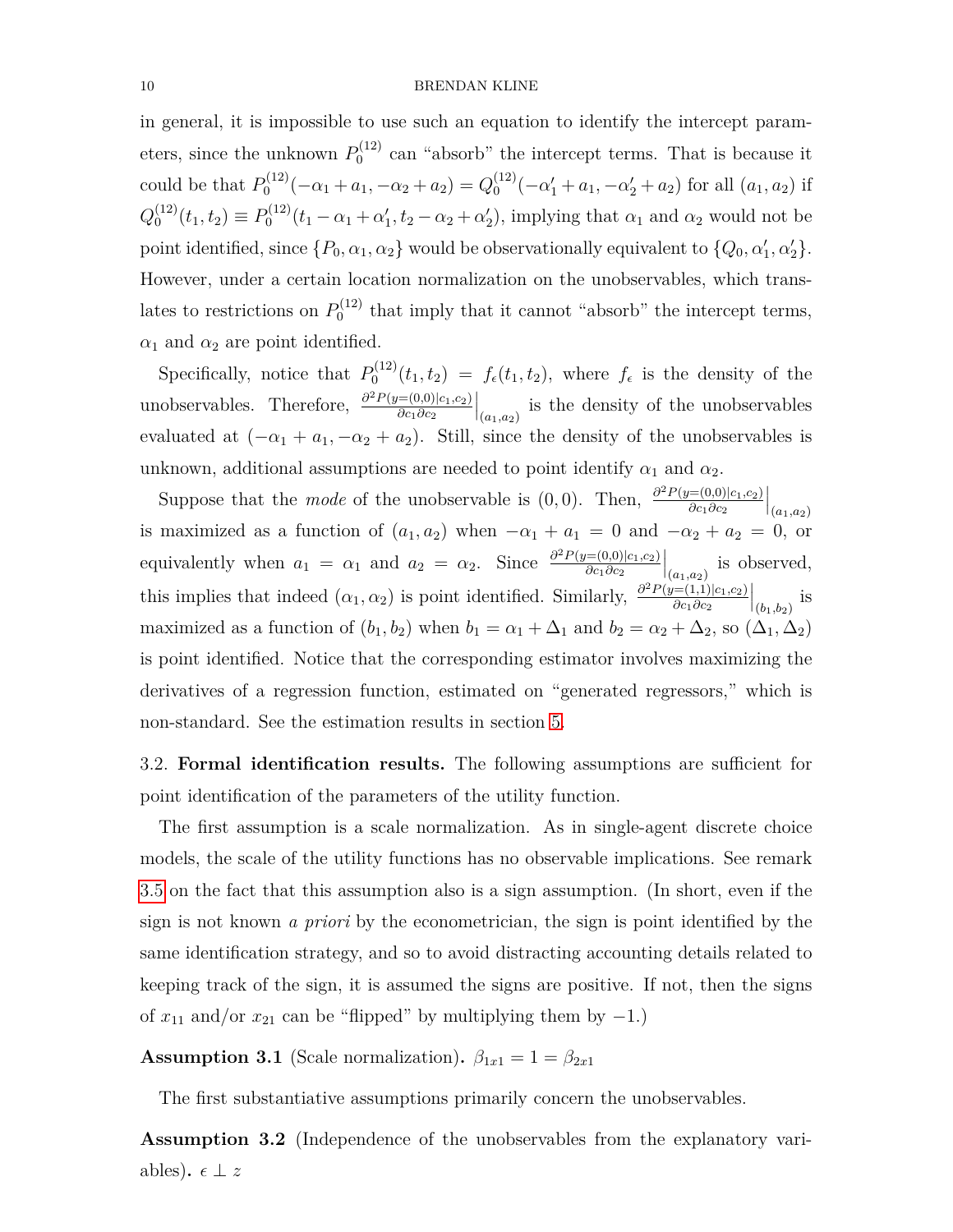Recall that  $z_m = (x_{1m}, x_{2m}, w_m)$  are the explanatory variables in market *m*. As-sumption [3.2](#page-9-1) allows that  $\epsilon_{1m}$  is correlated with  $\epsilon_{2m}$ . The assumption that the unobservables are independent of the explanatory variables is standard in the literature on identification of complete information games, and indeed in the literature on identification of single-agent discrete choice, although of course there are important exceptions.

<span id="page-10-0"></span>**Assumption 3.3** (Unobservables have mode at zero). The distribution of  $\epsilon$  admits an ordinary density  $f_{\epsilon_1,\epsilon_2}(\cdot)$  with respect to Lebesgue measure, such that  $f_{\epsilon_1,\epsilon_2}(\cdot)$  is *continuous and positive everywhere. The unique mode of*  $\epsilon$  *is*  $(0,0)$ *, defined by*  $(0,0)$  =  $\arg \max_{t_1, t_2} f_{\epsilon_1, \epsilon_2}(t_1, t_2)$ .

Particularly the part of assumption [3.3](#page-10-0) concerned with the mode of  $\epsilon$  deals with the fact that a necessary condition for point identification of  $\alpha$  and  $\Delta$  is an assumption on the location of  $\epsilon$ . As with other location assumptions, the condition that the mode is at (0*,* 0) versus at some other point is a normalization, as the "true" mode is "absorbed" by  $\alpha$ . Rather, the substantive condition is that the density of  $\epsilon$  is maximized at a unique point, a condition satisfied by almost every distribution.

The location assumption is somewhat non-standard, as typically the location assumption concerns either the mean or median of the unobservables. However,  $E(\epsilon)$  = 0 and  $\epsilon \perp z$  is not sufficient for point identification because there is no regressor with large support.<sup>[3](#page-10-1)</sup> An assumption on the median, in the sense of  $Med(\epsilon) = \{Med(\epsilon_i)\}_i$ , was shown to be compatible with point identification in [Kline](#page-44-3) [\(2013\)](#page-44-3) with a large support regressor (and in fact allowing  $\epsilon$  to not be independent from *z*), but without a large support regressor it seems difficult (although not necessarily impossible) to

<span id="page-10-1"></span><sup>3</sup> [Manski](#page-44-6) [\(1988\)](#page-44-6) has shown that mean independence is not sufficient for point identification in a single-agent discrete choice model, but does not consider the additional assumption that  $\epsilon \perp$ *z*. Indeed, [Lewbel](#page-44-7) [\(2000\)](#page-44-7) shows in single-agent discrete choice models that if there is a regressor with large support, then the addition of stochastic independence assumptions is sufficient for point identification. However, if there is not a regressor with large support, then the intercept is not point identified even if  $E(\epsilon) = 0$  and  $\epsilon \perp z$ . This is discussed by [Magnac and Maurin](#page-44-8) [\(2007\)](#page-44-8) and [Khan and Tamer](#page-44-9) [\(2010\)](#page-44-9) for a single-agent discrete choice model, but the arguments extend to the case of a complete information game. Essentially, for any outcome *y* of the game, there is a set of  $\epsilon$ , called  $\mathcal{E}_y$ , such that for any realization of  $\epsilon \in \mathcal{E}_y$  and any realization of *z*, the outcome of the game is *y*. For example, for  $y = (1,1)$  the set of  $\mathcal{E}_y$  are  $\epsilon$  such that  $\epsilon_1$  and  $\epsilon_2$  are both very large. By rearranging probability mass of  $\epsilon$  within this region of  $\epsilon$ -space it is possible to construct observationally equivalent models that have different locations parameters  $\alpha$ , because the mean of the constructed distribution of  $\epsilon$  can take arbitrarily large or small values since the mean functional is infinitely sensitive to sufficiently large outliers even if they have only very small probability.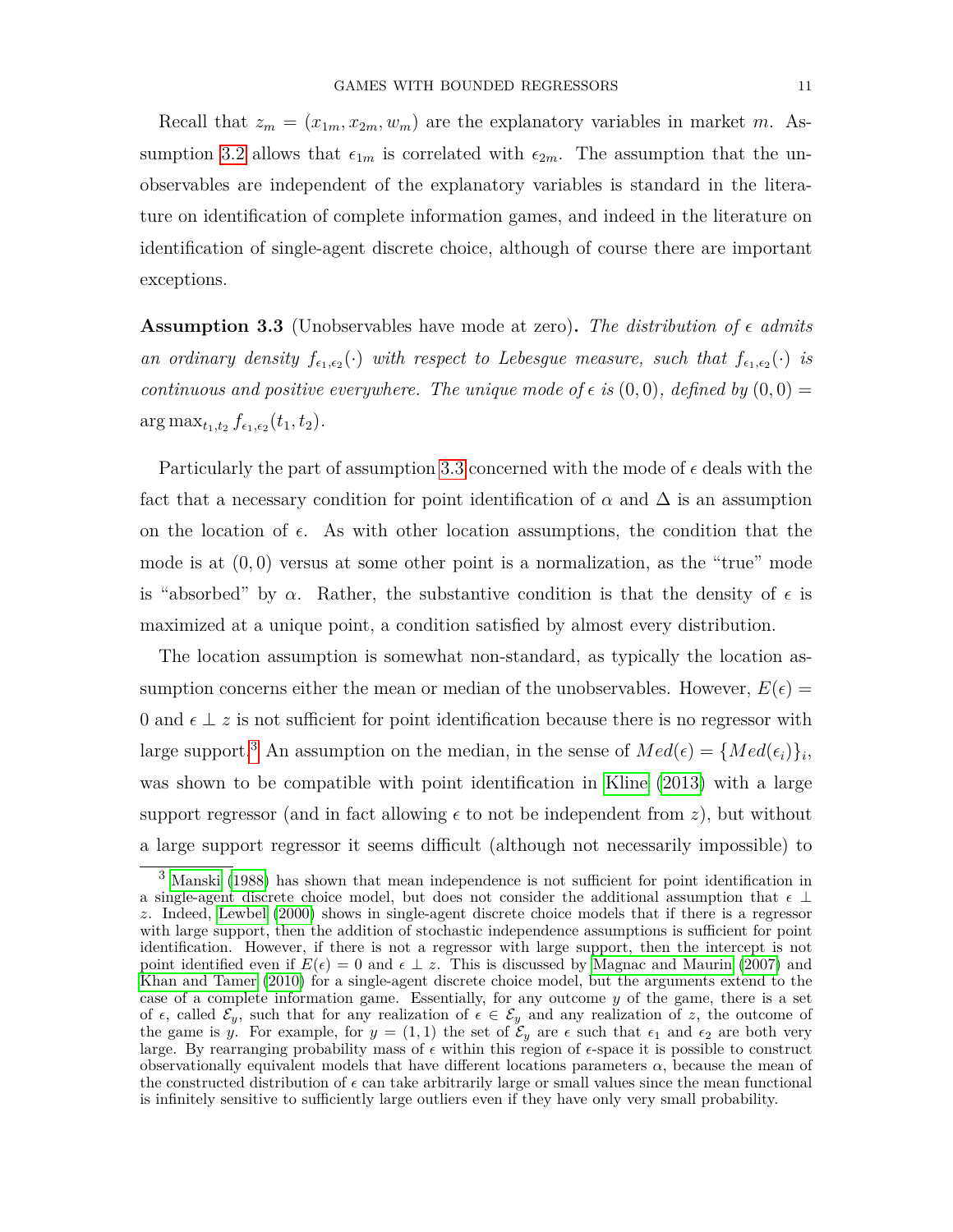achieve point identification using this assumption.<sup>[4](#page-11-1)</sup> Therefore, the location assumption is made on the mode of the unobservables.

The identifying power of an assumption on the mode of  $\epsilon$  compared to an assumption on the mean or median is due to the fact that the condition that (0*,* 0) is the mode of  $\epsilon$  is a "local" property. Solving the problem of  $\arg \max_{t_1, t_2} f_{\epsilon_1+c_1, \epsilon_2+c_2}(t_1, t_2)$ , which is the problem of finding the mode of  $(\epsilon_1 + c_1, \epsilon_2 + c_2)$  in order to identify  $(c_1, c_2)$ , requires only that  $f_{\epsilon_1+c_1,\epsilon_2+c_2}(\cdot)$  is known in a neighborhood of the mode. For example, suppose that the density of  $(\epsilon_1 + \alpha_1, \epsilon_2 + \alpha_2)$  is point identified on some set  $\mathcal E$ . This is established in the identification result; however, it will generically be that  $\mathcal{E} \subsetneq \mathbb{R}^2$  because there is no regressor with "large support," and the density of  $(\epsilon_1 + \alpha_1, \epsilon_2 + \alpha_2)$  is point identified relative to the support of exogenous explanatory variables. Nevertheless, as long as  $\mathcal E$  contains  $(\alpha_1, \alpha_2)$ , the density of  $(\epsilon_1 + \alpha_1, \epsilon_2 + \alpha_2)$ is point identified at its mode, so the mode of  $(\epsilon_1 + \alpha_1, \epsilon_2 + \alpha_2)$  can be identified as the point in  $\mathcal E$  with highest density. The mode is located at  $(\alpha_1, \alpha_2)$ , which implies that  $\alpha_1$  and  $\alpha_2$  are point identified. The interaction effect parameters  $\Delta_1$  and  $\Delta_2$  are point identified similarly.

This identification strategy requires the following assumptions on the variation in the exogenous explanatory variables.

<span id="page-11-0"></span>**Assumption 3.4** (Continuous explanatory variables). The distribution of  $z = (x_1, x_2, w)$ *admits an ordinary density with respect to Lebesgue measure that is positive on some convex set with non-empty interior.*

This assumption is understood to apply to the variables that *actually exist* when there is not, for example, any shared variables. The assumption that *z* has an ordinary density implicitly reflects an exclusion restriction, as it implies that there is an element of  $x_1$  that does not appear in  $x_2$  or  $w$ , and similarly that there is an element of  $x_2$  that does not appear in *x*<sup>1</sup> or *w*. The requirement of continuous explanatory variables (with a density on a convex set) arises because the identification strategy uses derivatives with respect to the explanatory variables.

<span id="page-11-1"></span><sup>&</sup>lt;sup>4</sup>The difficulty is that identification of the joint cumulative distribution function of  $(\epsilon_1, \epsilon_2)$  on a set of points  $\mathcal E$  does not necessarily imply identification of the marginal cumulative distribution function of  $\epsilon_1$  or  $\epsilon_2$  at any point, and assumptions about the median concern the marginal distributions while the identification strategy shows identification of the joint cumulative distribution function on a certain set of points.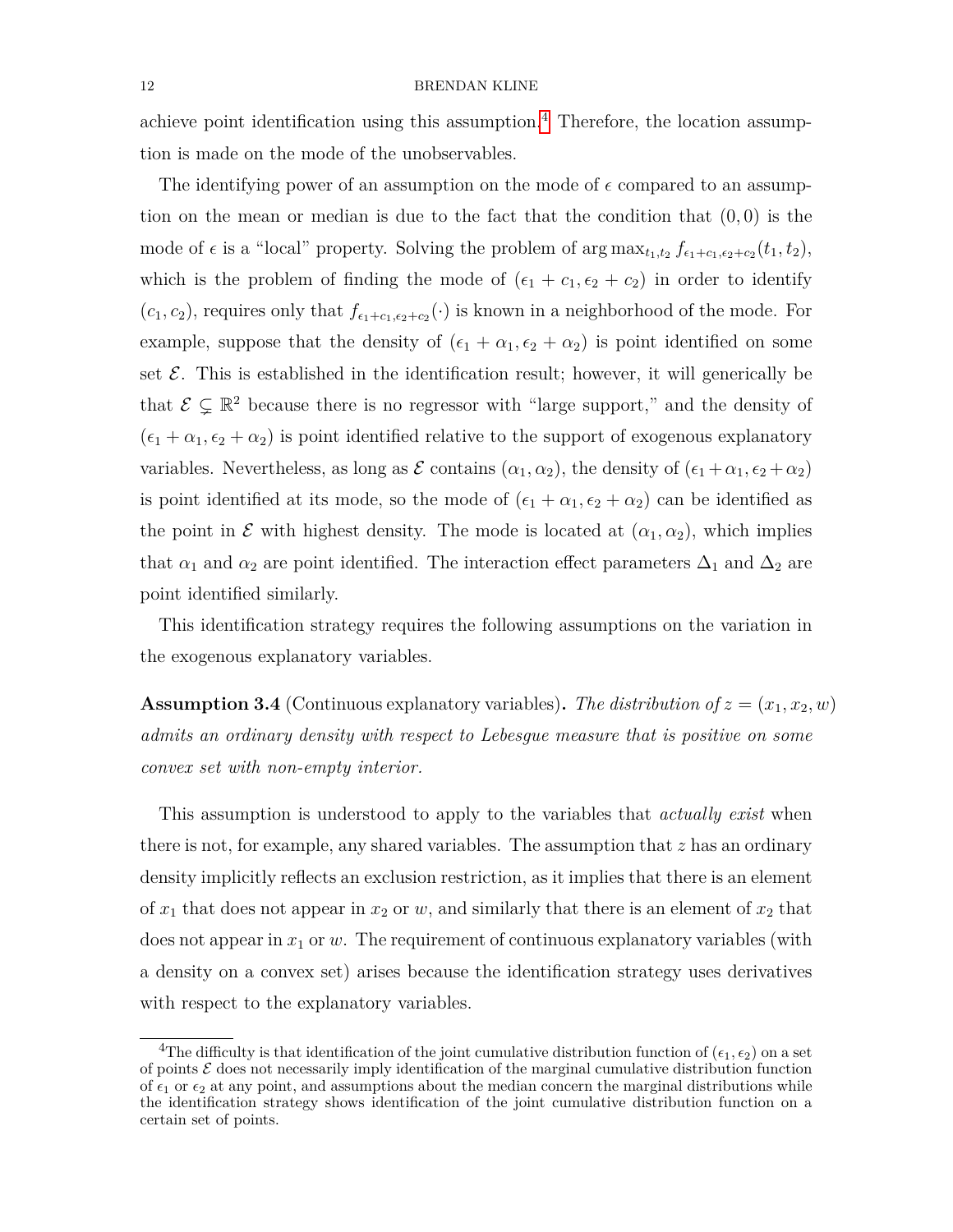<span id="page-12-1"></span>**Assumption 3.5** (Sufficient variation of the explanatory variables)**.** *The density of*  $(-x_1\beta_{1x} - w\beta_{1w}, -x_2\beta_{2x} - w\beta_{2w})$  *exists and is strictly positive on a convex open set that contains*  $(\alpha_1, \alpha_2)$  *and*  $(\alpha_1 + \Delta_1, \alpha_2 + \Delta_2)$ *.* 

This assumption requires that the densities of  $\epsilon + \alpha$  and  $\epsilon + \alpha + \Delta$  are "observed" at their modes, where "observed" is meant in the sense of the identification strategy above, which results in identifying  $\alpha$  and  $\alpha + \Delta$  since the mode of  $\epsilon$  is zero. This assumption can have straightforward observable implications (under an additional assumption on the unobservables), as discussed in remark [3.4.](#page-14-0) Qualitatively similar assumptions have been used before in other contexts. For example [Horowitz](#page-44-10) [\(2009,](#page-44-10) Corollary 4.1) uses a similar assumption to identify a binary choice model with median restrictions.<sup>[5](#page-12-0)</sup>

<span id="page-12-2"></span>**Assumption 3.6** (Full rank marginal effects of the excluded agent-specific observable)**.** *If there is a shared explanatory variable (i.e., w is not void), either:*

- *(1)*  $\beta_{1w} = \beta_w = \beta_{2w}$ *, or*
- (2)  $E(P_x(z))$  *exists and has full rank, where*  $P_x(z)$  *is the*  $2 \times 2$  *matrix with*  $P_{x,ij}(z) = \frac{\partial P(y=(0,0)|z)}{\partial x_{i1}}$ *∂P*(*y*=(0*,*0)|*z*)  $\frac{\partial f(x,y)}{\partial x_j}$ .

*If there is not a shared explanatory variable, then there is no assumption.*

If the shared explanatory variables affect the utility of each agent equally, then this assumption is immediately satisfied. In particular, this would be implied by the assumption of "exchangeable" agents, with  $\beta_1 = \beta = \beta_2$ , which often arises in models where the "labeling" of the players has no real economic content. Otherwise, in order to point identify the different effects on each agent of the shared explanatory variable(s), the identification strategy requires that the marginal effects of one unit increases in the utility of each agent, on average, have full rank effects on the outcomes. Due to the normalization that  $\beta_{ix1} = 1$  for all agents *i*, this is equivalent to requiring that  $E(P_x(z))$  has full rank. This assumption is used because a shared explanatory variable necessarily has an effect on the utility of all agents, and only the total effect on outcomes is "observed" in the data, so some additional work is necessary to point identify the effect on each agent separately. Note that this is an assumption on the observables, so has observable implications.

<span id="page-12-0"></span><sup>&</sup>lt;sup>5</sup>Essentially the assumption in [Horowitz](#page-44-10) [\(2009\)](#page-44-10) is that  $\alpha + x\beta$  conditional on  $x_{-1}$  (all but the first component of *x*) has positive density on some interval  $[-\delta, \delta]$ , and that is equivalent to  $-x\beta$ conditional on  $x_{-1}$  having positive density on  $[\alpha - \delta, \alpha + \delta]$ , or equivalently  $-x\beta$  conditional on  $x_{-1}$ having density in a neighborhood of the "intercept" term *α*.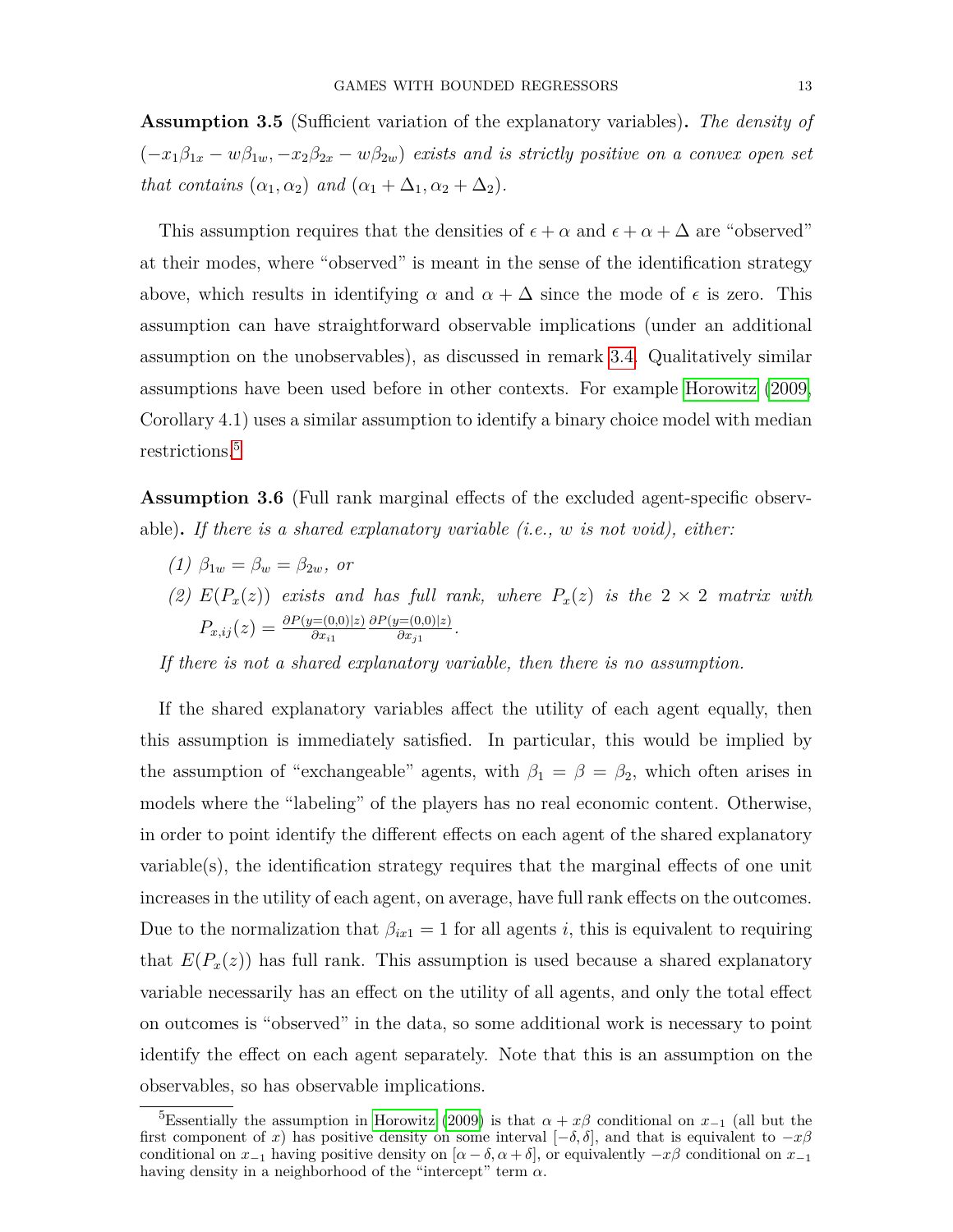The following theorem gives an identification result for a non-positive interaction effect, as in an entry game. The case of a non-negative interaction effect can be addressed similarly, essentially studying the outcomes (0*,* 1) and (1*,* 0), and adjusting the statement of the theorem appropriately. Recall again that section [4](#page-16-0) shows how to point identify the sign of the interaction effect parameter if it is not known *a priori* by the econometrician.

Also, the following theorem allows a certain "weight function"  $\pi(\cdot)$  in the expectations that characterize the parameters in terms of population quantities; for estima-tion purposes in section [5,](#page-21-0)  $\pi(\cdot)$  is taken to be the density of z.

<span id="page-13-0"></span>**Theorem 3.1** (Identification). Suppose that  $\Delta_1 \leq 0$  and  $\Delta_2 \leq 0$ . Under assump-tions [3.1,](#page-9-2) [3.2,](#page-9-1) [3.3,](#page-10-0) [3.4,](#page-11-0) [3.5,](#page-12-1) and [3.6,](#page-12-2)  $\theta = (\alpha_1, \alpha_2, \beta_{1x}, \beta_{1y}, \beta_{2x}, \beta_{2y}, \Delta_1, \Delta_2)$  is point *identified, and can be expressed in terms of observables as follows.*

Let  $\pi(\cdot)$  be any non-negative function of *z*, that is strictly positive on a set of *z that has positive probability under the data generating process for z. Then, assuming that the expectations in these expressions exist (see remark [3.1\)](#page-14-1): for any i and*  $k \in$  $\{1, 2, \ldots, K_i\},\$ 

$$
\beta_{ixk} = \frac{E\left(\pi(z)\frac{\partial P(y=(0,0)|z)}{\partial x_{ik}}\right)}{E\left(\pi(z)\frac{\partial P(y=(0,0)|z)}{\partial x_{i1}}\right)}.
$$

*If*  $\beta_{1w} = \beta_{2w}$ *, then for any*  $l \in \{1, 2, ..., L\}$ *,* 

$$
\beta_{wl} = \frac{E\left(\pi(z)\frac{\partial P(y=(0,0)|z)}{\partial w_l}\right)}{\sum_i^2 E\left(\pi(z)\frac{\partial P(y=(0,0)|z)}{\partial x_{i1}}\right)}.
$$

*Alternatively, if*  $E(P_x(z))$  *has full rank, then for any*  $l \in \{1, 2, \ldots, L\}$ *,* 

$$
\beta_{wl} = (\beta_{1wl}, \beta_{2wl}) = (E(P_x(z)))^{-1} E\left(P^{[1]}(z)'\frac{dP(y = (0,0)|z)}{dw_l}\right)
$$

$$
= \left(E\left(P^{[1]}(z)'P^{[1]}(z)\right)\right)^{-1} E\left(P^{[1]}(z)'\frac{dP(y = (0,0)|z)}{dw_l}\right)
$$

*where*  $P^{[1]}(z)$  *is the*  $1 \times 2$  *matrix whose ith entry is*  $\frac{\partial P(y=(0,0)|z)}{\partial x_{i1}}$ .

*Further, set*  $c_i \equiv -x_i\beta_{ix} - w\beta_{iw}$ *, which is point identified by the above. Then* 

$$
(\alpha_1, \alpha_2) = \arg \max_{a_1, a_2} \left. \frac{\partial^2 P(y = (0, 0)|c_1, c_2)}{\partial c_1 \partial c_2} \right|_{a_1, a_2}
$$

*and*

$$
(\Delta_1, \Delta_2) = \arg \max_{b_1, b_2} \left. \frac{\partial^2 P(y = (1, 1)|c_1, c_2)}{\partial c_1 \partial c_2} \right|_{b_1, b_2} - \arg \max_{a_1, a_2} \left. \frac{\partial^2 P(y = (0, 0)|c_1, c_2)}{\partial c_1 \partial c_2} \right|_{a_1, a_2},
$$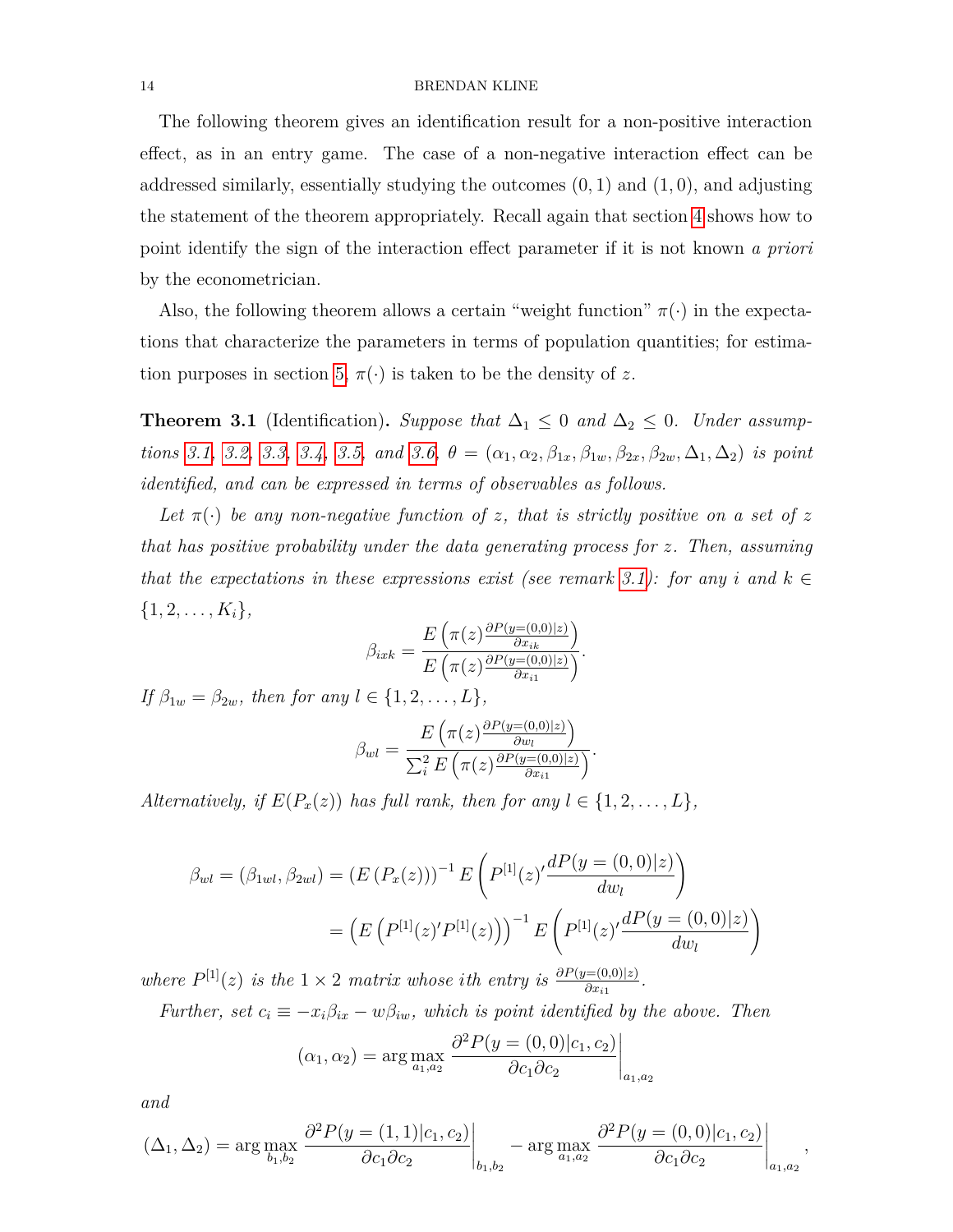*where the maximization is over the support of*  $(c_1, c_2)$ *.* 

<span id="page-14-1"></span>**Remark 3.1** (Existence of the expectations)**.** Theorem [3.1](#page-13-0) requires that the expecta- $\pi$  ions  $E\left(\pi(z)\frac{\partial P(y=(0,0)|z)}{\partial x_{ik}}\right), E\left(\pi(z)\frac{\partial P(y=(0,0)|z)}{\partial w_l}\right)$ *∂w<sup>l</sup>*  $\int$ ,  $E(P_x(z))$ , and  $E(P^{[1]}(z)'\frac{dP(y=(0,0)|z)}{dw}$ *dw<sup>l</sup>*  $\setminus$ exist for all *i*, *k*, and *l*. This essentially reflects a mild regularity condition on the data generating process. A sufficient condition is that the densities of  $\epsilon_1$  and  $\epsilon_2$  are bounded above (which is implicitly implied by the mode assumption), and that  $\pi(\cdot)$ is integrable with respect to the data generating process for *z*. See lemma [9.1,](#page-39-0) stated after the proof of theorem [3.1,](#page-13-0) for the details.

**Remark 3.2** (Equilibrium existence)**.** Equilibrium existence is addressed (and shown to always exist under these assumptions) in the context of a more general model in remark [8.3.](#page-36-0)

**Remark 3.3** (Extensions)**.** It is possible to extend this result in many directions. For example, it can be extended to cases of "unique potential outcomes" with  $N > 2$ . The notation becomes more cumbersome, but the basic idea from section [3.1](#page-7-1) is unchanged. Specifically, the unique potential outcomes become (0*, . . . ,* 0) and (1*, . . . ,* 1). Also, for the purposes of identifying  $\beta$ , analogous results apply to the outcome  $(1, 1)$  in place of the outcome (0*,* 0), increasing efficiency of estimation. And, as noted previously, it can be extended to cases with a non-negative interaction effect by studying different outcomes. Finally, the expression for  $\beta_{wl}$  is also valid with another weight function  $\pi(\cdot)$  inside all of the expectations, as long  $E(\pi(z)P_x(z))$  has full rank. (The details of this claim are obvious from the proof.)

<span id="page-14-0"></span>**Remark 3.4** (Conditions on the support of the explanatory variables)**.** Assumption [3.5](#page-12-1) has observable implications under the maintained assumption that the density of  $\epsilon$  is suitably "unimodal." (The definition of a "unimodal" density is not standardized, as sometimes it means achieving the maximal density at a unique point, but allowing local maxima, while often it means having only one local (and therefore global) maxima.) By "unimodal," this remark means that the density of  $\epsilon$  has an everywhere negative definite Hessian matrix, and has a unique global maximum and no other local maxima. Therefore, implicitly it is assumed in this remark that the density of  $\epsilon$  is twice continuously differentiable.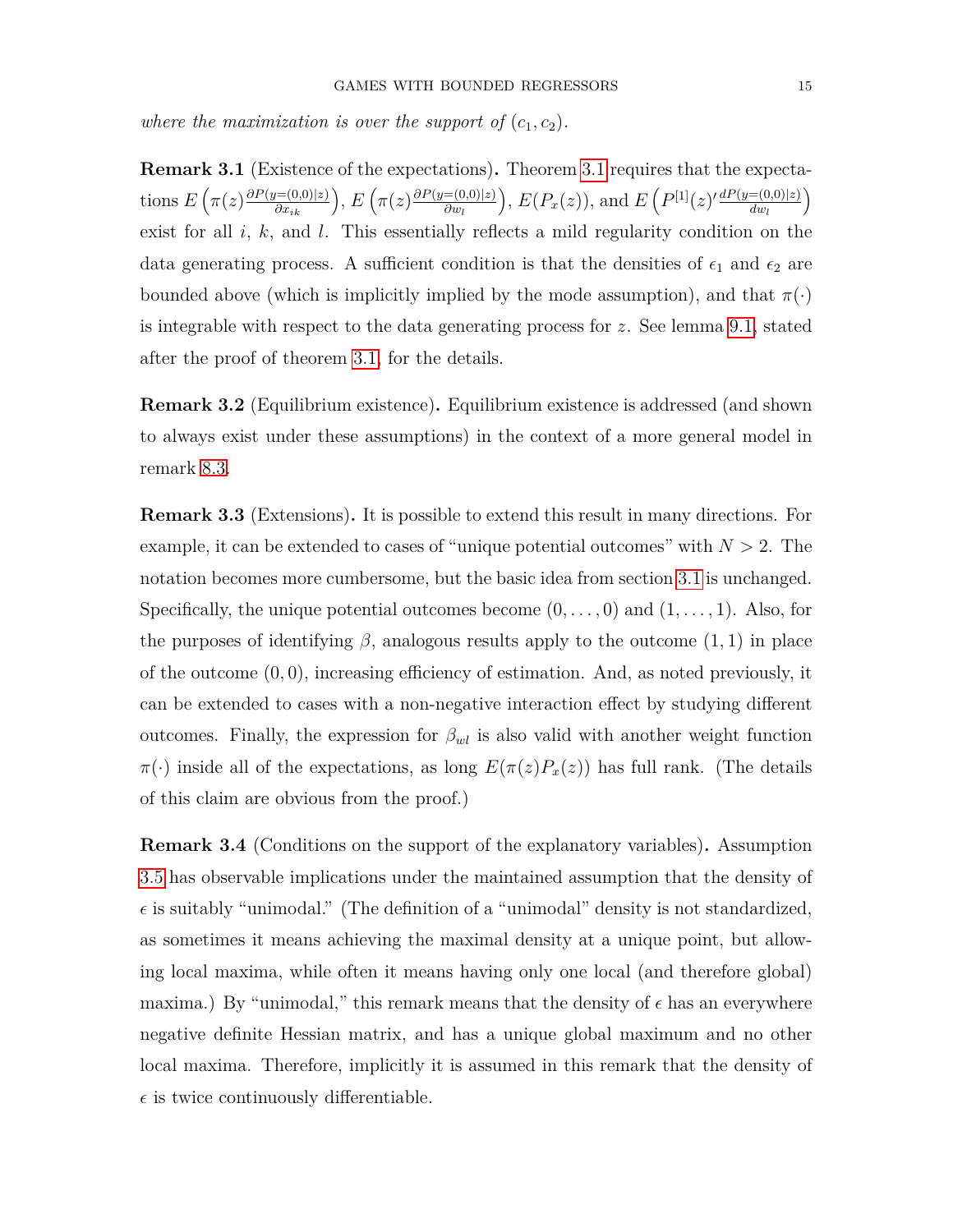The identification result in theorem [3.1](#page-13-0) (together with the proof) shows that  $\alpha =$  $(\alpha_1, \alpha_2)$  and  $\alpha + \Delta = (\alpha_1 + \Delta_1, \alpha_2, \Delta_2)$  are point identified as follows:

$$
(\alpha_1, \alpha_2) = \arg \max_{a_1, a_2} \left. \frac{\partial^2 P(y = (0, 0)|c_1, c_2)}{\partial c_1 \partial c_2} \right|_{a_1, a_2} = \arg \max_{a_1, a_2} f_{\epsilon}(-\alpha_1 + a_1, -\alpha_2 + a_2).
$$

$$
(\alpha_1 + \Delta_1, \alpha_2 + \Delta_2) = \arg \max_{b_1, b_2} \left. \frac{\partial^2 P(y = (1, 1)|c_1, c_2)}{\partial c_1 \partial c_2} \right|_{b_1, b_2} = \arg \max_{b_1, b_2} f_{\epsilon}(-\alpha_1 - \Delta_1 + b_1, -\alpha_2 - \Delta_2 + b_2)
$$

So, by definition, under the assumption that the density of  $\epsilon$  is "unimodal," the first order conditions (e.g.,  $\frac{\partial^3 P(y=(0,0)|c_1,c_2)}{\partial^2 c_1 \partial c_2}$ *∂* <sup>2</sup>*c*1*∂c*<sup>2</sup>  $\Big|_{a_1, a_2} = 0$  to these maximization problems will be *uniquely* satisfied when evaluated at  $\alpha$  and  $\alpha + \Delta$  respectively. In contrast, the first order conditions when evaluated at any other parameter specification will not be satisfied. (Any other place where the first order conditions would be satisfied would be a local maximum, since the Hessian is negative definite everywhere, but there is only a unique global maximum.)

Further, note that if assumption [3.5](#page-12-1) is satisfied, then the parameters defined by the above maximization problems over the support of  $(c_1, c_2)$  will indeed equal  $\alpha$  and  $\alpha + \Delta$ . In contrast, if assumption [3.5](#page-12-1) is not satisfied, then since the maximization is by construction over the support of  $(c_1, c_2)$ , the parameters defined by the above maximization cannot equal  $\alpha$  and/or  $\alpha + \Delta$ , depending on what part of the assumption fails. So, together with the above discussion of first order conditions, this means that assumption [3.5](#page-12-1) has the observable implication that the parameters defined by the above maximization problems uniquely satisfy the first order conditions of the maximization problem.

Note that similar arguments would apply if a known, increasing, transformation of the density has an everywhere negative definite Hessian matrix (e.g., log-"strictly" concave densities).

<span id="page-15-0"></span>**Remark 3.5** (Scale normalization)**.** Assumption [3.1](#page-9-2) on scale normalization also implies a sign assumption, in order to avoid distracting accounting details related to the sign. Note that the sign can be identified by the same identification strategy, because the proof of identification shows that  $\frac{\partial P(y=(0,0)|z)}{\partial x_{i1}} = F_{\epsilon}^{[i,1]}(-\alpha_1 - x_1\beta_{1x} - w\beta_{1w}, -\alpha_2 - w\beta_{2x} - w\beta_{2x})$  $x_2\beta_{2x} - w\beta_{2w}$ )(− $\beta_{ix1}$ ), so the sign of  $\beta_{ix1}$  is point identified, since  $F_{\epsilon}^{[i,1]} > 0$ . So by "flipping" the sign of  $x_{11}$  and  $x_{21}$  appropriately, by multiplying by  $-1$ , the sign assumption is without loss of generality.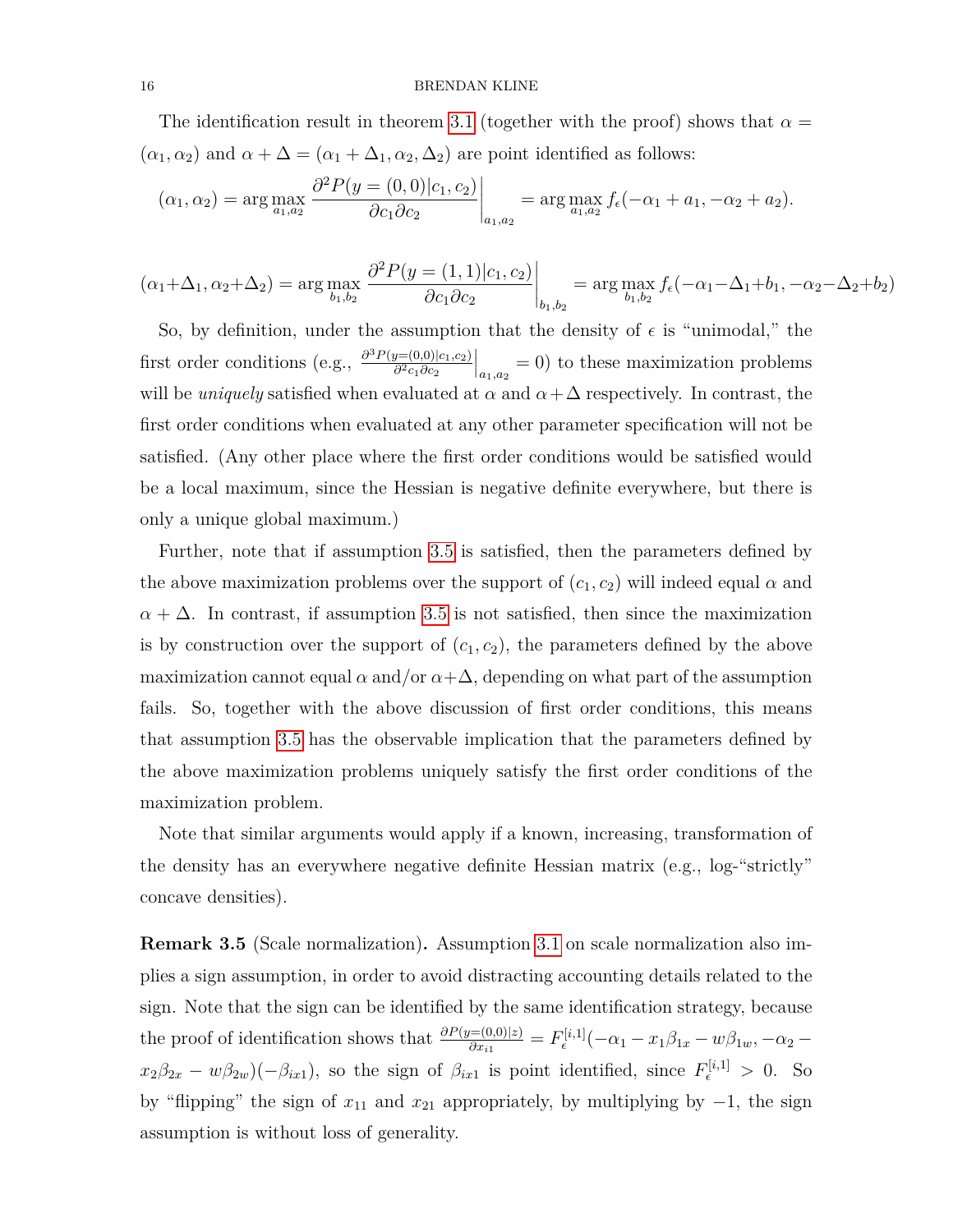#### 4. Identification of the direction of the interaction effect

<span id="page-16-0"></span>This section provides an identification strategy that point identifies the direction of the interaction effect. Although the results are stated in the context of the model studied in the rest of this paper, in fact the identification strategy is valid in more general specifications, as will be obvious.

4.1. **Sketch of the identification strategy.** The following sketches the identification strategy, which is formalized in section [4.2.](#page-17-0)

Consider two specifications of the observables  $z = (x_1, x_2, w) = (x_{11}, x_{1(-1)}, x_2, w)$ . In the first specification:  $z' = (x'_{11}, x^*_{1(-1)}, x^*_{2}, w^*)$ . In the second specification:  $z'' =$  $(x''_{11}, x''_{1(-1)}, x''_2, w^*)$ , where  $x'_{11} < x''_{11}$ . So,  $z'$  and  $z''$  are equal, except that  $z''$  has a larger value for  $x_{11}$ , the first agent-specific explanatory variable of agent 1.

Since  $\beta_{11} = 1 > 0$ , for any given realization of the unobservables, agent 1 has greater utility from taking action 1 when the observables are  $z''$  compared to when the observables are  $z'$ . Intuitively, this should imply that the probability that agent 1 takes action 1 is greater when the observables are  $z''$  compared to when the observables are *z'*. This would unambiguously be true in a single-agent model, but because of the interaction it is not necessarily true in a game without certain (reasonable) assumptions on equilibrium selection. (See below for that condition.)

If that does happen, if there is a negative interaction effect, agent 2 will tend to get lower utility from taking action 1 when the observables are  $z''$  compared to when the observables are  $z'$ , because agent 1 is more likely to take action 1 when the observables are  $z''$  compared to when the observables are  $z'$ , which decreases the utility agents 2 gets from taking action 1. And so, agent 2 should be less likely to take action 1 when the observables are  $z''$  compared to when the observables are  $z'$ . Similarly, if there is a positive interaction effect, agent 2 should be more likely to take action 1 when the observables are  $z''$  compared to when the observables are  $z'$ . Thus, the marginal effect of  $x_{11}$  on the probability that  $y_2 = 1$  should (under reasonable conditions) be equal to the sign of  $\Delta_2$ , thereby point identifying the sign of  $\Delta_2$ . And similarly, the marginal effect of  $x_{21}$  on the probability that  $y_1 = 1$  should (under reasonable conditions) be equal to the sign of  $\Delta_1$ .

The identification strategy therefore concerns finding conditions under which indeed *∂P*(*y*2=1|*z*)  $\frac{\partial y_2=1|z|}{\partial x_{11}}$  has the same sign as  $\Delta_2$  (and similarly for  $\frac{\partial P(y_1=1|z)}{\partial x_{21}}$  and  $\Delta_1$ ). It turns out that a sufficient condition is assumption [4.1,](#page-17-1) which intuitively says (from the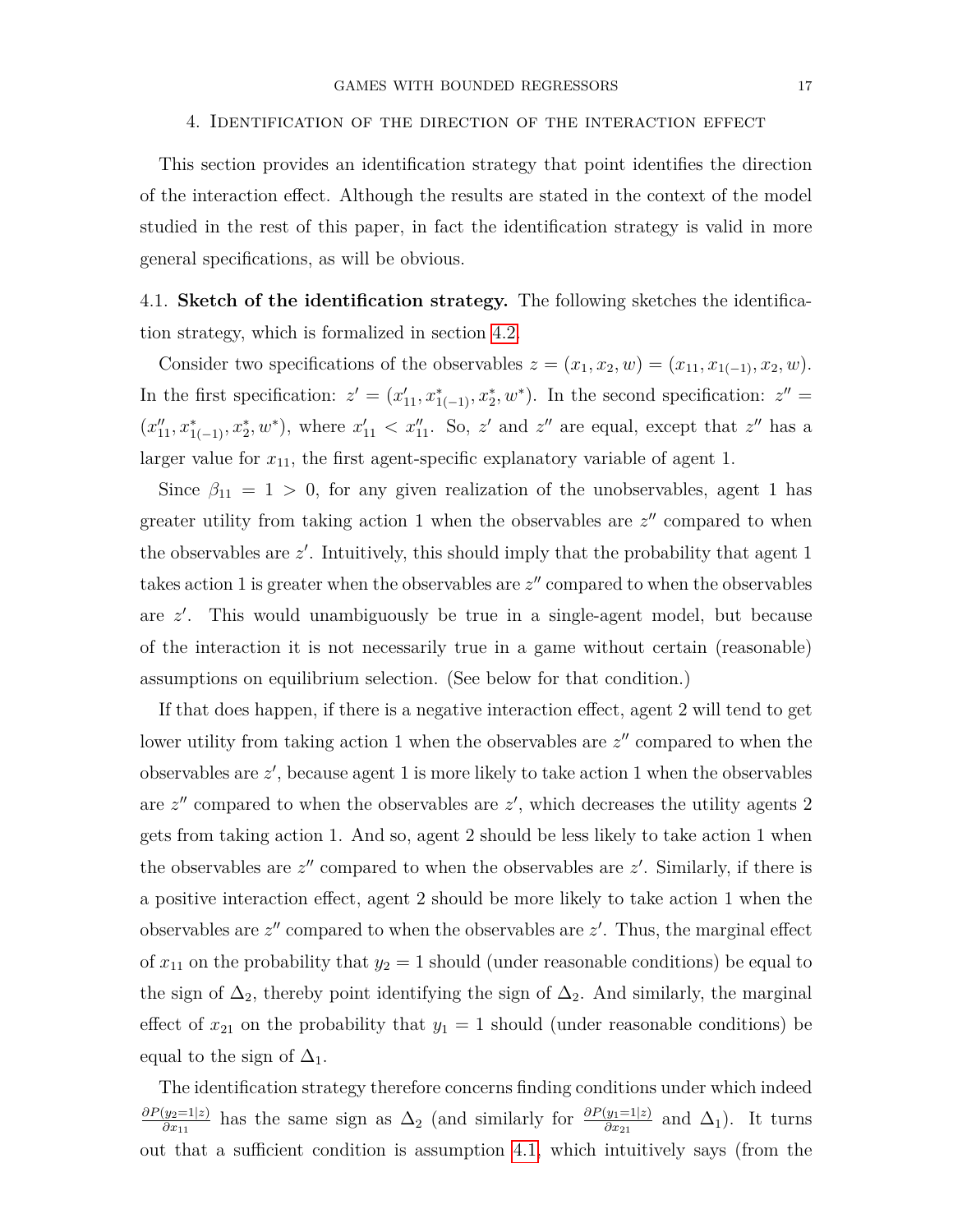perspective of identifying  $\Delta_2$ : conditional on *z* and the unobservables being such that there are multiple equilibria, the probability that an equilibrium with  $y_1 = 1$  is selected is indeed weakly increasing with  $x_{11}$ , exactly as suggested in the sketch of the identification strategy. Essentially, as long as there is a positive marginal effect of  $x_{11}$  on the probability that  $y_1 = 1$ , the sign of  $\Delta_2$  is equal to the sign of the marginal effect of  $x_{11}$  on the probability that  $y_2 = 1$ .

<span id="page-17-0"></span>4.2. **Formal identification results.** Let  $\mathcal{R}^{-}(z, \theta) = \{(\epsilon_1, \epsilon_2) : -\alpha_1 - x_{1m}\beta_{1x} - \alpha_2\}$  $w_m\beta_{1w} \ \leq \ \epsilon_{1m} \ \leq \ -\alpha_1 \ - \ x_{1m}\beta_{1x} \ - \ w_m\beta_{1w} \ - \ \Delta_1, \ -\alpha_2 \ - \ x_{2m}\beta_{2x} \ - \ w_m\beta_{2w} \ \leq \ \epsilon_{2m} \ \leq$  $-\alpha_2 - x_{2m}\beta_{2x} - w_m\beta_{2w} - \Delta_2$  be the set of  $\epsilon$  such that, for that specification of *z* and *θ*, the game with a non-positive interaction effect has multiple equilibria. Similarly, let  $\mathcal{R}^+(z, \theta) = \{(\epsilon_1, \epsilon_2) : -\alpha_1 - x_{1m}\beta_{1x} - w_m\beta_{1w} - \Delta_1 \leq \epsilon_{1m} \leq -\alpha_1 - x_{1m}\beta_{1x} - \Delta_1 \leq \epsilon_{2m} \leq -\alpha_1 - x_{1m}\beta_{1x} - \Delta_1 \leq \epsilon_{2m} \leq -\alpha_1 - x_{1m}\beta_{1x} - \Delta_1 \leq \epsilon_{2m} \leq -\alpha_1 - x_{1m}\beta_{1x} - \Delta_1 \leq \epsilon_{2m} \leq -\alpha_1 - x_{1m}\beta_{1x$  $w_m\beta_{1w},-\alpha_2-x_{2m}\beta_{2x}-w_m\beta_{2w}-\Delta_2\leq\epsilon_{2m}\leq -\alpha_2-x_{2m}\beta_{2x}-w_m\beta_{2w}\}\;\text{be the set of}\; \epsilon\;\text{such}$ that, for that specification of  $z$  and  $\theta$ , the game with a non-negative interaction effect has multiple equilibria. (These are the well known "boxes" of multiple equilibria.) Then, let  $\overline{ }$ 

$$
\mathcal{R}(z,\theta) = \begin{cases} \mathcal{R}^-(z,\theta) & \text{if } \Delta_1 \le 0 \text{ and } \Delta_2 \le 0 \\ \mathcal{R}^+(z,\theta) & \text{if } \Delta_1 \ge 0 \text{ and } \Delta_2 \ge 0 \end{cases}
$$

be the overall set of  $\epsilon$  such that there are multiple equilibria.

The following assumption is added to those in the previous section in order to point identify the direction of the interaction effect. It is an assumption on the properties of the selection mechanism: either  $P(y_1 = 1 | \epsilon \in \mathcal{R}^+(z, \theta), z)$  in the case of a non-negative interaction effect or  $P(y_1 = 1 | \epsilon \in \mathcal{R}^-(z, \theta), z)$  in the case of a non-positive interaction effect. (So, the assumption can be stated on  $P(y_1 = 1 | \epsilon \in \mathcal{R}(z, \theta), z)$ .) These give the probability that an equilibrium with agent 1 taking action 1 is selected, conditional on a certain value of *z* and the unobservables being such that there are multiple equilibria; therefore, these are properties of the equilibrium selection mechanisms. Less formally, these concern the outcomes "inside" the "boxes" of multiple equilibria.

<span id="page-17-1"></span>**Assumption 4.1** (Monotonic selection mechanism)**.** *The selection mechanisms are weakly increasing and differentiable, in the sense that*  $P(y_1 = 1 | \epsilon \in \mathcal{R}(z, \theta), z)$  *and*  $P(y_2 = 1 | \epsilon \in \mathcal{R}(z, \theta), z)$  *are differentiable functions of z, with the former weakly increasing with*  $x_{11}$  *and the latter weakly increasing with*  $x_{21}$ *.* 

In particular, this assumption is satisfied if the selection mechanism randomizes over the multiple equilibria according to a fixed probability: if  $P(y_i = 1 | \epsilon \in$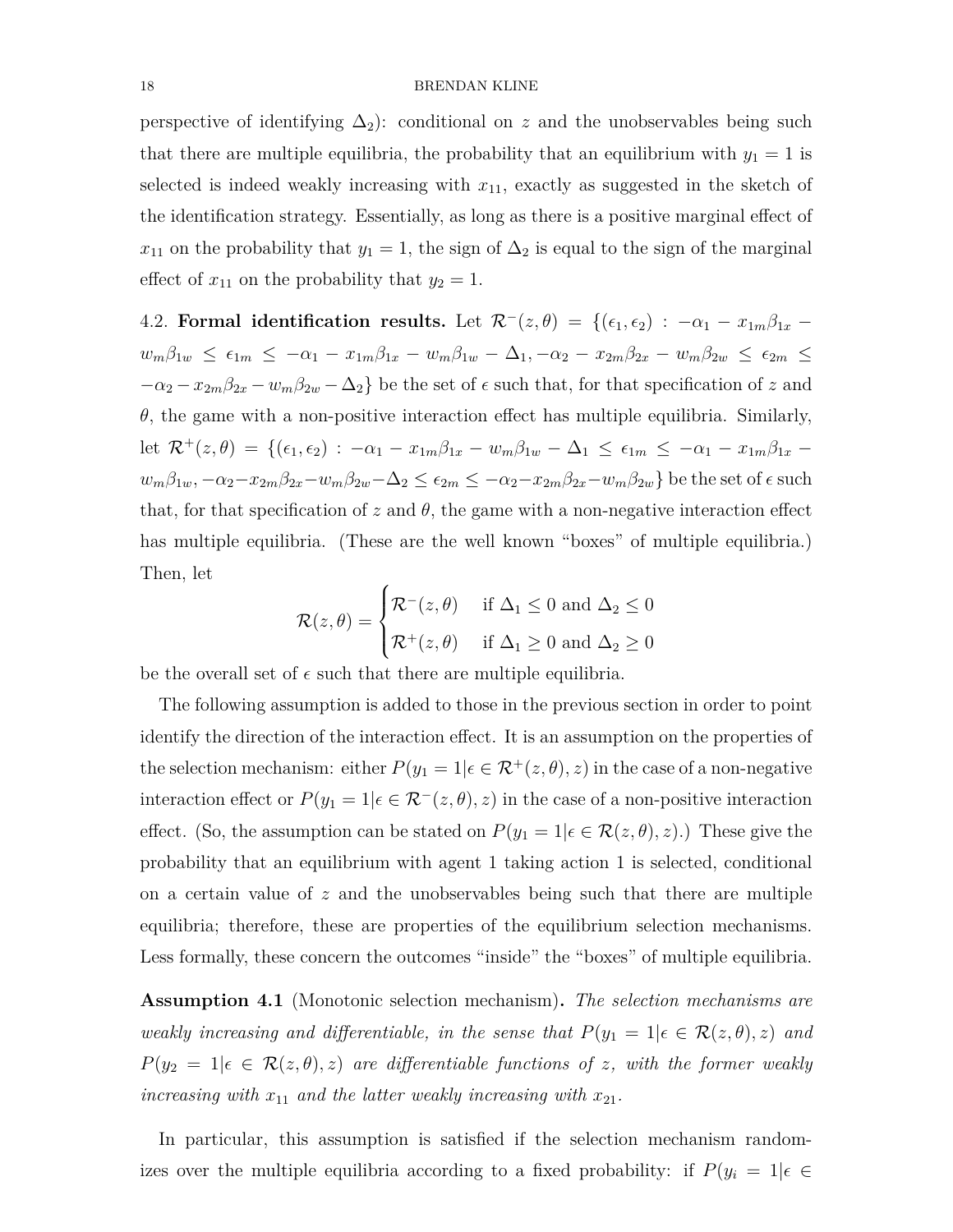$\mathcal{R}(z,\theta), z) = \lambda_i$  (i.e., whenever there are multiple equilibria, there is  $\lambda_i$  probability that the outcome is  $y_i = 1$ , then obviously the assumption is satisfied. Further, the assumption is satisfied even if the selection mechanism depends on  $z$  but not  $x_{11}$  and *x*<sub>21</sub>: if  $P(y_i = 1 | \epsilon \in \mathcal{R}(z, \theta), z) = \lambda_i(z)$  where  $\lambda_i(\cdot)$  does not depend on  $x_{11}$  or  $x_{21}$ , then obviously the assumption is satisfied. Thus, exclusions restrictions are sufficient to imply assumption [4.1.](#page-17-1)

But even without an exclusion restriction, it is enough simply that the selection mechanism is monotone, in the intuitive sense described above: the probability that  $y_i = 1$  should suitably increase with  $x_{i1}$ . Considering that the utility of agent 1 increases with  $x_{11}$ , assumption [4.1](#page-17-1) formalizes the intuition that the marginal effect of  $x_{11}$  on the selection mechanism should be that the selection mechanism chooses the equilibrium with  $y_1 = 1$  with weakly increasing probability as a function of  $x_{11}$ . (And similarly for agent 2.) An alternative but qualitatively similar assumption is given in remark [4.2](#page-19-0) for a slightly different identification strategy. That version of the assumption says that if a given outcome *y* <sup>∗</sup> of the game is more likely *to satisfy the conditions for being a Nash equilibrium* when the observables are  $z''$  compared to when the observables are  $z'$ , then also that outcome  $y^*$  of the game is also more likely *to actually be the outcome of the game* when the observables are  $z''$  compared to when the observables are  $z'$ . So, again, the selection mechanism satisfies a monotonicity condition.

Essentially the only "counterexample" to assumption [4.1](#page-17-1) is a selection mechanism of the following sort: either  $P(y_1 = 1 | \epsilon \in \mathcal{R}(z, \theta), z) = \lambda_1(z)$  where  $\lambda_1(z)$  is a *decreasing* function of  $x_{11}$ , or  $P(y_2 = 1 | \epsilon \in \mathcal{R}(z, \theta), z) = \lambda_2(z)$  where  $\lambda_2(z)$  is a *decreasing* function of *x*21. These sorts of selection mechanisms are somewhat pathological, for the following reason (focusing on agent 1, although similar arguments apply to agent 2). Note that a marginal increase in *x*<sup>11</sup> results in an increased utility from taking action 1 for agent 1, for any value of  $\epsilon$  and any action of the opponent. Therefore, these "counterexample" selection mechanisms are selection mechanisms that have the property that: even though the utility agent 1 gets from taking action 1 increases with  $x_{11}$  (and there is no direct effect on agent 2), nevertheless the selection mechanism is such that *in the region of multiple equilibria*, the equilibrium with  $y_1 = 1$  is less likely after a marginal increase in *x*<sup>11</sup> (and therefore less likely after a marginal increase in the utility that agent 1 gets from taking action 1). Although Nash equilibrium alone does not rule out such a response to a marginal increase in  $x_{11}$  (since Nash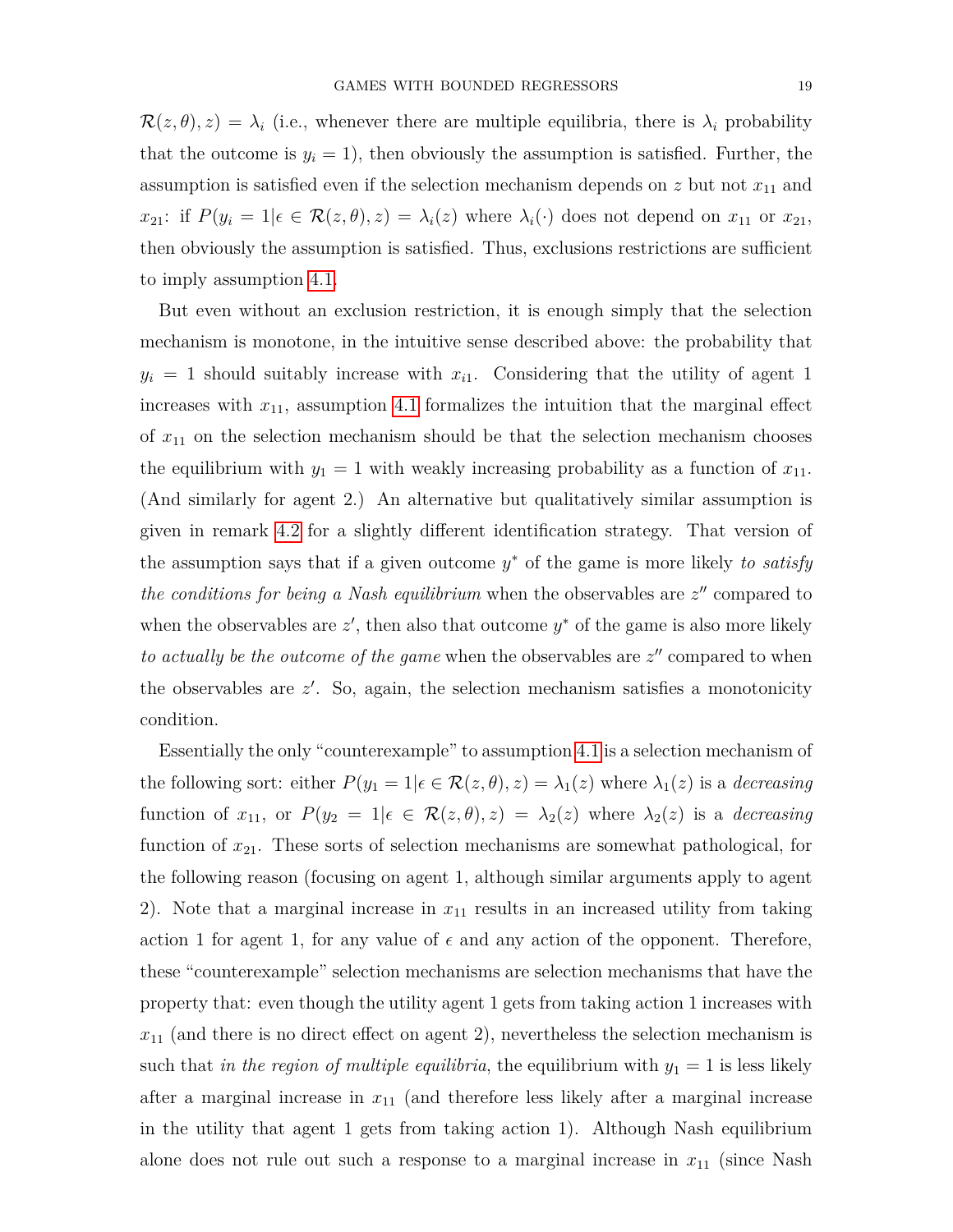equilibrium is a "pointwise" concept, as it separately describes the Nash equilibrium outcomes for each given specification of the utility functions), it seems a somewhat pathological response when comparing equilibrium outcomes across specifications of the utility functions.

In the following theorem, let sgn  $(\cdot)$  be the function that returns 1 if the argument is positive, 0 if the argument is zero, and −1 if the argument is negative.

<span id="page-19-1"></span>**Theorem 4.1** (Identification of the sign of the interaction effect)**.** *Under assumptions [3.1,](#page-9-2) [3.2,](#page-9-1) [3.3,](#page-10-0) [3.4,](#page-11-0) and [4.1,](#page-17-1) the sign of the interaction effect parameter is point identified:*

$$
sgn (\Delta_1) = sgn E \left( \pi(z) \frac{\partial P(y_1 = 1|z)}{\partial x_{21}} \right)
$$

*and*

$$
sign(\Delta_2) = sgn \ E\left(\pi(z) \frac{\partial P(y_2 = 1|z)}{\partial x_{11}}\right)
$$

*for any weight function π*(·) *of z satisfying the same property as in theorem [3.1,](#page-13-0) also with the same remark about the existence of the expectations.*

**Remark 4.1** (Comparison to [de Paula and Tang](#page-44-5) [\(2012\)](#page-44-5))**.** Note that the identification result in [de Paula and Tang](#page-44-5) [\(2012\)](#page-44-5) for the direction of the interaction effect in incomplete information games relies on the assumption that the unobservables (i.e., the signals in the incomplete information game) are independent across agents, which, although completely standard in the literature on incomplete information games, has a different meaning in complete information games that would evidently rule out unobservable market fixed effects in complete information games. The identification result in theorem [4.1](#page-19-1) does not use such an independence assumption, and instead relies on the exclusion restrictions entailed by the existence of agent-specific explanatory variables. Nevertheless, the appendix in section [8](#page-34-0) shows how the [de Paula and](#page-44-5) [Tang](#page-44-5) [\(2012\)](#page-44-5) identification strategy does carry over into the complete information game framework. An interesting feature of that result is that it shows that their "test statistic" is valid for both complete and incomplete information games.

<span id="page-19-0"></span>**Remark 4.2** (Extensions). The same strategy works for  $N > 2$ , but with a slightly different assumption in place of assumption [4.1.](#page-17-1) This not only provides a result for  $N > 2$ , but also provides a slightly different perspective on the "meaning" of assumption [4.1.](#page-17-1) First, extend the notation and assumptions other than assumption [4.1](#page-17-1) in the obvious way, with the utility functions being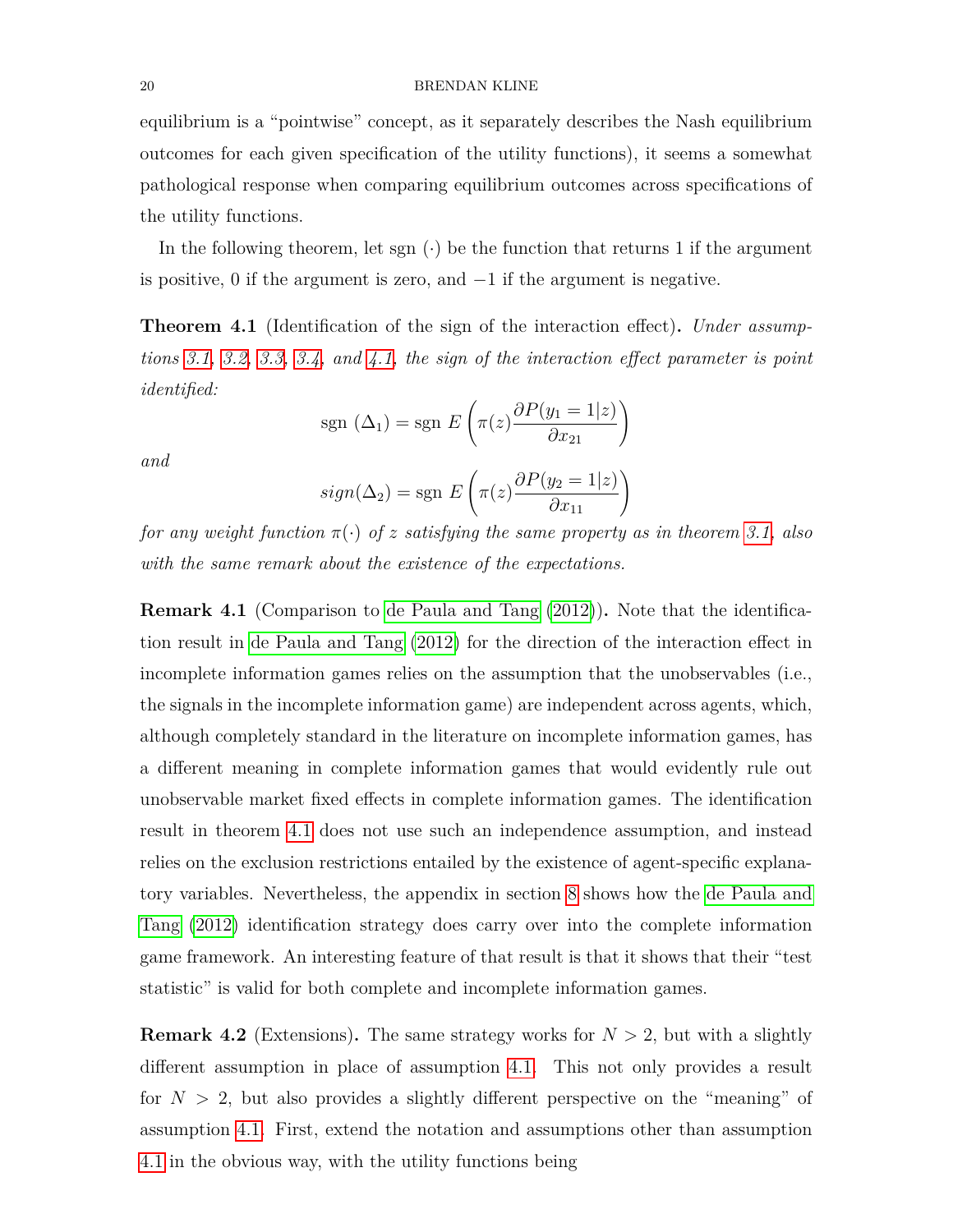$$
u_i(0, y_{-i}) = 0
$$
 and  $u_i(1, y_{-i}) = \alpha_i + x_i \beta_{ix} + w \beta_{iw} + \Delta_i(y_{-i}) + \epsilon_i$ ,

where  $\Delta_i(y_{-i})$  is a function of the actions of the agents other than *i*, that gives the effect of those actions on the utility of agent *i*.

Then, let

$$
P_{(-1)}(z) \equiv P(y_2 = 1, ..., y_N = 1 \text{ is part of an equilibrium}|z)
$$
  
=  $P(y_1 = 1, ..., y_N = 1 \text{ is an equilibrium}|z)$   
+  $P(y_1 = 0, y_2 = 1, ..., y_N = 1 \text{ is an equilibrium}|z)$   
=  $P(\epsilon_i \ge -\alpha_1 - x_i \beta_{ix} - w \beta_{iw} - \Delta_i(1, ..., 1)(\forall i))$   
+  $P(\epsilon_1 \le -\alpha_1 - x_1 \beta_{1x} - w \beta_{1w} - \Delta_1(1, ..., 1),$   
 $\epsilon_i \ge -\alpha_i - x_i \beta_{ix} - w \beta_{iw} - \Delta_i(0, 1, ..., 1)(\forall i \ne 1)).$ 

Note that these probabilities are not observed in the data, because they correspond to the probability that certain outcomes satisfy the conditions of being a Nash equilibrium, not the probability that these outcomes are actually realized in the data. The probability that an outcome is a Nash equilibrium is generally strictly greater than the probability that outcome occurs in the data, because of multiple equilibria.

Then, letting  $c_i = -\alpha_i - x_i \beta_{ix} - w \beta_{iw}$ ,

$$
\frac{\partial P_{(-1)}(z)}{\partial x_{11}} = \beta_{1x1} \left( \int_{c_2 - \Delta_2(1,...,1)}^{\infty} \cdots \int_{c_N - \Delta_N(1,...,1)}^{\infty} f_{\epsilon_1,...,\epsilon_N}(c_1 - \Delta_1(1,...,1), e_2,...,e_N) de_N \cdots de_2 \right. \\
\left. - \int_{c_2 - \Delta_2(0,1,...,1)}^{\infty} \cdots \int_{c_N - \Delta_N(0,1,...,1)}^{\infty} f_{\epsilon_1,...,\epsilon_N}(c_1 - \Delta_1(1,...,1), e_2,...,e_N) de_N \cdots de_2 \right).
$$

So, since  $\beta_{1x1} = 1$ , sgn  $\frac{\partial P_{(-1)}(z)}{\partial x_{11}}$  $\frac{(-1)^{(z)}}{\partial x_{11}}$  is equal to the sign of the difference of integrals. By inspection of the regions of integration, if there is a negative interaction effect, in the sense of implying that  $\Delta_i(0,1,\ldots,1) > \Delta_i(1,\ldots,1)$  for all *i*, then the difference is negative; conversely, if there is a positive interaction effect, then the difference is positive. If there is a "monotonic" selection mechanism that satisfies sgn  $\frac{\partial P(y_2=1,...,y_N=1 \text{ is part of an equilibrium}|z)}{x_{11}} = \text{sgn} \frac{\partial P(y_2=1,...,y_N=1|z)}{x_{11}}$  $\frac{m_1,...,y_N=1|z|}{x_{11}}$  (cf., discussion of assumption [4.1\)](#page-17-1), then the sign of the interaction effect parameters is identified by  $\text{sgn } E\left(\pi(z)\frac{\partial P(y_2=1,...,y_N=1|z)}{\partial x_{11}}\right), \text{ similarly to theorem 4.1.}$  $\text{sgn } E\left(\pi(z)\frac{\partial P(y_2=1,...,y_N=1|z)}{\partial x_{11}}\right), \text{ similarly to theorem 4.1.}$  $\text{sgn } E\left(\pi(z)\frac{\partial P(y_2=1,...,y_N=1|z)}{\partial x_{11}}\right), \text{ similarly to theorem 4.1.}$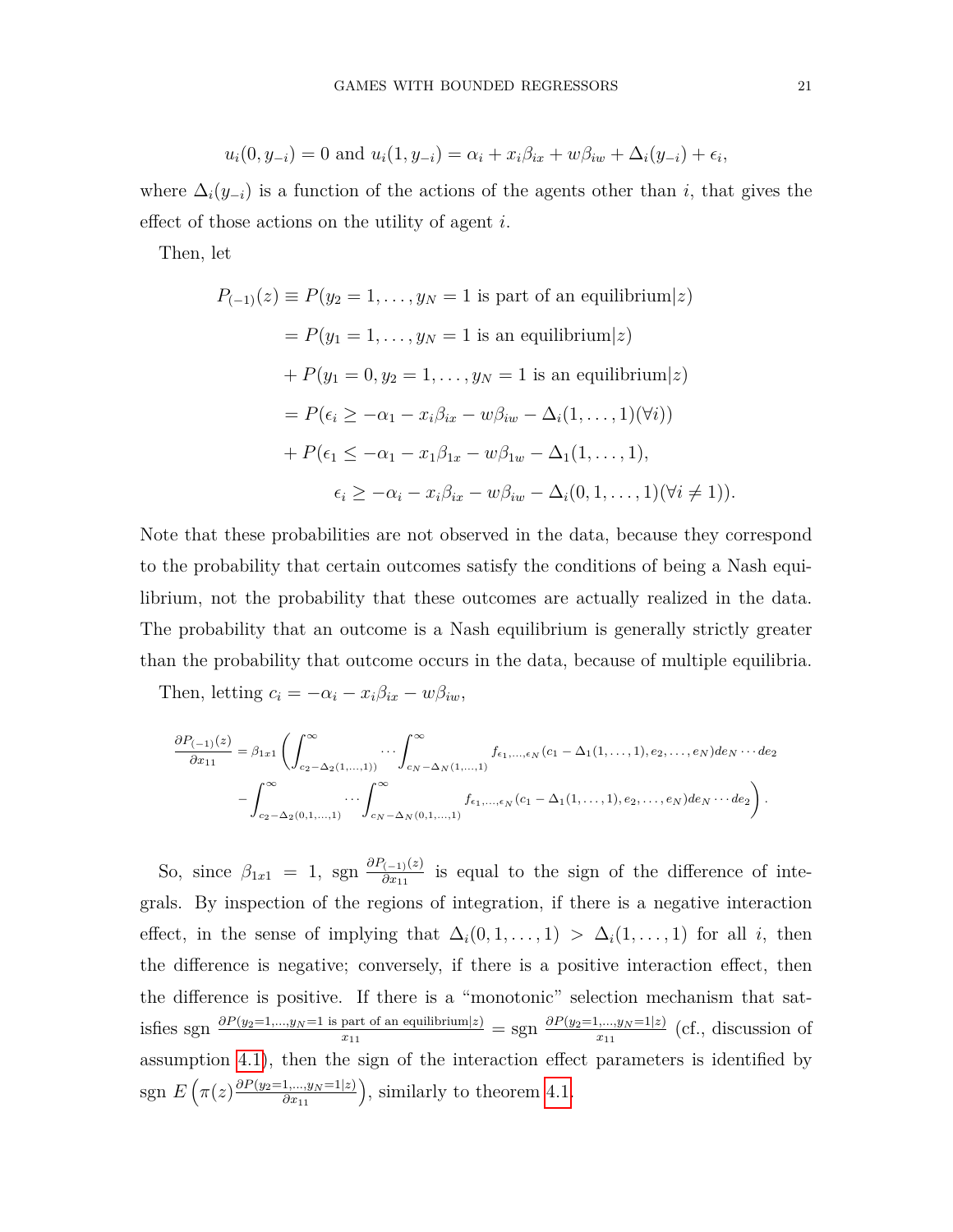#### 5. Estimation

<span id="page-21-0"></span>This section provides a three-step semiparametric estimator corresponding to the identification results. Apparently, these are the first semiparametric estimators available for complete information games. The focus is on the second- and third-step estimators corresponding to estimating  $\beta$ ,  $\alpha$ , and  $\Delta$  according to theorem [3.1.](#page-13-0) The first-step estimator corresponding to estimating the sign of  $\Delta$  according to theorem [4.1](#page-19-1) can be easily constructed combining the main ideas of the estimators correspond-ing to the first part of theorem [3.1](#page-13-0) (estimating  $\beta$ ) with theorem [8.1,](#page-35-0) and so is omitted.<sup>[6](#page-21-1)</sup> Since the first-step estimator converges arbitrarily fast (as it amounts to estimating the sign of a parameter, or similarly it amounts to consistent model selection), it has no asymptotic effect on subsequent steps of estimation.

The proposed estimator is essentially based on the "analogy principle," given the constructive identification results in theorem [3.1.](#page-13-0) The estimator for  $\beta$  is standard and uses existing estimation results for semiparametric models, as the identification result shows that  $\beta$  can be expressed as functions of certain weighted average derivatives. (But, of course, the fact that such an estimation strategy is even sensible is the contribution of the identification result in this paper.) However, the estimator for  $\alpha$  and  $\Delta$ , which arguably concerns the most important parameters of the model, is not standard, and does not entirely use existing estimation results: rather, it involves estimating unknown regression functions (with *generated* regressors that are based on the estimator for  $\beta$ ), and then maximizing those estimated regression functions. As a result, it has slower than parametric rate of convergence.

The estimation strategy for  $\alpha$  and  $\Delta$  is unique to the identification strategy based on the mode assumption on the unobservables, and so it does not seem possible to directly use "existing estimation results" to estimate  $\alpha$  and  $\Delta$ . As noted in section [3.1,](#page-7-1) identification (and estimation) of the "intercept" parameters in many semiparametric models is difficult. Indeed, many strategies, including those based on "average derivatives" and other approaches based on index models, tend to "absorb" the intercept into parts of the model that are typically not proved to be identified (and/or are

<span id="page-21-1"></span><sup>&</sup>lt;sup>6</sup>In short, the idea is that the estimator of  $E\left(\pi(z)\frac{\partial P(y_2=1|z)}{\partial x_{11}}\right)$  in theorem [4.1](#page-19-1) is similar to the estimator of  $\beta$  in theorem [3.1,](#page-13-0) and the sign of  $E\left(\pi(z)\frac{\partial P(y_2=1|z)}{\partial x_{11}}\right)$  can then be estimated as in estimating the sign appearing in theorem [8.1,](#page-35-0) as appears in the estimation result in theorem [8.2.](#page-37-0) Basically, the estimator of the sign uses the fact that an estimator for the sign of *θ* that is estimated by  $\hat{\theta}$  with  $\hat{\theta} - \theta = O_p(M^{-\frac{1}{2}})$  is sgn  $\left( \frac{1}{M^{\frac{1}{4}} |\hat{\theta}| \geq 1}{\hat{\theta}} \right)$ , which converges arbitrarily fast.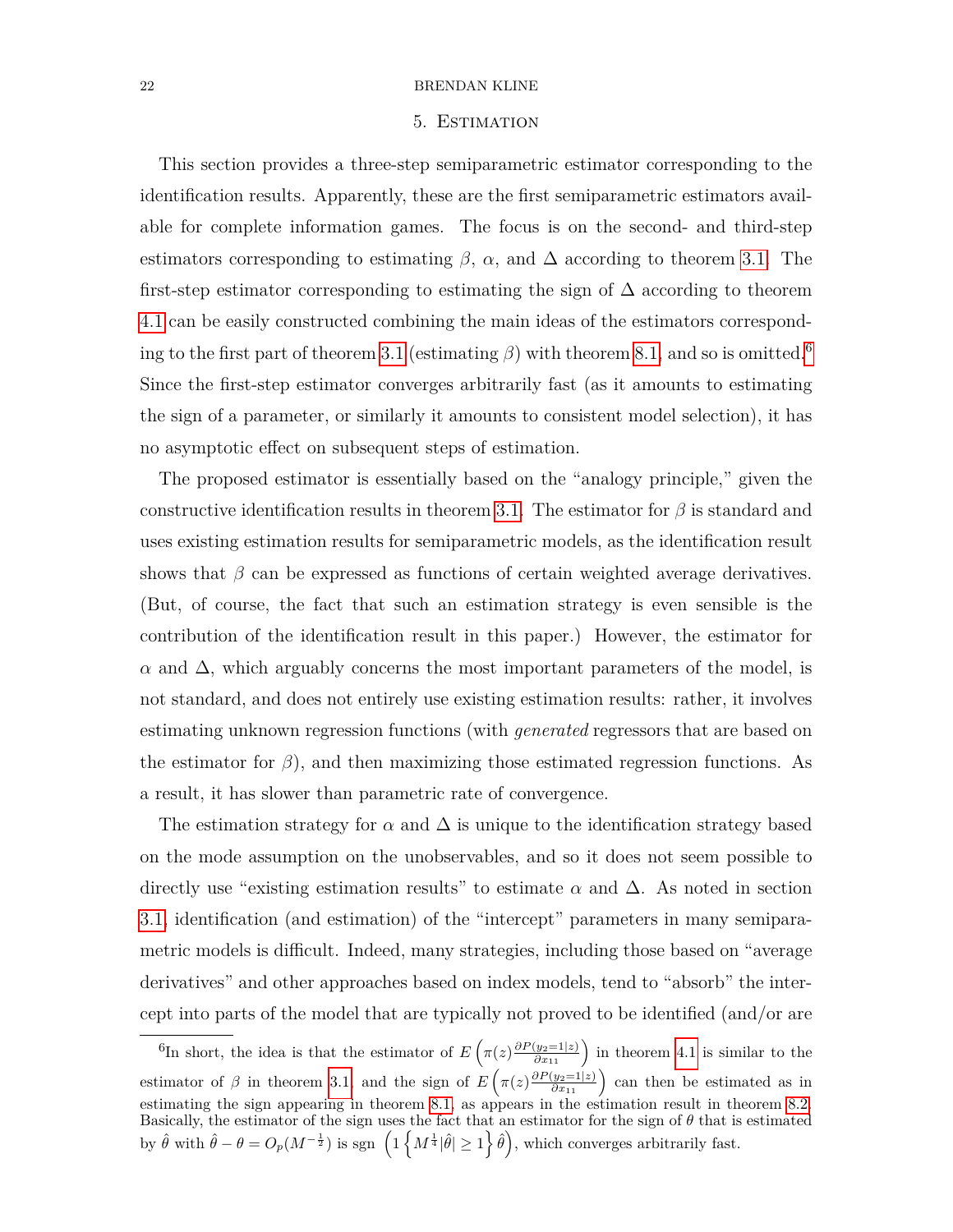not estimated). For example, in the typical approach to index models, the "intercept" parameter is absorbed into the unknown link function. As noted in section [3.1,](#page-7-1) in a model of a game, it is important to separately identify and estimate the "intercept" parameters, particularly since the interaction effect parameter is an "intercept" parameter. Moreover, in a model of a game, there are actually multiple "intercept" parameters *per agent* ( $\alpha_i$  and  $\Delta_i$  for each agent *i*), further complicating estimation.

5.1. **Estimation of** *β***.** The first part of theorem [3.1](#page-13-0) suggests the following estimator for *β* based on density-weighted average derivative estimation à la [Powell, Stock,](#page-44-11) [and Stoker](#page-44-11) [\(1989\)](#page-44-11), with the weight function equal to the density of the explanatory variables (i.e.,  $\pi(z) = p(z)$ ). This section assumes  $\beta_{1w} \equiv \beta_w \equiv \beta_{2w}$  in order to use the first expression for the identification of  $\beta_w$  in terms of population quantities, but the properties of the estimator without that assumption would be derived similarly.<sup>[7](#page-22-0)</sup>

The data consists of independent observations of the markets (i.e., "plays of the game") indexed by  $m = 1, 2, \ldots, M$ . Let  $\hat{\delta}_{M, i x k} = -\frac{2}{M(M)}$ *M*(*M*−1) 1  $h^{d+1}_M$  $\sum_{m=1}^{M} \sum_{m' \neq m} 1[y_m] =$  $(0,0)$ ]  $K^{[1,i\tilde{x}k]}$   $\left(\frac{z_m-z_{m'}}{h} \right)$ *h<sup>M</sup> )*, where  $K_1 = dim(x_1)$ ,  $K_2 = dim(x_2)$ ,  $L = dim(w)$ , and  $d =$  $K_1 + K_2 + L$ . The function  $K(\cdot)$  is a kernel and  $h_M$  is a sequence of bandwidths. The notation  $K^{[1,ixk]}(\cdot)$  means the derivative of  $K(\cdot)$  with respect to the  $x_{ik}$  component of the explanatory variables *z*. Similarly, let  $\hat{\delta}_{M,wl} = -\frac{2}{M(M)}$ *M*(*M*−1) 1  $h_M^{d+1}$  $\sum_{m=1}^{M} \sum_{m' \neq m} 1[y_m] =$  $(0,0)$ ] $K^{[1,wl]}$   $\left(\frac{z_m-z_{m'}}{h} \right)$ *h<sup>M</sup>* ), where the notation  $K^{[1,wl]}(\cdot)$  means the derivative of  $K(\cdot)$  with respect to the *w<sup>l</sup>* component of the explanatory variables *z*.

Let  $\hat{\delta}_M = (\hat{\delta}_{M,1x1}, \hat{\delta}_{M,1x2}, \dots, \hat{\delta}_{M,1xK_1}, \hat{\delta}_{M,2x1}, \dots, \hat{\delta}_{M,2xK_2}, \hat{\delta}_{M,w1}, \dots, \hat{\delta}_{M,wL}).$  Let  $\delta$ be the associated population quantities, where  $\delta_{ixk} = E\left(p(z)\frac{\partial P(y=(0,0)|z)}{\partial x_{ik}}\right)$  and  $\delta_{wl} =$  $E\left(p(z)\frac{\partial P(y=(0,0)|z)}{\partial w} \right)$ *∂w<sup>l</sup>* .

The econometrician may or may not want to use the assumption that  $\beta_1 \equiv \beta \equiv \beta_2$ , which would increase efficiency of estimation, and is required when the labeling of the agents has no economic content.

If so, let  $\hat{\beta}_{M,xk} = \frac{\hat{\delta}_{M,1xk} + \hat{\delta}_{M,2xk}}{\hat{\delta}_{M,xk} + \hat{\delta}_{M,xk}}$  $\frac{\hat{\delta}_{M,1xk} + \hat{\delta}_{M,2xk}}{\hat{\delta}_{M,1x1} + \hat{\delta}_{M,2x1}}$  for  $k \geq 2$ , and  $\hat{\beta}_{M,wl} = \frac{\hat{\delta}_{M,wl}}{\hat{\delta}_{M,1x1} + \hat{\delta}_{M,2x1}}$  $\frac{\delta_{M,wl}}{\delta_{M,1x1}+\delta_{M,2x1}}$ . Let  $\hat{\beta}_{M,-1}$  =  $(\hat{\beta}_{M,x2},\ldots,\hat{\beta}_{M,xK},\hat{\beta}_{M,w1},\ldots,\hat{\beta}_{M,wL})$ . Let  $\beta_{-1}=(\beta_{x2},\ldots,\beta_{xK},\beta_{w1},\ldots,\beta_{wL})$ . (In this case,  $K_1 = K = K_2.$ 

<span id="page-22-0"></span><sup>&</sup>lt;sup>7</sup>The properties of the estimator of  $\beta_{wl}$  under the assumption that  $E(P_x(z))$  has full rank, which depends on the expectation of certain *products* of derivatives, can be derived similarly to the results of [Samarov](#page-44-12) [\(1993\)](#page-44-12).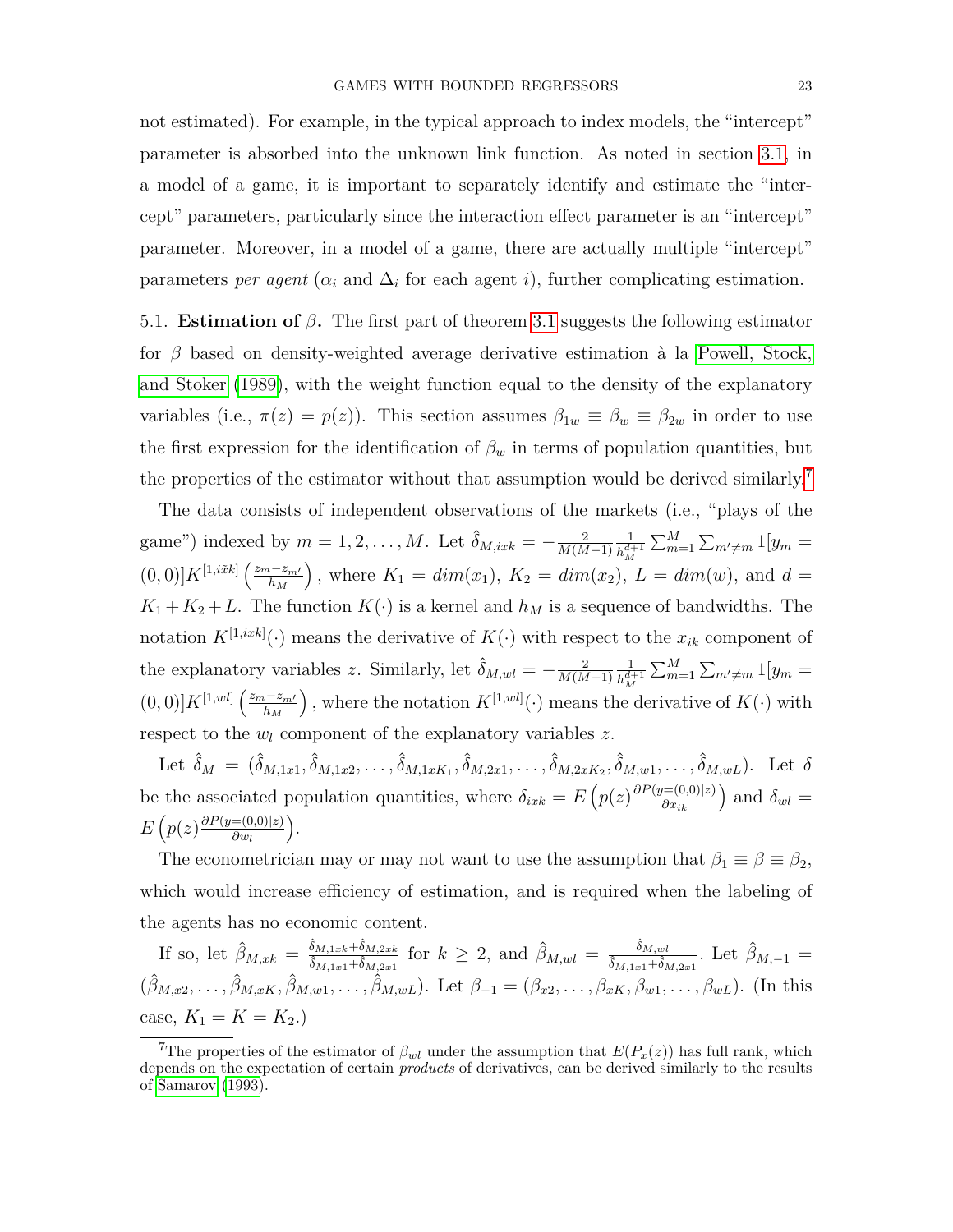If not, let  $\hat{\beta}_{M,ixk} = \frac{\hat{\delta}_{M,ixk}}{\hat{\delta}_{M,ixk}}$  $\frac{\hat{\delta}_{M,ixk}}{\hat{\delta}_{M,ix1}}$  for each *i* and  $k \geq 2$ , and  $\hat{\beta}_{M,wl} = \frac{\hat{\delta}_{M,wl}}{\hat{\delta}_{M,1x1} + \hat{\delta}_{N}}$  $\frac{\delta_{M,wl}}{\delta_{M,1x1}+\delta_{M,2x1}}$ . Let  $\hat{\beta}_{M,-1} = (\hat{\beta}_{M,1x2}, \dots, \hat{\beta}_{M,1xK_1}, \hat{\beta}_{M,2x2}, \dots, \hat{\beta}_{M,2xK_2}, \hat{\beta}_{M,w1}, \dots, \hat{\beta}_{M,wL}).$  Let  $\beta_{-1} =$  $(\beta_{1x2}, \ldots, \beta_{1xK_1}, \beta_{2x2}, \ldots, \beta_{2xK_2}, \beta_{w1}, \ldots, \beta_{wL}).$ 

In either case,  $\hat{\beta}_M$  is a  $\sqrt{M}$ -consistent and asymptotically normally distributed estimator of  $\beta_{-1}$ . The regularity conditions are the usual sorts of conditions, as in the results of [Powell, Stock, and Stoker](#page-44-11) [\(1989\)](#page-44-11) which are discussed in [Horowitz](#page-44-10) [\(2009\)](#page-44-10). Let  $S = \frac{d+4}{2}$  $\frac{+4}{2}$  if *d* is even and  $S = \frac{d+3}{2}$  $\frac{+3}{2}$  if *d* is odd.

<span id="page-23-0"></span>**Assumption 5.1** (Continuous explanatory variables, II)**.** *The probability density function*  $p(\cdot)$  *of z has all mixed partial derivatives up to order*  $S + 1$ *. In particular,*  $p(z) = 0$  *on the boundary of the support of z*.

<span id="page-23-1"></span>**Assumption 5.2** (Smooth population quantities). *The components of*  $\frac{\partial P(y=(0,0)|z)}{\partial z}$ *and*  $\frac{\partial p(z)}{\partial z}$  (1[*y* = (0*,* 0)]*, z*<sup>*'*</sup>) *have finite second moments.*  $E(1[y = (0,0)]\partial^r p(z))$  *exists for*  $0 < r \leq S + 1$ *. There is a function*  $m(z)$  *such that*  $E((1 + 1[y = (0,0)] +$  $||z||m(z)|^2 < \infty$ ,  $||\frac{\partial p(z+\psi)}{\partial z} - \frac{\partial p(z)}{\partial z}|| < m(z)||\psi||$ , and  $||\frac{\partial p(z+\psi)P(y=(0,0)|z+\psi)}{\partial z} - \frac{\partial p(z)P(y=(0,0)|z)}{\partial z}|| <$  $m(z)||\psi||$ .

<span id="page-23-2"></span>**Assumption 5.3** (Higher order kernel)**.** *K*(·) *is a kernel of order S that is symmetric about the origin, bounded, and differentiable.*

<span id="page-23-3"></span>**Assumption 5.4** (Bandwidth rate). *It holds that*  $Mh_M^{2S} \to 0$  *and*  $Mh_M^{d+2} \to \infty$ .

Finally, for the covariance matrix, in case it is assumed that  $\beta_1 \equiv \beta \equiv \beta_2$ , use the notation that  $A(\delta) =$ 

$$
\begin{pmatrix}\n\frac{-\sum_{i}\delta_{ix2}}{(\sum_{i}\delta_{ix1})^{2}} & \sum_{i}\delta_{ix1} & 0 & \dots & 0 & \frac{-\sum_{i}\delta_{ix2}}{(\sum_{i}\delta_{ix1})^{2}} & \frac{1}{\sum_{i}\delta_{ix1}} & 0 & \dots & 0 \\
\frac{-\sum_{i}\delta_{ix3}}{(\sum_{i}\delta_{ix1})^{2}} & 0 & \sum_{i}\delta_{ix1} & \dots & 0 & \frac{-\sum_{i}\delta_{ix3}}{(\sum_{i}\delta_{ix1})^{2}} & 0 & \frac{1}{\sum_{i}\delta_{ix1}} & \dots & 0 \\
\vdots & \vdots & \vdots & \ddots & \vdots & \vdots \\
\frac{-\sum_{i}\delta_{ixK}}{(\sum_{i}\delta_{ix1})^{2}} & 0 & \dots & \frac{1}{\sum_{i}\delta_{ix1}} & \frac{-\sum_{i}\delta_{ixK}}{(\sum_{i}\delta_{ix1})^{2}} & 0 & \dots & \frac{1}{\sum_{i}\delta_{ix1}}\n\end{pmatrix}
$$

and  $B(\delta) =$ 

$$
\begin{pmatrix}\n\frac{-\delta_{w1}}{(\sum_{i}\delta_{ix1})^2} & \cdots & \cdots & \frac{-\delta_{w1}}{(\sum_{i}\delta_{ix1})^2} & \cdots & \cdots & \frac{1}{\sum_{i}\delta_{ix1}} & \cdots \\
\frac{-\delta_{w2}}{(\sum_{i}\delta_{ix1})^2} & \cdots & \cdots & \frac{-\delta_{w2}}{(\sum_{i}\delta_{ix1})^2} & \cdots & \cdots & \frac{1}{\sum_{i}\delta_{ix1}} & \cdots \\
\cdots & \cdots & \cdots & \cdots & \frac{-\delta_{wL}}{(\sum_{i}\delta_{ix1})^2} & \cdots & \cdots & \frac{-\delta_{wL}}{(\sum_{i}\delta_{ix1})^2} & \cdots & \cdots & \frac{1}{\sum_{i}\delta_{ix1}}\n\end{pmatrix}.
$$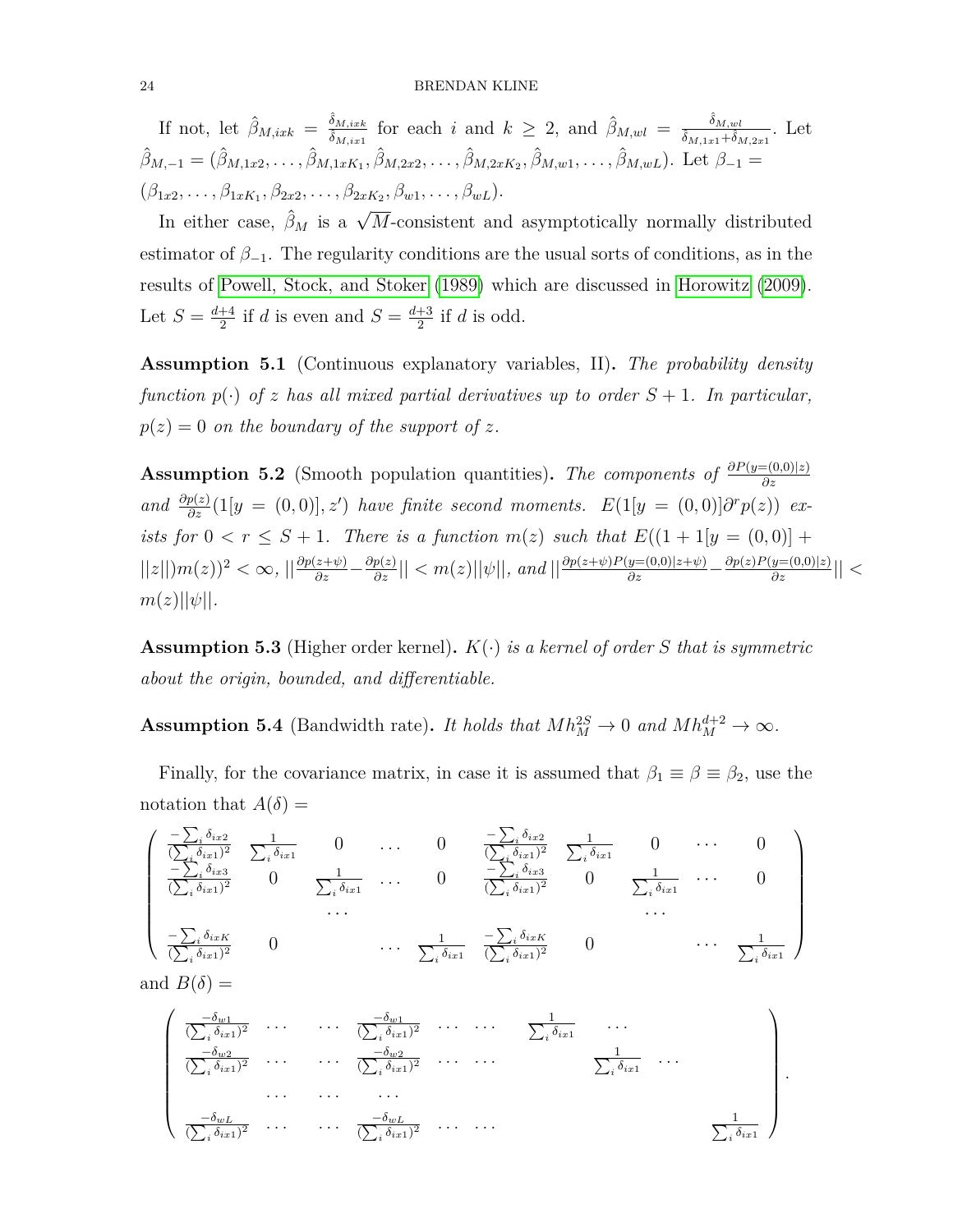The matrix  $A(\delta)$  is  $(K-1) \times 2K$  and  $B(\delta)$  is  $L \times (2K+L)$ . The *k*-th row of  $A(\delta)$ has non-zero entries in the columns:  $1, k+1, K+1$ , and  $K+k+1$ . The *l*-th row of  $B(\delta)$  has non-zero entries in the columns: 1,  $K + 1$ , and  $2K + l$ . Finally, let  $C(\delta) =$  $\sqrt{ }$  $\overline{ }$  $A(\delta)$  0 *B*(*δ*)  $\setminus$ *.* The matrix  $C(\delta)$  is  $((K-1) + L) \times (2K + L)$ .

If it is not assumed that  $\beta_1 \equiv \beta \equiv \beta_2$ , use the notation that  $A(\delta)$  =

$$
\begin{pmatrix}\n\frac{-\delta_{1x2}}{(\delta_{1x1})^2} & \frac{1}{\delta_{1x1}} & 0 & \dots & 0 & 0 & 0 & 0 & \dots & 0 \\
\frac{-\delta_{1x3}}{(\delta_{1x1})^2} & 0 & \frac{1}{\delta_{1x1}} & \dots & 0 & 0 & 0 & 0 & \dots & 0 \\
\vdots & \vdots & \vdots & \vdots & \vdots & \ddots & \vdots & \vdots & \vdots \\
\frac{-\delta_{1xK_1}}{(\delta_{1x1})^2} & 0 & \dots & \frac{1}{\delta_{1x1}} & 0 & 0 & \dots & 0 \\
0 & 0 & 0 & \dots & 0 & \frac{-\delta_{2x2}}{(\delta_{2x1})^2} & \frac{1}{\delta_{2x1}} & 0 & \dots & 0 \\
0 & 0 & 0 & \dots & 0 & \frac{-\delta_{2x3}}{(\delta_{2x1})^2} & 0 & \frac{1}{\delta_{2x1}} & \dots & 0 \\
\vdots & \vdots & \vdots & \vdots & \vdots & \vdots & \vdots & \vdots \\
0 & 0 & \dots & 0 & \frac{-\delta_{2xK_2}}{(\delta_{2x1})^2} & 0 & \dots & \frac{1}{\delta_{2x1}}\n\end{pmatrix}
$$

and  $B(\delta)$  be defined as above. Finally, let  $C(\delta) = \begin{bmatrix} 1 & 0 \\ 0 & 1 \end{bmatrix}$  $B(\delta)$  . The matrix  $C(\delta)$  is  $((K_1 - 1) + (K_2 - 1) + L) \times (K_1 + K_2 + L).$ 

Again, this result assumes a non-positive interaction effect, but the case of a nonnegative interaction effect is similar. Note that the dimension of the estimators depend on whether or not the econometrician assumes that  $\beta_1 \equiv \beta \equiv \beta_2$ .

<span id="page-24-0"></span>**Theorem 5.1** (Estimation of *β*). Suppose that  $\beta_{1w} \equiv \beta_w \equiv \beta_{2w}$  and  $\Delta_1 \leq 0$  and ∆<sup>2</sup> ≤ 0*. Under assumptions [3.1,](#page-9-2) [3.2,](#page-9-1) [3.3,](#page-10-0) [3.4,](#page-11-0) [5.1,](#page-23-0) [5.2,](#page-23-1) [5.3,](#page-23-2) and [5.4,](#page-23-3) it holds that*

$$
\sqrt{M}(\hat{\beta}_{M,-1} - \beta_{-1}) \to^d N(0, C(\delta)V(\delta)C(\delta)'),
$$

*where*

$$
V(\delta) = 4E\left(\left(p(z)\frac{\partial P(y=(0,0)|z)}{\partial z} - (1[y=(0,0)] - P(y=(0,0)|z))\frac{\partial p(z)}{\partial z}\right) \times \left(p(z)\frac{\partial P(y=(0,0)|z)}{\partial z} - (1[y=(0,0)] - P(y=(0,0)|z))\frac{\partial p(z)}{\partial z}\right)\right) - 4\delta\delta'.
$$

5.2. **Estimation of**  $\alpha$  and  $\Delta$ . The second part of theorem [3.1](#page-13-0) suggests the following estimator for  $\alpha$  and  $\Delta$ : first, estimate  $\frac{\partial^2 P(y=(0,0)|c_1,c_2)}{\partial c_1 \partial c_2}$ *∂c*1*∂c*<sup>2</sup>  $\Big|_{a_1, a_2}$  and  $\frac{\partial^2 P(y=(1,1)|c_1, c_2)}{\partial c_1 \partial c_2}$ *∂c*1*∂c*<sup>2</sup>  $\Big|_{b_1,b_2}$  by a non-parametric regression of  $(0,0)$  and  $(1,1)$  on the generated regressors  $\hat{c}_m$  where  $\hat{c}_{im} = -x_{im}\hat{\beta}_{ix} - w_m\hat{\beta}_{iw}$ , where  $\hat{\beta}$  is an estimate of  $\beta$ ; second, estimate  $\alpha$  and  $\alpha + \Delta$  by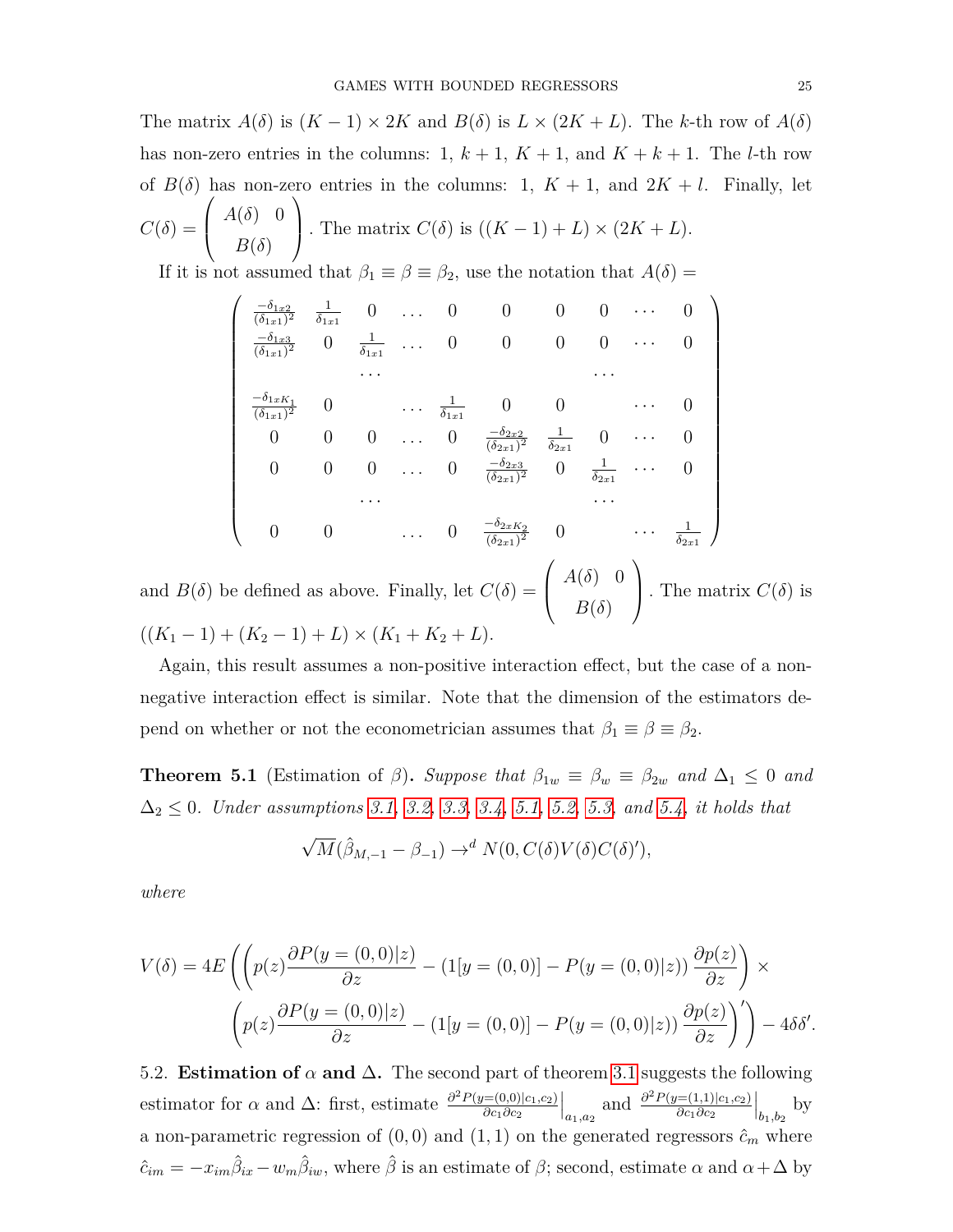maximizing the first stage estimators. Estimate  $\Delta$  by differencing these two estimates. Although this paper does propose a particular estimator for *β*, the estimator for *α* and  $\Delta$  does not depend critically on the details of the estimator for  $\beta$ , other than that it converges at the parametric rate.

So, let

$$
\hat{Q}_M(\gamma) = \begin{pmatrix} \left. \frac{\partial^2 P_M(y=(0,0)|\hat{c}_1,\hat{c}_2)}{\partial \hat{c}_1 \partial \hat{c}_2} \right|_{a_1,a_2} & \left. \frac{\partial^2 P_M(y=(1,1)|\hat{c}_1,\hat{c}_2)}{\partial \hat{c}_1 \partial \hat{c}_2} \right|_{b_1,b_2} \end{pmatrix}'
$$

be a 2 × 1 vector sample objective function, where  $\gamma = (a_1, a_2, b_1, b_2)$ , and

$$
\left. \frac{\partial^2 P_M(y = (0,0)|\hat{c}_1, \hat{c}_2)}{\partial \hat{c}_1 \partial \hat{c}_2} \right|_{a_1, a_2}
$$

and

$$
\left. \frac{\partial^2 P_M(y = (1,1)|\hat{c}_1, \hat{c}_2)}{\partial \hat{c}_1 \partial \hat{c}_2} \right|_{b_1, b_2}
$$

are non-parametric estimators based on generated regressors  $\hat{c}_m = (\hat{c}_{m1}, \hat{c}_{m2})$ .

Let  $\gamma_0 = (\alpha_1, \alpha_2, \alpha_1 + \Delta_1, \alpha_2 + \Delta_2).$ 

The estimator  $\hat{\gamma}_M$  maximizes the components of  $\hat{Q}_M(\gamma)$ . Let

$$
\widehat{\Delta Q}_{M}(\gamma) = \begin{pmatrix} \left. \frac{\partial^2 P_M(y=(0,0)|c_1,c_2)}{\partial c_1 \partial c_2} \right|_{a_1,a_2} & \left. \frac{\partial^2 P_M(y=(1,1)|c_1,c_2)}{\partial c_1 \partial c_2} \right|_{b_1,b_2} \\ - \left. \left( \left. \frac{\partial^2 P_M(y=(0,0)|\hat{c}_1,\hat{c}_2)}{\partial \hat{c}_1 \partial \hat{c}_2} \right|_{a_1,a_2} & \left. \frac{\partial^2 P_M(y=(1,1)|\hat{c}_1,\hat{c}_2)}{\partial \hat{c}_1 \partial \hat{c}_2} \right|_{b_1,b_2} \right)', \end{pmatrix}
$$

so that the "infeasible" objective function that uses the true *cim* as the regressors is  $Q_M(\gamma) = \hat{Q}_M(\gamma) + \widehat{\Delta Q}_M(\gamma)$ . This is infeasible because  $c_{im} = -x_{im}\beta_{ix} - w_m\beta_{iw}$  are not observed. The parameter space for  $\gamma$  is  $\Gamma$ .

<span id="page-25-1"></span>**Assumption 5.5** (Compact parameter space)**.** Γ *is compact.*

The following assumptions require that the non-parametric estimator is suitably well-behaved. They are high-level assumptions that admit a variety of possible approaches to the non-parametric estimation, including kernel regression.

<span id="page-25-0"></span>**Assumption 5.6** (Uniform convergence of regression estimate). The infeasible  $Q_M(\gamma)$ *converges in probability to*  $Q(\gamma) = \begin{pmatrix} \frac{\partial^2 P(y=(0,0)|c_1,c_2)}{\partial c_1 \partial c_2}$ *∂c*1*∂c*<sup>2</sup>  $\Big|_{a_1,a_2}$ *∂* <sup>2</sup>*P*(*y*=(1*,*1)|*c*1*,c*2) *∂c*1*∂c*<sup>2</sup>  $\Big|_{b_1,b_2}$  $\int'$  uni*formly over the parameter space* Γ*.*

Assumption [5.6](#page-25-0) requires the usual uniform convergence properties of a non-parametric regression estimator over a compact set, for the *infeasible* estimator that uses the "true" regressors  $c = (c_1, c_2)$ . Therefore, conditions under which it holds are understood, and can be found in the literature on non-parametric regression.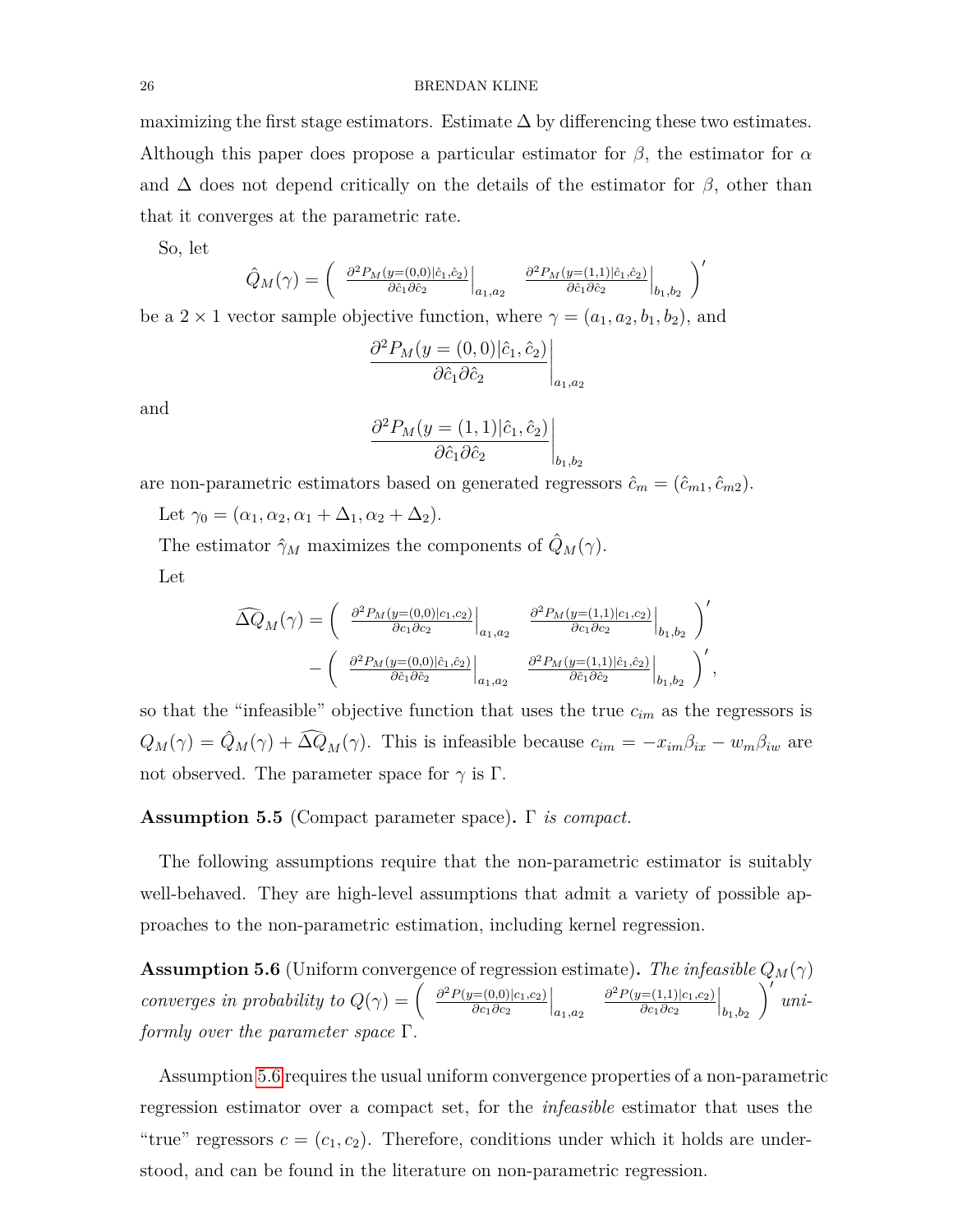<span id="page-26-0"></span>**Assumption 5.7** (Lipschitz properties of feasible and infeasible estimators)**.** *There is a function of the data*  $R_{M,1}(a_1, a_2, B)$  with a continuous derivative with respect to *B such that*  $\tilde{R}_{M,1}(a_1, a_2, \beta) = \frac{\partial^2 P_M(y=(0,0)|c_1,c_2)}{\partial c_1 \partial c_2}$ *∂c*1*∂c*<sup>2</sup>  $\int_{a_1, a_2}$  and  $\tilde{R}_{M,1}(a_1, a_2, \hat{\beta}) = \frac{\partial^2 P_M(y=(0,0)|\hat{c}_1, \hat{c}_2)}{\partial \hat{c}_1 \partial \hat{c}_2}$ *∂c*ˆ1*∂c*ˆ<sup>2</sup>  $\Big|_{a_1,a_2}$ . *There is a function of the data*  $\ddot{R}_{M,2}(b_1, b_2, B)$  with a continuous derivative with *respect to B such that*  $\tilde{R}_{M,2}(b_1, b_2, \beta) = \frac{\partial^2 P_M(y=(1,1)|c_1,c_2)}{\partial c_1 \partial c_2}$ *∂c*1*∂c*<sup>2</sup>  $\Big|_{b_1,b_2}$  and  $\tilde{R}_{M,2}(b_1,b_2,\hat{\beta}) =$ *∂*<sup>2</sup>*P<sub>M</sub>*(*y*=(1,1)| $\hat{c}_1$ *,* $\hat{c}_2$ ) *∂c*ˆ1*∂c*ˆ<sup>2</sup>  $\Big|_{b_1, b_2}$ *. And, if*  $\tilde{\beta} - \beta = O_p(M^{-\frac{1}{2}})$ *, then* sup<sub>a<sub>1*,a*2</sub></sub>  $\begin{array}{c} \hline \end{array}$   $\partial$ *R*<sup>*M*</sup>,1(*a*<sub>1</sub>*,a*<sub>2</sub>*,B*) *∂B*  $\Big|_{\tilde{\beta}}$  $\begin{array}{c} \hline \end{array}$  =  $O_p(1)$  *and*  $\sup_{b_1,b_2}$  $\begin{array}{c} \begin{array}{c} \begin{array}{c} \begin{array}{c} \end{array}\\ \end{array} \end{array} \end{array}$  $\begin{array}{c} \begin{array}{c} \begin{array}{c} \begin{array}{c} \end{array}\\ \end{array} \end{array} \end{array}$  $\partial$ *R*<sup>*M*</sup><sub>*,*2</sub>(*b*<sub>1</sub>*,b*<sub>2</sub>*,B*) *∂B*  $\Big|_{\tilde{\beta}}$   $= O_p(1)$ .

Assumption [5.7](#page-26-0) is used to imply that the difference between the infeasible estimator  $Q_M(\gamma)$  and the feasible estimator  $\hat{Q}_M(\gamma)$  is asymptotically negligible, as long as  $\hat{\beta}$ converges at the parametric rate. This follows from assumption [5.7](#page-26-0) by a Taylor series approximation to  $\hat{Q}_M(\gamma)$ . (See the proof of theorem [5.2](#page-27-0) for the details.)

The parameter " $B$ " in assumption [5.7](#page-26-0) reflects a particular specification of the  $\beta$  parameter (for example, an estimate  $\hat{\beta}$ ). So, letting  $c_{im}(B) = -x_{im}B_{ix} - w_m B_{iw}$  be the generated regressors at parameter " $B$ ", then  $\tilde{R}_{M,1}(a_1, a_2, B)$  can be the second derivative of the non-parametric regression of  $1[y = (0,0)]$  on  $c_m(B)$ , and  $\tilde{R}_{M,2}(a_1, a_2, B)$ can be the second derivative of the non-parametric regression of  $1[y = (1, 1)]$  on  $c_m(B)$ . This establishes the first part of the assumption. The second part of assumption [5.7](#page-26-0) can be established by application of a suitable uniform law of large numbers. In particular, in the case that the estimation is by non-parametric kernel regression, see the arguments of [Horowitz](#page-44-10) [\(2009,](#page-44-10) Section 2.4).

The preceding assumptions are sufficient for consistency.

The following additional assumptions imply asymptotic normality, and establish the rate of convergence. Essentially, these assumptions require that: there is not a parameter on the boundary problem, the optimization problem is well-behaved in the sample and the population, and the estimates of the first and second derivatives of the objective function suitably converge to the corresponding population quantities at suitable rates.

Let  $\frac{\partial Q(\gamma)}{\partial \gamma}$  be a 4×1 vector with components  $\frac{\partial^3 P(y=(0,0)|c_1,c_2)}{\partial c_1^2 \partial c_2}$  $\partial c_1^2 \partial c_2$  $\Big|_{a_1, a_2}, \frac{\partial^3 P(y=(0,0)|c_1, c_2)}{\partial c_1 \partial c_2^2}$ *∂c*1*∂c*<sup>2</sup> 2  $\Big|_{a_1,a_2},$ *∂* <sup>3</sup>*P*(*y*=(1*,*1)|*c*1*,c*2) *∂c*<sup>2</sup>∂c<sub>2</sub>  $\Big|_{b_1, b_2}$ , and  $\frac{\partial^3 P(y=(1,1)|c_1, c_2)}{\partial c_1 \partial c_2^2}$ *∂c*1*∂c*<sup>2</sup> 2  $\Big|_{b_1, b_2}$ . Also let  $\frac{\partial^2 Q(\gamma)}{\partial \gamma \partial \gamma'}$  be the 4 × 4 matrix of derivatives with respect to  $\gamma'$  of  $\frac{\partial Q(\gamma)}{\partial \gamma}$ . Let  $\frac{\partial Q_M(\gamma)}{\partial \gamma}$  and  $\frac{\partial^2 Q_M(\gamma)}{\partial \gamma \partial \gamma'}$  respectively be the infeasible non-parametric estimators based on *c*, and let  $\frac{\partial \hat{Q}_M(\gamma)}{\partial \gamma}$  and  $\frac{\partial^2 \hat{Q}_M(\gamma)}{\partial \gamma \partial \gamma'}$  respectively be the feasible non-parametric estimators based on *c*ˆ.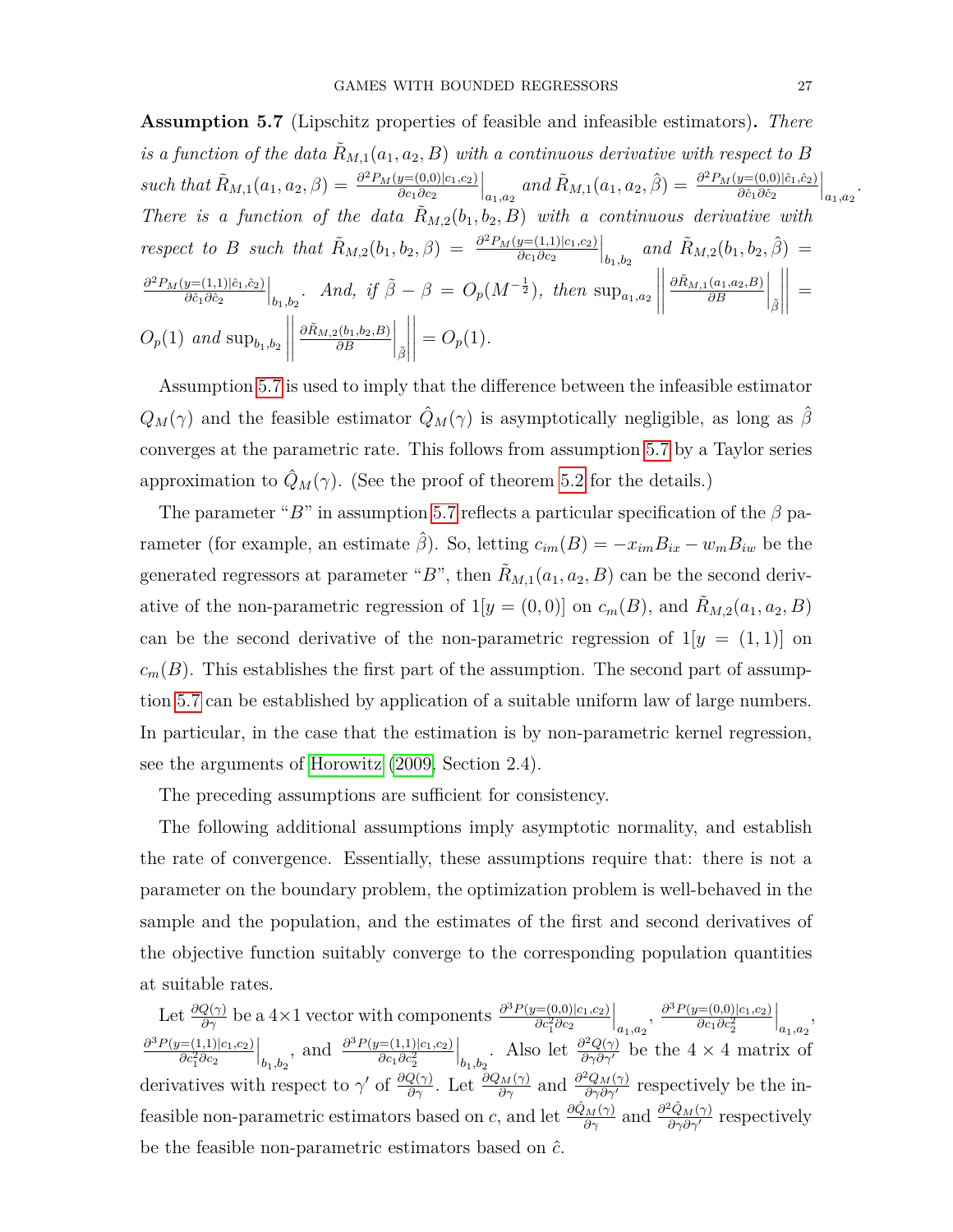<span id="page-27-1"></span>**Assumption 5.8** (Parameter in the interior).  $\gamma_0$  *is in the interior of* Γ*.* 

<span id="page-27-2"></span>**Assumption 5.9** (Asymptotic distribution of derivatives).  $\frac{\partial Q_M(\gamma)}{\partial \gamma}$ *∂γ*  $\Big|_{\gamma_0}$  *exists and*  $r_M \frac{\partial Q_M(\gamma)}{\partial \gamma}$ *∂γ*  $\Big|_{\gamma_0} \to d$  $N(0, \Omega_0)$  *at the rate*  $r_M$  *with*  $r_M M^{-\frac{1}{2}} \to 0$ *.* 

<span id="page-27-3"></span>**Assumption 5.10** (Uniform convergence of derivatives).  $\frac{\partial^2 Q_M(\gamma)}{\partial \gamma \partial \gamma'}$  *exists and is continuous on a neighborhood of*  $\gamma_0$  *and converges in probability to*  $\frac{\partial^2 Q(\gamma)}{\partial \gamma \partial \gamma'}$  *uniformly over a neighborhood of*  $\gamma_0$ *.* 

<span id="page-27-4"></span>**Assumption 5.11** (Lipschitz properties of feasible and infeasible estimators)**.** *The conditions in assumption* [5.7](#page-26-0) *hold for all components of*  $\frac{\partial Q_M(\gamma)}{\partial \gamma}$  *and*  $\frac{\partial^2 Q_M(\gamma)}{\partial \gamma \partial \gamma'}$ °<u>U<sub>M(γ)</sub></u><br>∂γ∂γ′ ·

<span id="page-27-5"></span>**Assumption 5.12** (Negative definite Hessian). The Hessian of  $f_{\epsilon_1,\epsilon_2}(\cdot)$  is negative *definite on a neighborhood of* (0*,* 0)*.*

<span id="page-27-6"></span>**Assumption 5.13** (Smooth feasible objective function). The components of  $\hat{Q}_M(\gamma)$ *have continuous second derivatives with respect to*  $\gamma$  *in a neighborhood of*  $\gamma_0$ *.* 

In general, if the econometrician does not assume that  $\alpha_1 \equiv \alpha \equiv \alpha_2$  and  $\Delta_1 \equiv$  $\Delta \equiv \Delta_2$ , as below, the estimator is  $\hat{\psi}_M = (\hat{\alpha}_{M1}, \hat{\alpha}_{M2}, \hat{\Delta}_{M1}, \hat{\Delta}_{M2})$ , where  $\hat{\alpha}_{M1} = \hat{\gamma}_{M1}$ ,  $\hat{\alpha}_{M2} = \hat{\gamma}_{M2}, \ \hat{\Delta}_{M1} = \hat{\gamma}_{M3} - \hat{\gamma}_{M1}, \text{ and } \hat{\Delta}_{M2} = \hat{\gamma}_{M4} - \hat{\gamma}_{M2}.$  The corresponding true parameter is  $\psi = (\alpha_1, \alpha_2, \Delta_1, \Delta_2)$ . Further,  $\alpha = (\alpha_1, \alpha_2)$  and  $\Delta = (\Delta_1, \Delta_2)$ .

Further, the estimation result allows the econometrician to assume that  $\alpha_1 \equiv \alpha \equiv$  $\alpha_2$  and  $\Delta_1 \equiv \Delta \equiv \Delta_2$ , by imposing that condition on the objective function, to increase efficiency of estimation. Note that this involves a different "definition" of *α* and  $\Delta$  compared to above, where  $\alpha$  and  $\Delta$  were vectors. As in previous sections, this is required when the labeling of the agents has no economic content. The constrained objective function is  $Q^r(\gamma^r) = Q(\gamma_1^r, \gamma_1^r, \gamma_2^r, \gamma_2^r)$ , where  $\gamma^r = (a, b)$ . In that case, the estimator is  $\hat{\psi}_M = (\hat{\alpha}_M, \hat{\Delta}_M)$ , where  $\hat{\alpha}_M = \hat{\gamma}_{M1}^r$ , and  $\hat{\Delta}_M = \hat{\gamma}_{M2}^r - \hat{\gamma}_{M1}^r$ . The true parameter is  $\psi = (\alpha, \Delta)$ .

The following estimation result assumes a non-positive interaction effect, but the case of a non-negative interaction effect is similar. Note that the dimension of the estimators depend on whether or not the econometrician assumes that  $\alpha_1 \equiv \alpha \equiv \alpha_2$ and  $\Delta_1 \equiv \Delta \equiv \Delta_2$ .

<span id="page-27-0"></span>**Theorem 5.2** (Estimation of  $\alpha$  and  $\Delta$ ). *Suppose that*  $\Delta_1 \leq 0$  *and*  $\Delta_2 \leq 0$ *. Suppose that*  $\beta$  *is point identified and that*  $\hat{\beta}$  *is an estimator of*  $\beta$  *such that*  $\hat{\beta} - \beta = O_p(M^{-\frac{1}{2}})$ *.*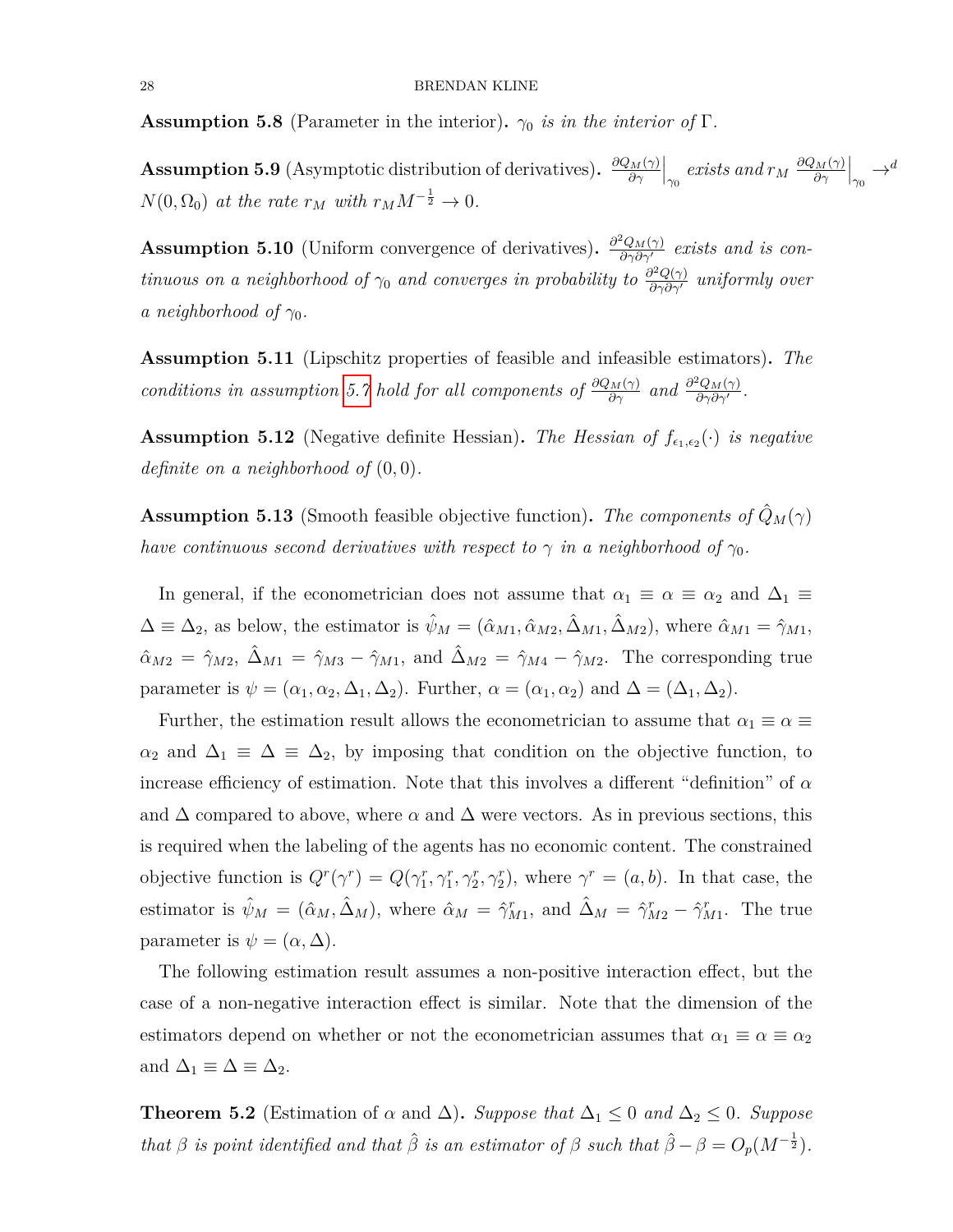*Under assumptions [3.2,](#page-9-1) [3.3,](#page-10-0) [3.5,](#page-12-1) [5.5,](#page-25-1) [5.6,](#page-25-0) and [5.7,](#page-26-0)*

$$
\hat{\alpha}_M \to^p \alpha \text{ and } \hat{\Delta}_M \to^p \Delta.
$$

*Under the additional assumptions [5.8,](#page-27-1) [5.9,](#page-27-2) [5.10,](#page-27-3) [5.11,](#page-27-4) [5.12,](#page-27-5) and [5.13,](#page-27-6)*

$$
r_M(\hat{\psi}_M - \psi) \to^d N(0, V_0).
$$

*If it is not assumed that*  $\alpha_1 \equiv \alpha \equiv \alpha_2$  *and*  $\Delta_1 \equiv \Delta \equiv \Delta_2$ *, then* 

$$
V_0 = C \left( \frac{\partial^2 Q(\gamma)}{\partial \gamma \partial \gamma'} \bigg|_{\gamma_0} \right)^{-1} \Omega_0 \left( \frac{\partial^2 Q(\gamma)}{\partial \gamma \partial \gamma'} \bigg|_{\gamma_0} \right)^{-1} C'
$$
  
where  $C = \begin{pmatrix} 1 & 0 & 0 & 0 \\ -1 & 1 & 0 & 0 \\ 0 & 0 & 1 & 0 \\ 0 & 0 & -1 & 1 \end{pmatrix}$ ,  
If it is assumed that  $\alpha_1 \equiv \alpha \equiv \alpha_2$  and  $\Delta_1 \equiv \Delta \equiv \Delta_2$ , then

$$
V_0 = C \left( \frac{\partial^2 Q^r(\gamma)}{\partial \gamma \partial \gamma'} \bigg|_{\gamma_0} \right)^{-1} D\Omega_0 D' \left( \frac{\partial^2 Q^r(\gamma)}{\partial \gamma \partial \gamma'} \bigg|_{\gamma_0} \right)^{-1} C'
$$
  
where  $C = \begin{pmatrix} 1 & 0 \\ -1 & 1 \end{pmatrix}$ ,  $D = \begin{pmatrix} 1 & 1 & 0 & 0 \\ 0 & 0 & 1 & 1 \end{pmatrix}$ , and  

$$
\frac{\partial^2 Q^r(\gamma)}{\partial \gamma \partial \gamma'} = \begin{pmatrix} \frac{\partial^2 Q^r(\gamma)}{\partial a^2} & 0 \\ 0 & \frac{\partial^2 Q^r(\gamma)}{\partial b^2} \end{pmatrix}
$$
,

*where*

$$
\frac{\partial^2 Q^r(\gamma)}{\partial a^2} = \left. \frac{\partial^4 P(y = (0,0)|c_1, c_2)}{\partial c_1^3 \partial c_2} \right|_{a,a} + 2 \left. \frac{\partial^4 P(y = (0,0)|c_1, c_2)}{\partial c_1^2 \partial c_2^2} \right|_{a,a} + \left. \frac{\partial^4 P(y = (0,0)|c_1, c_2)}{\partial c_1 \partial c_2^3} \right|_{a,a}
$$

*and*

$$
\frac{\partial^2 Q^r(\gamma)}{\partial b^2} = \left. \frac{\partial^4 P(y = (1,1)|c_1, c_2)}{\partial c_1^3 \partial c_2} \right|_{b,b} + 2 \left. \frac{\partial^4 P(y = (1,1)|c_1, c_2)}{\partial c_1^2 \partial c_2^2} \right|_{b,b} + \left. \frac{\partial^4 P(y = (1,1)|c_1, c_2)}{\partial c_1 \partial c_2^3} \right|_{b,b}.
$$

<span id="page-28-0"></span>**Remark 5.1** (Rate of convergence)**.** The rate of convergence is the same as the rate of convergence of the derivatives of the objective function, which is essentially the rate of convergence of a third derivative of a regression function, from assumption [5.9,](#page-27-2) which is slower than  $\sqrt{M}$ . The reason it is the rate of convergence of a third derivative is that the estimation of  $\gamma$  corresponds to maximization of the second derivative of the regression function, which is essentially equivalent to estimating the third derivative and solving for where it is equal to zero.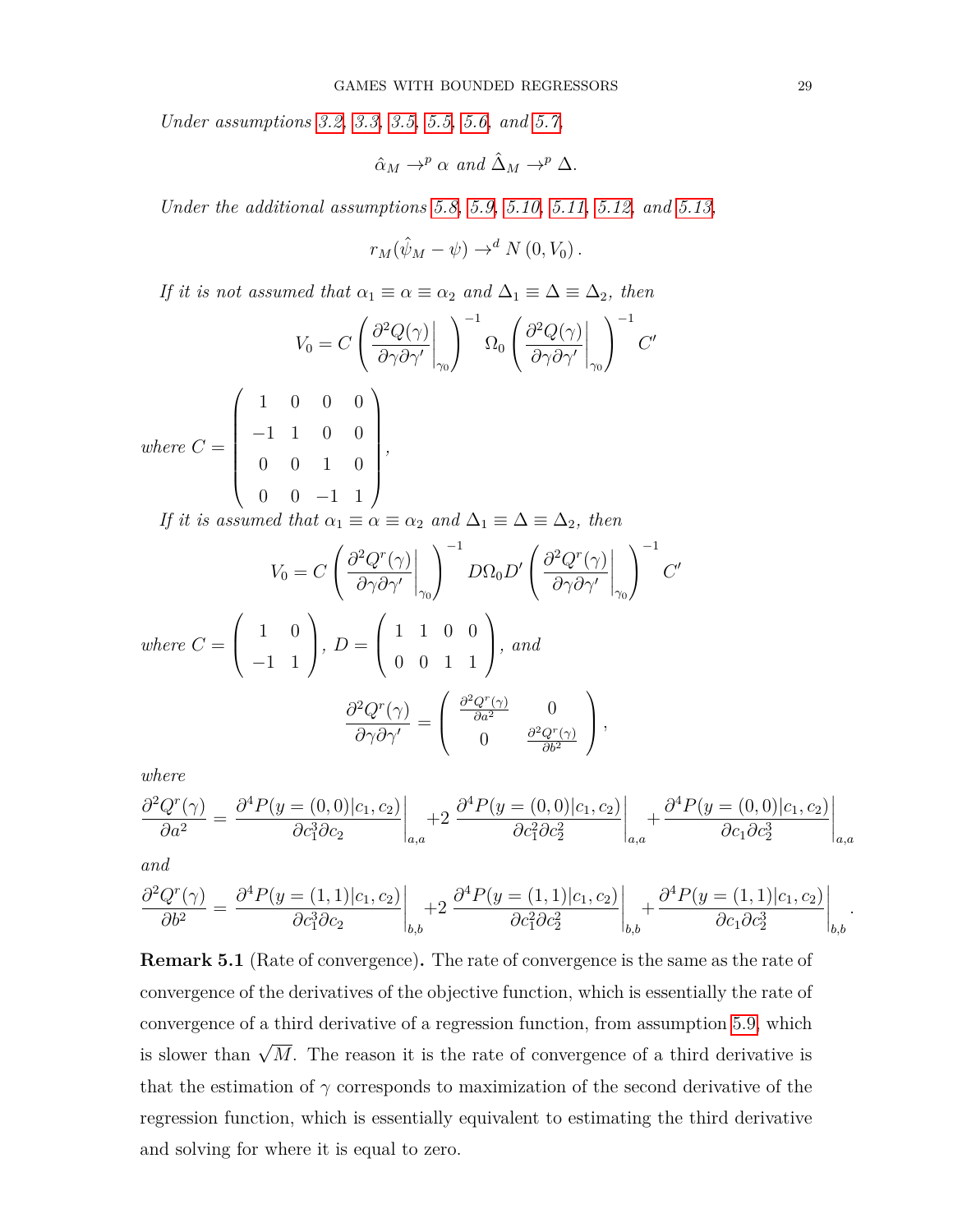Note from the identification strategy that since the regression concerns estimating (the derivatives of) a certain integral of the density of the unobservables, the rate of convergence will depend on the assumed smoothness of the density of the unobservables. (And since integration is a smoothing operator, the estimator is estimating a function that is smoother than the density itself.) Note also that since this regression depends on the *generated regressors*  $c$ , which is necessarily in  $\mathbb{R}^2$  regardless of the overall number of explanatory variables in the model, estimation of  $\alpha$  and  $\Delta$  is not subject to the curse of dimensionality as a function of the number of explanatory variables. This reflects a dimension reduction strategy.

The slower than  $\sqrt{M}$ -rate of convergence is not surprising. [Khan and Nekipelov](#page-44-13) [\(2012\)](#page-44-13) show that there is zero Fisher information about the interaction effect in certain models of complete information games, which implies by [Chamberlain](#page-44-14) [\(1986\)](#page-44-14) that there cannot be a regular estimator that converges at the parametric rate. Further, there is zero Fisher information about the intercept of a single-agent discrete choice model (i.e., [Cosslett](#page-44-15) [\(1987\)](#page-44-15) and [Pagan and Ullah](#page-44-16) [\(1999,](#page-44-16) Section 7.3)) under standard assumptions. Since a complete information game nests "independent instances" of the single-agent discrete choice model as a special case (i.e., when the interaction effect is zero, and everything else is independent across agents), there is zero Fisher information about  $\alpha$  under the same assumptions. (The more important interaction effect parameter  $\Delta$  disappears by assumption in this sub-model, so critically requires the additional arguments like those of [Khan and Nekipelov](#page-44-13) [\(2012\)](#page-44-13)). Consequently, combining all of these results, an estimator of the "intercept" parameters that converges at slower than the parametric rate seems unavoidable without stronger assumptions.

**Remark 5.2** (Non-parametric kernel regression)**.** Under standard conditions (e.g., [Bierens](#page-43-6) [\(1987\)](#page-43-6), [Andrews](#page-43-7) [\(1995\)](#page-43-7), and [Pagan and Ullah](#page-44-16) [\(1999\)](#page-44-16), among others), these conditions are satisfied by (trimmed) kernel regression estimators. In that case,  $\Omega_0$ from assumption [5.9](#page-27-2) can be found in standard references, as it is the asymptotic covariance of estimates of the third derivatives of a regression function. The rate of convergence depends on the smoothness assumed by the econometrician and the bandwidth rate, but as noted in remark [5.1,](#page-28-0) not the number of explanatory variables in the model because of the dimension reduction strategy.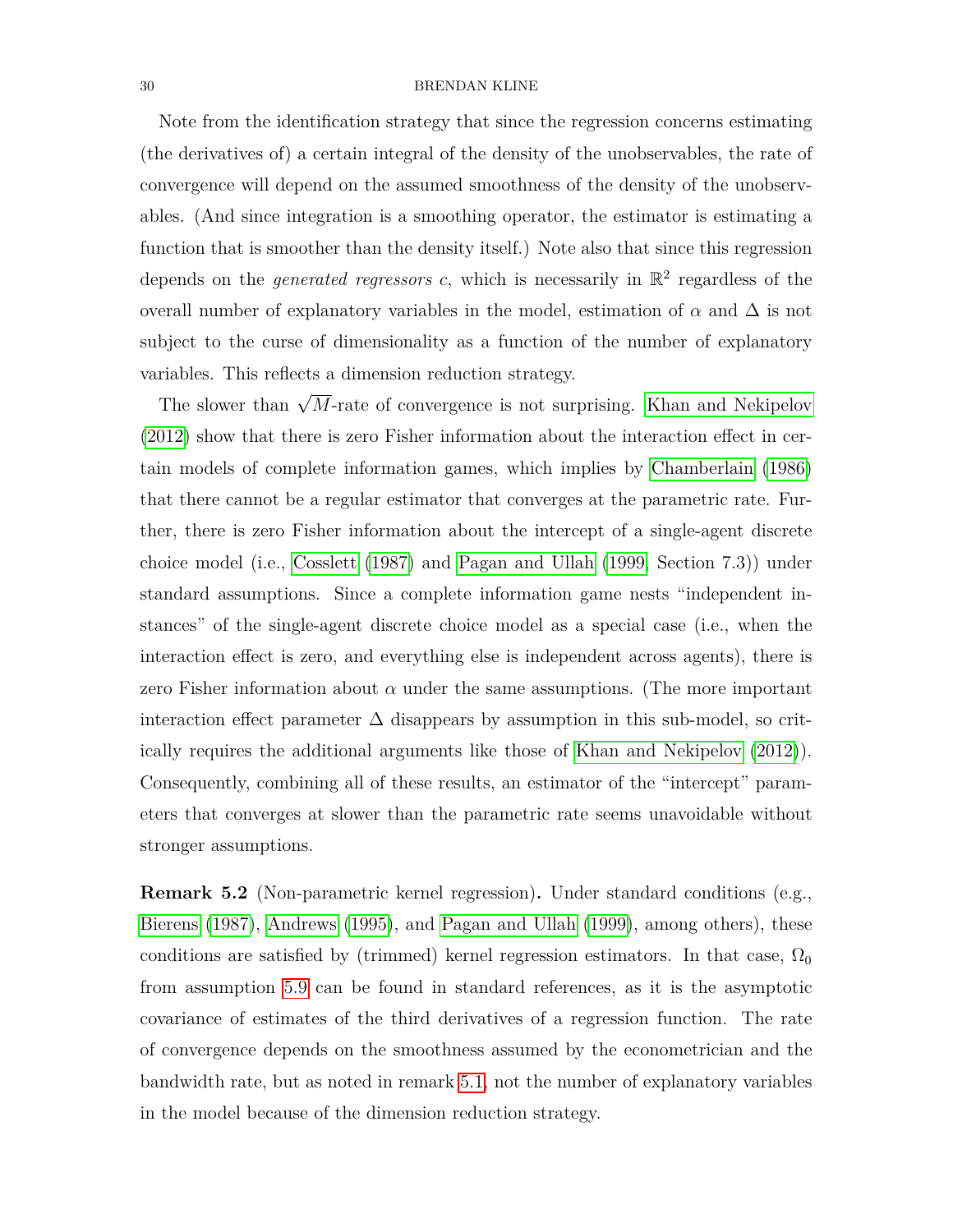#### 6. Monte Carlo experiment

<span id="page-30-0"></span>This section reports the results of a Monte Carlo experiment of the small sample performance of the estimator proposed in section [5.](#page-21-0) Based on the model studied in this paper, shown in normal form in table [1,](#page-5-1) the Monte Carlo experiment involves the following specification of the true data generating process:

- (1)  $\tilde{x} = (\tilde{x}_{11}, \tilde{x}_{12}, \tilde{x}_{21}, \tilde{x}_{22}) \sim N_4(0, \Sigma_{\tilde{x}})$  where  $\Sigma_{\tilde{x}} = 0.90 \times I_{4 \times 4} + 0.10 \times 1_{4 \times 4}$  (where  $1_{a\times b}$  is the  $a \times b$  matrix of all 1s)
- $(2)$   $x_{ik} = \frac{1}{\pi}$  $\frac{1}{\pi} \arctan(\tilde{x}_{ik})$
- (3) *w* is void
- (4)  $\epsilon \sim N_2(0, \Sigma_{\epsilon})$  where  $\Sigma_{\epsilon} = 0.03 \times I_{2 \times 2} + 0.01 \times 1_{2 \times 2}$ .
- (5)  $\beta_1 = (1, 0.75) = \beta_2$
- (6)  $\alpha_1 = 0.1 = \alpha_2$
- (7)  $\Delta_1 = -0.2 = \Delta_2$
- $(8)$   $M = 500$  or  $M = 1000$

Thus, there are two agent-specific explanatory variables per agent (and therefore a total of four agent-specific explanatory variables). These explanatory variables are a translation (by the arctan function) of positively correlated standard normal random variables. (The components of *x*˜ have unit variances and covariances of 0*.*10.) The arctan translation is used to generate explanatory variables that have bounded support, as arctan has bounded range. Because of the scaling by  $\frac{1}{\pi}$ , the support of each explanatory variable is the unit-length interval  $\left[-\frac{1}{2}\right]$  $\frac{1}{2}, \frac{1}{2}$  $\frac{1}{2}$ . The positive correlation reflects the notion that the various observable "components" of profits are likely positively related. (After the translation by arctan, the explanatory variables *xik* have approximately variances 0*.*0455 and covariances 0*.*0043.) There are no shared explanatory variables. The unobservables are jointly normally distributed with positive correlation, reflecting an unobserved market fixed effect. (The unobservables have variance 0*.*04 and covariance 0*.*01, for a correlation of 0*.*25.) The game is a game of strategic substitutes (e.g., an entry game), since  $\Delta_1 \leq 0$  and  $\Delta_2 \leq 0$ , and this is known by the econometrician. The experiment is run twice: when the sample has  $M = 500$  and when the sample has  $M = 1000$  observations of markets. For each sample size, 1500 such samples are generated, and the estimators recorded. The estimator imposes that the parameters are equal across player roles.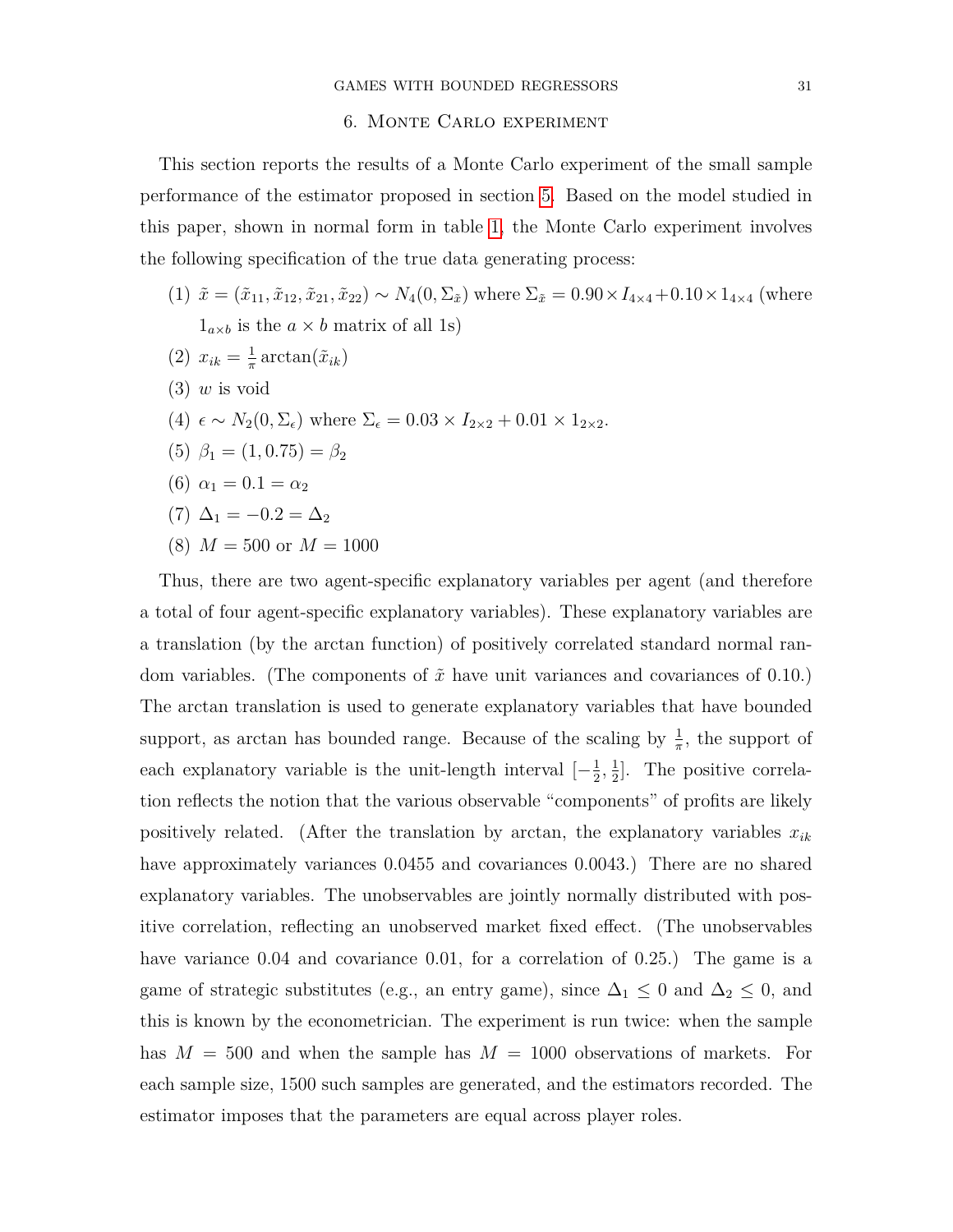The details of the implementation of the estimator are the following. First, the estimator requires the specification of two kernels: a kernel for the estimator corresponding to  $\beta$ , and (implicitly) a kernel for the estimator corresponding to  $\alpha$  and  $\Delta$  as the non-parametric estimate corresponding to theorem [5.2](#page-27-0) is chosen to also be a kernel regression estimator. The kernel for estimation of *β* is the product of four fourth-order Gaussian kernels, where the order is per assumption [5.1,](#page-24-0) and the product of four is per the fact that there are four explanatory variables. The kernel for estimation of  $\alpha$  and  $\Delta$  is the product of two fourth order Gaussian kernels. Also, the estimator requires two bandwidths: a bandwidth for the estimator corresponding to *β*, and (implicitly) a bandwidth for the estimator corresponding to *α* and ∆. Based on results on the optimal rate of convergence of the bandwidths (e.g., [Powell and Stoker](#page-44-17) [\(1996\)](#page-44-17) and [Pagan and Ullah](#page-44-16) [\(1999\)](#page-44-16)), the bandwidth for the estimator corresponding to  $\beta$  is proportional to  $M^{-\frac{1}{7}}$  (as the optimal bandwidth for density-weighted average derivative estimation with four regressors) and the bandwidth for the estimator corresponding to  $\alpha$  and  $\Delta$  is proportional to  $M^{-\frac{1}{16}}$  (as the optimal bandwidth for kernel regression estimation of a third derivative with two regressors and a fourth-order kernel). In particular, the bandwidth for the estimator corresponding to *β* is based on the "plug-in" estimator for density-weighted average derivatives proposed in [Powell](#page-44-17) [and Stoker](#page-44-17) [\(1996\)](#page-44-17). Based on these bandwidths, the estimation theorems imply that the rate of convergence of the estimator for  $\beta$  is  $M^{\frac{1}{2}}$  and the rate of convergence of the estimator for  $\alpha$  and  $\Delta$  is  $M^{\frac{1}{4}}$ .

| Parameter         | Mean     | Median   | MSE   | IQR   | Variance | Rej. Rate |  |  |
|-------------------|----------|----------|-------|-------|----------|-----------|--|--|
| $N = 500$         |          |          |       |       |          |           |  |  |
| $\beta = 0.750$   | 0.745    | 0.735    | 0.016 | 0.172 | 0.016    | 0.100     |  |  |
| $\alpha = 0.100$  | 0.084    | 0.084    | 0.011 | 0.142 | 0.011    | 0.129     |  |  |
| $\Delta = -0.200$ | $-0.169$ | $-0.180$ | 0.024 | 0.196 | 0.023    | 0.115     |  |  |
| $N = 1000$        |          |          |       |       |          |           |  |  |
| $\beta = 0.750$   | 0.740    | 0.734    | 0.008 | 0.121 | 0.008    | 0.104     |  |  |
| $\alpha = 0.100$  | 0.095    | 0.098    | 0.009 | 0.135 | 0.009    | 0.093     |  |  |
| $\Delta = -0.200$ | $-0.193$ | $-0.200$ | 0.018 | 0.168 | 0.018    | 0.073     |  |  |

<span id="page-31-0"></span>Table 2. Numerical results of Monte Carlo experiment

The results of the Monte Carlo experiment are displayed in table [2.](#page-31-0) Table [2](#page-31-0) reports summary statistics for the estimators. Also, in the last column, table [2](#page-31-0) reports the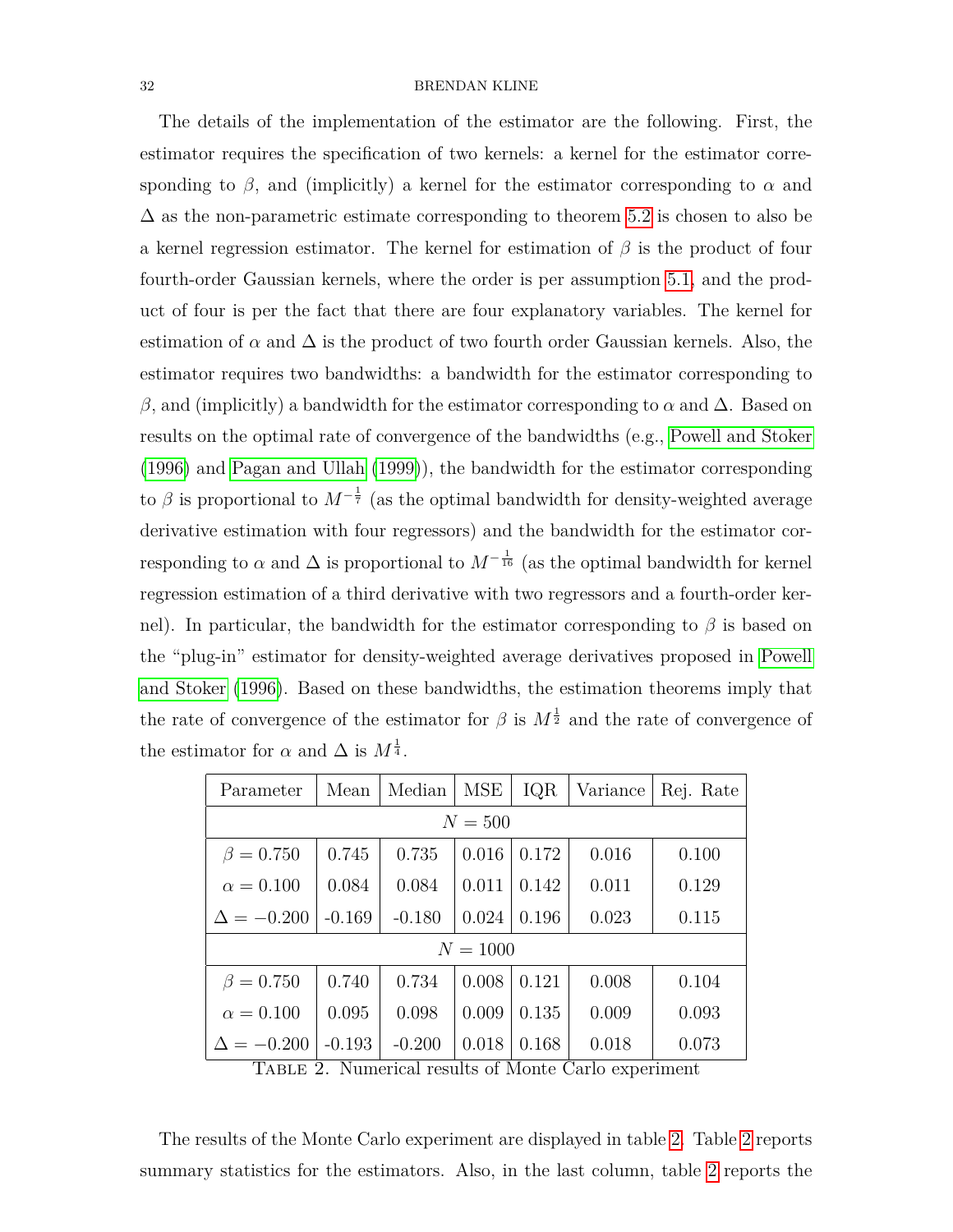empirical probability of rejecting the truth for a test at the  $p = 0.10$  significance level. The test is based on the asymptotic covariances derived in the theoretical results, which are estimated (in each Monte Carlo sample) by replacing unknown population quantities by sample analogues. The results suggest the estimators and associated tests have good performance. The estimators seem approximately mean and median unbiased, and the tests reject the truth at roughly the nominal rate of  $p = 0.10$ . As expected, the performance of the estimators is better for the larger sample size. The rates of the decline of the variances with sample size are similar to that predicted by the theoretical rates of convergence (i.e., the variance of the estimator for *β* with  $M = 1000$  is approximately 0.5 times the variance of the estimator with  $M = 500$ , and the variance of the estimators for  $\alpha$  and  $\Delta$  with  $M = 1000$  are approximately  $\frac{1}{\sqrt{2}}$  $\overline{2} = 0.7$  times the variance of the estimator with  $M = 500$ .

## 7. Conclusions and discussion

<span id="page-32-0"></span>This paper makes two contributions to the literature on the identification and estimation of complete information games. First, it shows that it is possible to point identify the parameters of the utility functions in a complete information game without a large support regressor. This is a consequence of the fact that complete information games have empirical content for all values of the explanatory variables. The identification argument uses the non-standard but plausible assumption that the mode of the joint distribution of the unobservables is zero. And second, it shows that it is possible to semi-parametrically estimate the parameters of the utility function, again without a large support regressor. The resulting estimator is consistent and asymptotically normal, but non-standard in the sense that the estimator of the interaction effect parameter converges at slower than the parametric rate. Apparently, this is the first semiparametric estimator available for complete information games, with or without a large support regressor. An intermediate result of this paper, potentially of independent interest, concerns identification and estimation of the direction of the interaction effect.

Even though this paper focuses on an identification strategy based on "unique potential outcomes," the broader contribution is to show that identification strategies for complete information games can exploit more fully the structural relationship between the exogenous explanatory variables and the outcomes that is implied by Nash equilibrium. Indeed, [Kline](#page-44-3) [\(2013\)](#page-44-3) shows that point identification with a large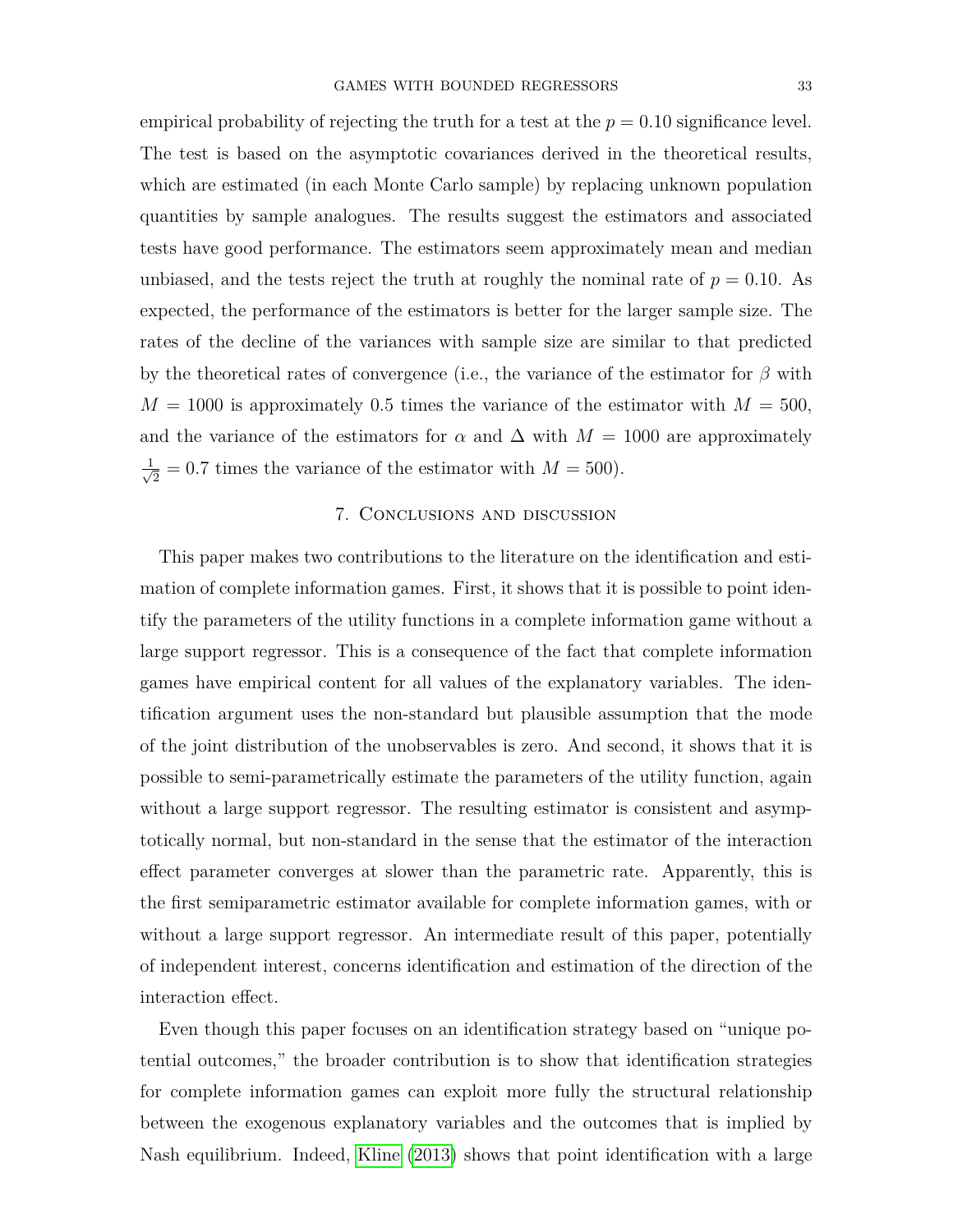support regressor does not require the assumption of Nash equilibrium, but rather only a weaker solution concept related to (and indeed strictly weaker than) rationalizability (i.e., [Bernheim](#page-43-8) [\(1984\)](#page-43-8) and [Pearce](#page-44-18) [\(1984\)](#page-44-18)) that relates to the "rationality" of the players but not the additional conditions that are entailed by Nash equilibrium.

In aggregate, adding the identification result of this paper to prior identification results implies that there is a "identification possibility frontier" between the solution concept (e.g., Nash equilibrium or rationalizability) and the assumptions on the explanatory variables (e.g., large support or bounded support), in the sense that point identification is possible under stronger assumptions on the solution concept and weaker assumptions on the explanatory variables, or under weaker assumptions on the solution concept and stronger assumptions on the explanatory variables. The identification strategy used in this paper more fully exploits the structural relationship implied by Nash equilibrium, and therefore is compatible with weaker assumptions on the explanatory variables. The identification strategy "more fully" exploits the assumption of Nash equilibrium, in the sense that under weaker solution concepts like rationalizability there are not "unique potential outcomes."

This paper has focused on identification and estimation of the finite-dimensional parameters of the utility functions, but it is worth remarking on identification of the distribution of the unobservables and selection mechanism. Under only the assumptions in this paper, it is not possible in general to point identify the distribution of the unobservables. In particular, it is not possible to point identify the tails of the distribution of the unobservables. For example, suppose that  $\Delta_1 \leq 0$  and  $\Delta_2 \leq 0$ , and let  $\bar{t} = (\min\{x_{1m}\beta_{1x} + w_m\beta_{1w}\}, \min\{x_{2m}\beta_{2x} + w_m\beta_{2w}\})$  where the minimum is taken over the support of the exogenous explanatory variables. Unless there is a regressor with "large support,"  $\bar{t}$  is finite. Then, note that if  $\epsilon_{im} > -\alpha_i - \bar{t}_i - \Delta_i$ for all agents *i*, then for any realization of the explanatory variables in the support,  $\alpha_i + x_{im}\beta_{ix} + w_m\beta_{iw} + \Delta_i + \epsilon_{im} > 0$ , so (1, 1) is necessarily the unique pure strategy Nash equilibrium for all such  $\epsilon_m$ . Consequently, any rearrangement of the probability mass of the distribution of  $\epsilon$  within the region where  $\epsilon_i > -\alpha_i - \bar{t}_i - \Delta_i$  for all agents *i* results in the same distribution over  $P(y|z)$ , and therefore the distribution of  $\epsilon$  is not point identified. In contrast, [Kline](#page-44-3) [\(2013\)](#page-44-3) shows identification using a regressor with large support.

Of course, it may be possible to point identify the distribution of  $\epsilon$  under stronger parametric assumptions, but without a large support regressor. Indeed, in general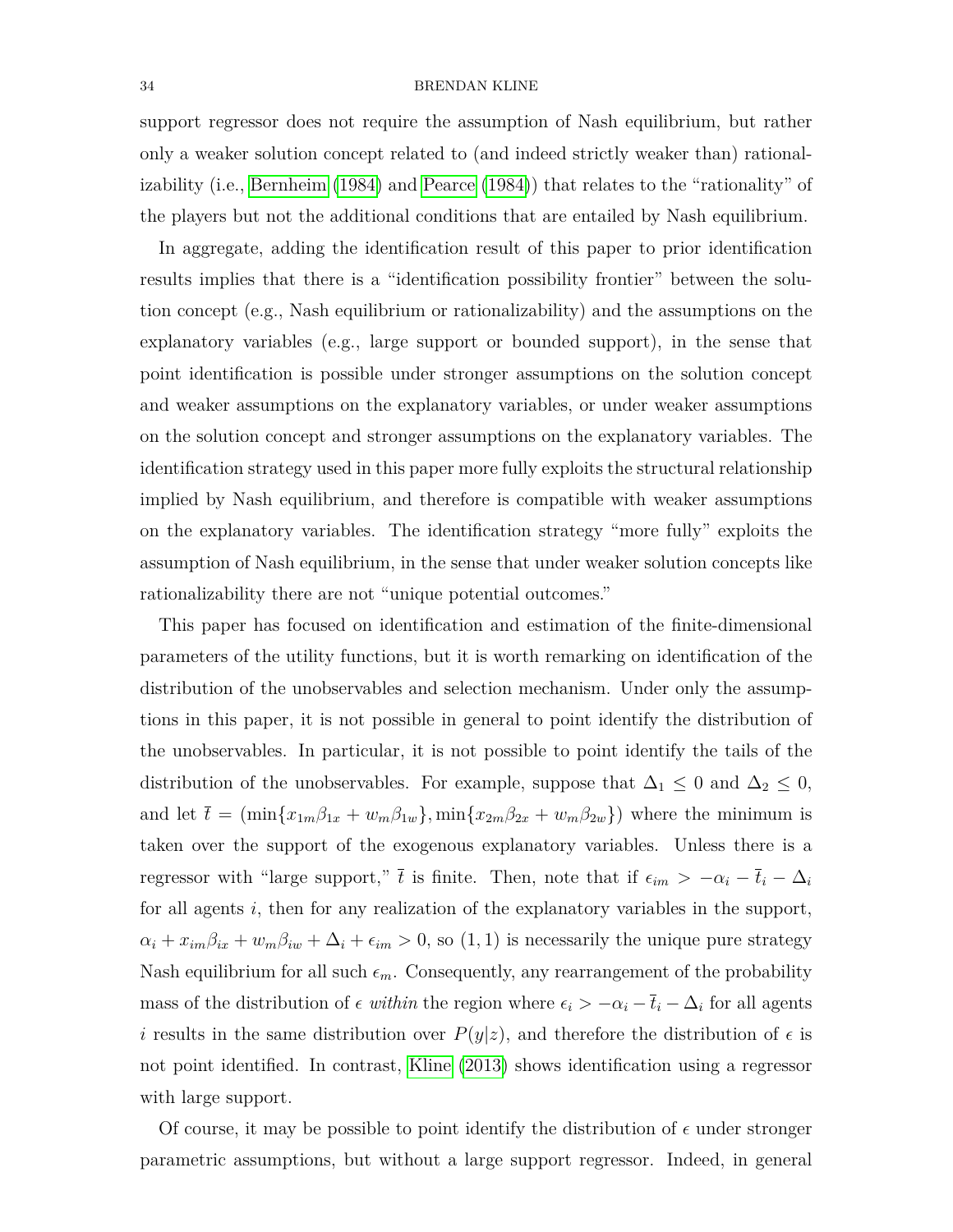parametric distributional assumptions on the unobservables have significant identifying power. For example, arguments like in the proof of theorem [3.1](#page-13-0) show that the values of the cumulative distribution function of  $\epsilon$  are point identified in a certain region of its argument, as long as the finite-dimensional parameters are point identified. The region where the cumulative distribution function is point identified depends on the support of  $(\alpha_1 + x_{1m}\beta_{1x} + w_m\beta_{1w}, \alpha_2 + x_{2m}\beta_{2x} + w_m\beta_{2w})$ . Therefore, if a parametric family for the distribution of  $\epsilon$  is sufficiently small so that there is a one-to-one mapping between the cumulative distribution functions restricted only to being evaluated on that support, and all cumulative distribution functions in the family, then the distribution of  $\epsilon$  is point identified. It is not difficult to show, for example, conditions under which this is true for the normal distribution with mean zero but unknown covariance  $\Sigma$ , by exploiting the fact that if  $f_{\epsilon}(t)$  is the density at *t*, and  $\frac{f_{\epsilon}(t)}{dt}$  is the 2×1 vector of derivatives of the density with respect to the arguments, then  $\frac{-\frac{f_e(t)}{dt}}{f_e(t)} = \Sigma t$ , so  $\Sigma$  can be recovered.

If the distribution of the unobservables can be point identified, then it is almost immediate to point identify the selection mechanism. This is because it is possible to write (for example in the case of a non-positive interaction effect)  $P(y = (0, 1)|z) =$  $P(y = (0, 1)$  is a unique equilibrium $|z\rangle + P(y = (0, 1)|\epsilon \in \mathcal{R}^-(z, \theta), z)P(\epsilon \in \mathcal{R}^-(z, \theta)),$ where  $\mathcal{R}^-(z,\theta), z)$  was defined in section [4](#page-16-0) as the set of  $\epsilon$  such that there are multiple equilibria. Since the condition that a certain outcome is a unique equilibrium is simply a probability of a certain region of  $\epsilon s$  (the probability the  $\epsilon s$  are in the region where that outcome is the unique equilibrium), once  $\theta$  and the distribution of the unobservables are point identified, all terms in this expression are known except for the selection mechanism  $P(y = (0, 1)|\epsilon \in \mathcal{R}^{-}(z, \theta), z)$ , and therefore the selection mechanism is indeed point identified. And so, if the econometrician had a parametric model for the distribution of the unobservables and the selection mechanism, then maximum likelihood could be used to estimate the model, as all unknowns would be point identified.

# <span id="page-34-0"></span>8. Appendix: Identification of the direction of the interaction effect with independence

It is possible to *non-parametrically* point identify the sign of the interaction effect using a strategy similar to [de Paula and Tang](#page-44-5) [\(2012\)](#page-44-5) for incomplete information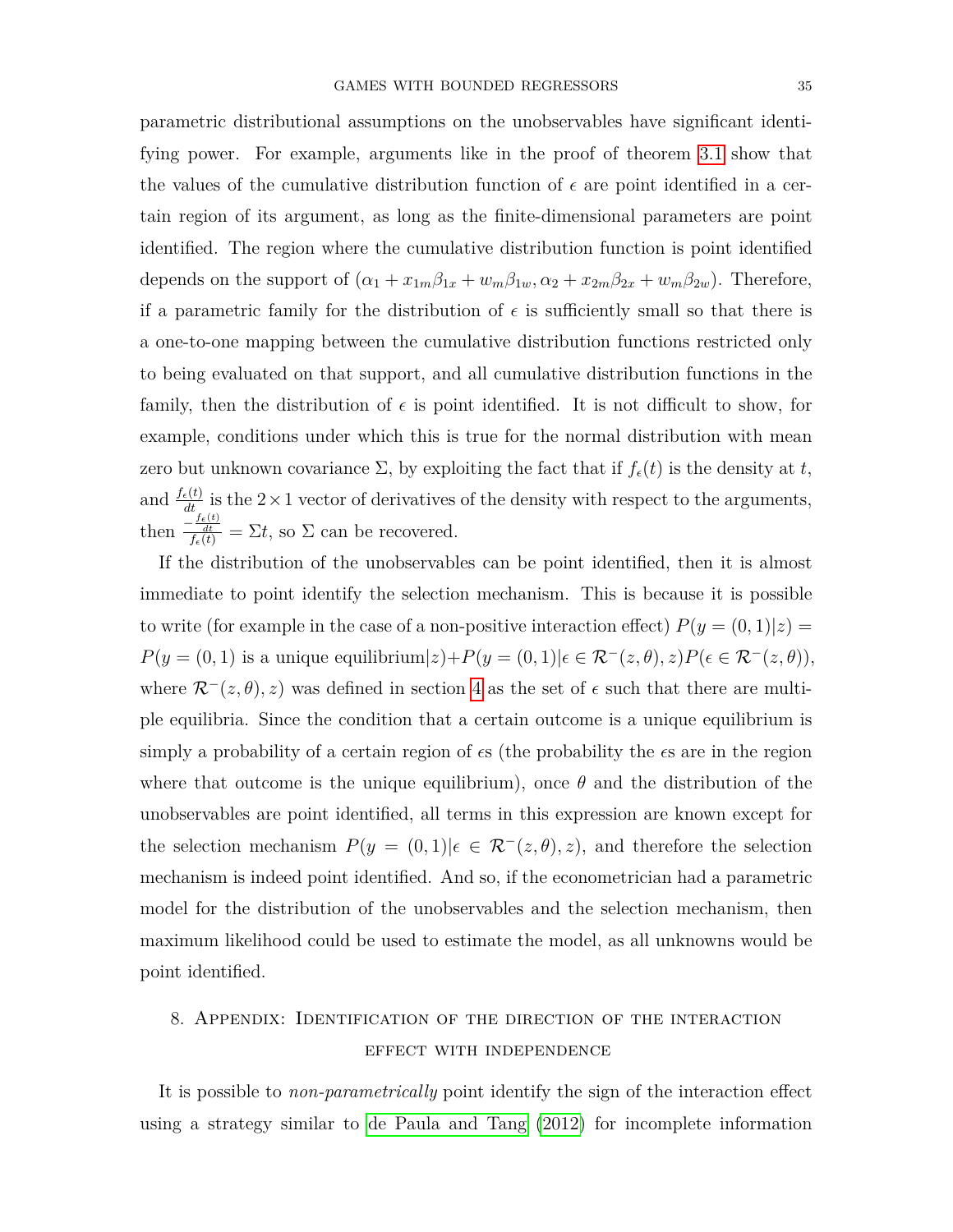games; see below for a comparison. The setup is the game in normal form in table [3.](#page-35-1) Note that these utility functions are non-parametric.

<span id="page-35-1"></span>

|  | (0, 0) | $(0, u_{2m}(0,1))$                            |
|--|--------|-----------------------------------------------|
|  |        | $ (u_{1m}(1,0),0)  (u_{1m}(1,1),u_{2m}(1,1))$ |

Table 3. Non-parametric specification of utility functions

Then, let

$$
\tilde{\Delta} = \begin{cases}\n1 & \text{if } P(u_{1m}(1,1) > u_{1m}(1,0), u_{2m}(1,1) > u_{2m}(0,1)) = 1 \\
0 & \text{if } P(u_{1m}(1,1) = u_{1m}(1,0), u_{2m}(1,1) = u_{2m}(0,1)) = 1 \\
-1 & \text{if } P(u_{1m}(1,1) < u_{1m}(1,0), u_{2m}(1,1) < u_{2m}(0,1)) = 1.\n\end{cases}
$$

This section shows how to identify  $\Delta$ . It is assumed that one of these cases hold (i.e., it cannot be that the interaction effect is sometimes positive and sometimes negative). Otherwise, the interaction effect (i.e.,  $u_{1m}(1,1) - u_{1m}(1,0)$  and  $u_{2m}(1,1) - u_{2m}(0,1)$ ) can have heterogeneity of unrestricted form. For example, in the canonical linear model  $u_{im}(1, y_{(-i)m}) = \alpha_i + x_{im}\beta_i + \Delta y_{(-i)m} + \epsilon_{im}$ , it follows that sgn  $(\Delta) = \Delta$ .

<span id="page-35-0"></span>**Theorem 8.1** (Non-parametric identification of the sign of the interaction effect with independence)**.** *Suppose that the model of the interaction is given in normal form in table [3,](#page-35-1) and suppose there is pure strategy Nash equilibrium play. Suppose that there is zero probability that any component of*  $u = (u_1(1,0), u_1(1,1), u_2(0,1), u_2(1,1))$  *equals zero, and*  $(u_1(1,0), u_1(1,1)) \perp (u_2(0,1), u_2(1,1))$ *. Also suppose that*  $0 < P(y_1, y_2) < 1$ *for all*  $(y_1, y_2) \in \{0, 1\}^2$ . *Then the following holds:* 

- <span id="page-35-2"></span>*(1) If: either*  $\tilde{\Delta} = 0$ *, or both*  $P(\text{sgn}(u_1(1,0)) \neq \text{sgn}(u_1(1,1))) > 0$  *and*  $P(\text{sgn}(u_2(0,1)) \neq \text{sgn}(u_1(1,1))$  $sgn (u_2(1,1))) > 0$ :  $\tilde{\Delta} = sgn \log \left( \frac{P(y_1=1,y_2=1)}{P(y_1=1)P(y_2=1)} \right)$ .
- *(2) In general: if*  $\tilde{\Delta}$  ≤ 0 *then*  $\log \left( \frac{P(y_1=1,y_2=1)}{P(y_1=1)P(y_2=1)} \right)$  ≤ 0; and *if*  $\tilde{\Delta}$  ≥ 0 *then*  $\log\left(\frac{P(y_1=1,y_2=1)}{P(y_1=1)P(y_2=1)}\right) \geq 0$ . Also, if  $\log\left(\frac{P(y_1=1,y_2=1)}{P(y_1=1)P(y_2=1)}\right) < 0$  then  $\tilde{\Delta} < 0$ ; and  $if \log \left( \frac{P(y_1=1,y_2=1)}{P(y_1=1)P(y_2=1)} \right) > 0$  *then*  $\tilde{\Delta} > 0$ *.*

**Remark 8.1** (Intuition for identification strategy).  $\tilde{\Delta} = 1$  induces a positive correlation between  $y_1$  and  $y_2$ , since  $y_j = 1$  increases the probability that action 1 is the utility maximizing action of agent *i*; conversely,  $\Delta = -1$  induces a negative correlation between  $y_1$  and  $y_2$ , since  $y_j = 1$  decreases the probability that action 1 is the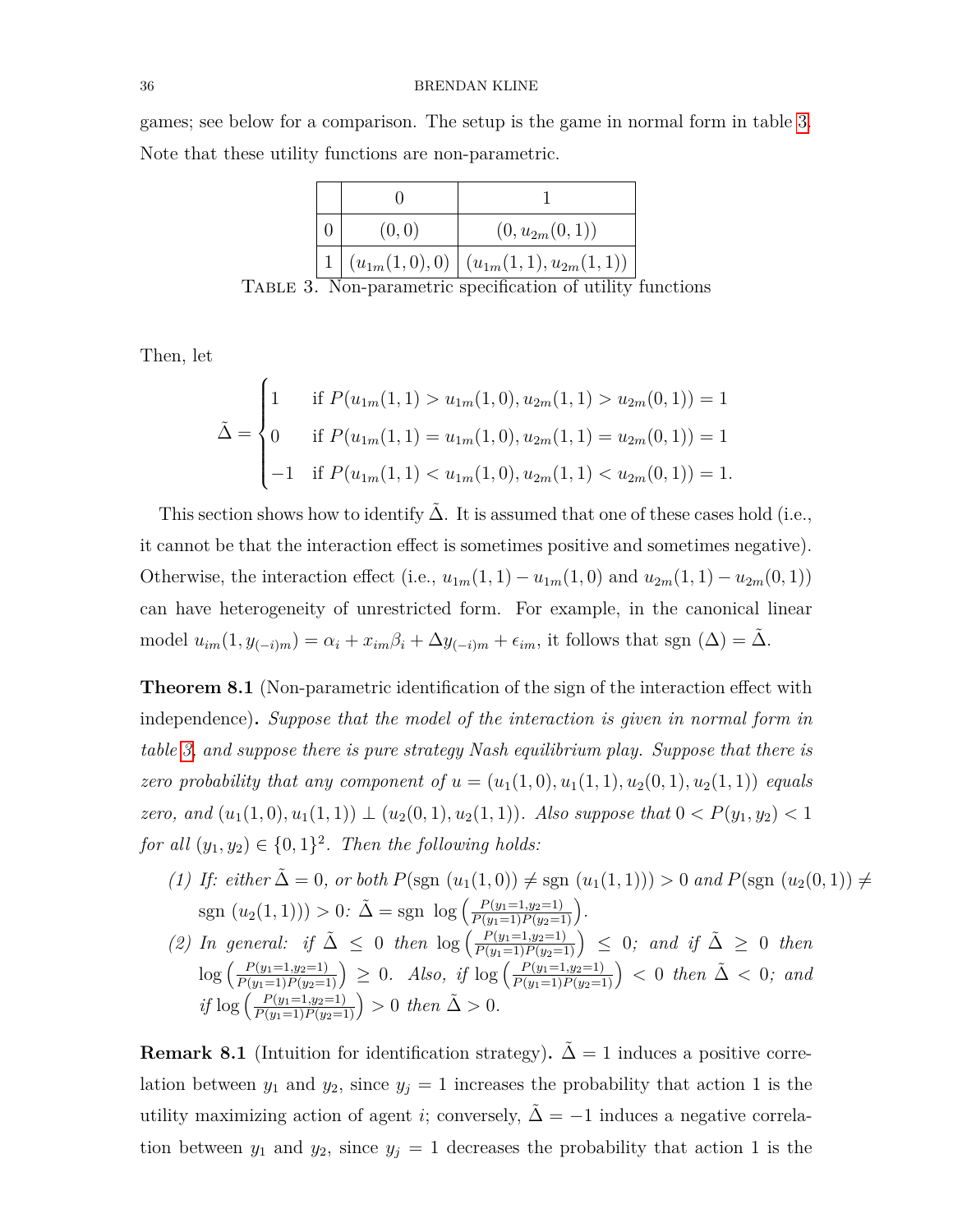utility maximizing action of agent *i*. This can be captured by the "pointwise mutual information" statistic  $\log \left( \frac{P(y_1=1,y_2=1)}{P(y_1=1)P(y_2=1)} \right)$  from information theory.

**Remark 8.2** (Condition on sign of utility functions)**.** The condition in part [1](#page-35-2) rules out a situation in which there is a non-zero interaction effect (i.e.,  $\Delta \neq 0$ ), but effectively no strategic interaction because agents have utility functions that are always positive (or always negative) no matter what the other agent does. In such a case, there is "effectively" a zero interaction effect. In the canonical linear model, with ∆ *<* 0, this condition is equivalent to  $P(\alpha_i + x_i\beta_i + \Delta_i < -\epsilon_i < \alpha_i + x_i\beta_i) > 0$ , which would be implied by unobservables with support on the real line.

<span id="page-36-0"></span>**Remark 8.3** (Equilibrium existence)**.** A pure strategy Nash equilibrium exists (with probability one), by an argument similar to [Kline and Tamer](#page-44-19) [\(2012\)](#page-44-19).

**Remark 8.4** (Explanatory variables)**.** It is possible to do the analysis conditional on some explanatory variables *x*, which may increase the credibility of the independence assumption. In that case, the assumption is that the "unobservables" are independent across agents, which is essentially also assumed by [de Paula and Tang](#page-44-5) [\(2012\)](#page-44-5) but in the context of incomplete information games. Alternatively, theorem [4.1](#page-19-1) provides a different result that uses explanatory variables but does not require independence.

**Remark 8.5** (Comparison to [de Paula and Tang](#page-44-5) [\(2012\)](#page-44-5))**.** [de Paula and Tang](#page-44-5) [\(2012\)](#page-44-5) show under their (similar) assumptions in the context of incomplete information games: if  $\log \left( \frac{P(y_1=1,y_2=1)}{P(y_1=1)P(y_2=1)} \right) > 0$  then  $\tilde{\Delta} = 1$ , and if  $\log \left( \frac{P(y_1=1,y_2=1)}{P(y_1=1)P(y_2=1)} \right) < 0$  then  $\tilde{\Delta} = -1.8$  $\tilde{\Delta} = -1.8$  As long as log  $\left(\frac{P(y_1=1,y_2=1)}{P(y_1=1)P(y_2=1)}\right) \neq 0$  the results overlap, implying that the use of  $\log \left( \frac{P(y_1=1,y_2=1)}{P(y_1=1)P(y_2=1)} \right)$  as a statistic for  $\tilde{\Delta}$  is partially robust to different conditions on information (i.e., incomplete information versus complete information). Despite the similarity in the results, the proofs are quite different, because they apply to different conditions on information.

But also there are some important differences in the actual results; in particular, the [de Paula and Tang](#page-44-5) [\(2012\)](#page-44-5) result is silent about  $\tilde{\Delta}$  if  $\log\left(\frac{P(y_1=1,y_2=1)}{P(y_1=1)P(y_2=1)}\right) = 0.$ They also show that, when there is incomplete information,  $\log \left( \frac{P(y_1=1,y_2=1)}{P(y_1=1)P(y_2=1)} \right) \neq 0$ if and only if there are multiple Bayesian Nash equilibria that are played in the data generating process. In contrast, with complete information, the results in this paper show that  $\log \left( \frac{P(y_1=1,y_2=1)}{P(y_1=1)P(y_2=1)} \right) = 0$  is equivalent to  $\tilde{\Delta} = 0$ . One implication of this

<span id="page-36-1"></span> ${}^{8}$ [de Paula and Tang](#page-44-5) [\(2012\)](#page-44-5) do not give literally this result, but the equivalence is evident after translating the notation, and some algebra.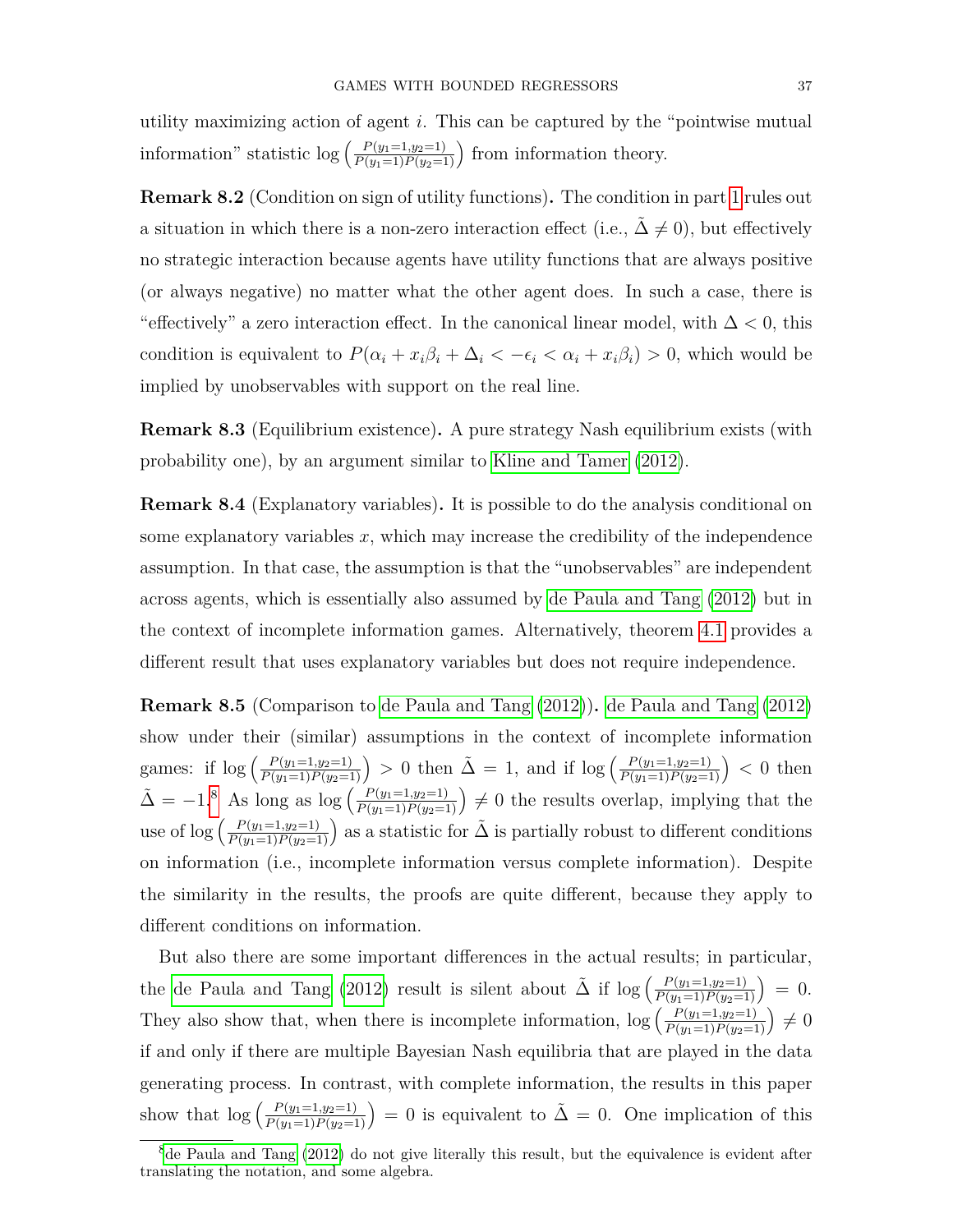difference is that in the incomplete information model of [de Paula and Tang](#page-44-5) [\(2012\)](#page-44-5), it is not possible to "prove" that the interaction effect is zero, essentially because, with incomplete information, it is not possible to distinguish between the possibility of a zero interaction effect, and the possibility that there is just one Bayesian Nash equilibrium being played in the data generating process.<sup>[9](#page-37-1)</sup> These results provide an interesting contrast of the empirical content of complete and incomplete information games.

8.1. **Non-parametric estimation of the sign of the interaction effect.** The following is a consistent estimator for  $\tilde{\Delta}$ , using the notation that  $P_M(\cdot)$  is the sample distribution of *M* independent instances of the game.

<span id="page-37-0"></span>**Theorem 8.2** (Non-parametric estimation of ∆˜ with bounded regressors)**.** *Under the same conditions as part [1](#page-35-2) of theorem [8.1,](#page-35-0)*

$$
\widehat{\Delta}_M = \text{sgn}\left(1\left\{M^{\frac{1}{4}} \left|\frac{P_M(y_1 = 1, y_2 = 1)}{P_M(y_1 = 1)P_M(y_2 = 1)} - 1\right| \ge 1\right\} \log\left(\frac{P_M(y_1 = 1, y_2 = 1)}{P_M(y_1 = 1)P_M(y_2 = 1)}\right)\right)
$$
  

$$
\rightarrow^{a.s.} \widetilde{\Delta}.
$$

The indicator is used because when  $\tilde{\Delta} = 0$  generally sgn  $\left(\log\left(\frac{P_M(y_1=1,y_2=1)}{P_M(y_1=1)P_M(y_2=1)}\right)\right) \neq$ 0, since sgn  $\left(\cdot\right)$  is discontinuous at 0. This is similar to tests for moment inequalities in [Andrews and Soares](#page-43-9) [\(2010\)](#page-43-9) and [Kline](#page-44-20) [\(2011\)](#page-44-20), where it is necessary to know which moment inequalities bind. Since the support of  $\hat{\tilde{\Delta}}$  is finite, with probability one, in large enough samples,  $\hat{\tilde{\Delta}} = \tilde{\Delta}$ . So, the rate of convergence is arbitrarily fast. Therefore, estimation of  $\tilde{\Delta}$  has no asymptotic effect on subsequent steps of estimation.

### 9. Appendix: proofs

# *Proof of theorem [3.1.](#page-13-0) Proof of identification of β:*

By assumption [3.3,](#page-10-0)  $F_{\epsilon}(t_1, t_2) = \int_{-\infty}^{t_1} \int_{-\infty}^{t_2} f_{\epsilon}(e_1, e_2) de_2de_1$ . Use the notation that  $F_{\epsilon}^{[i,1]}(t_1, t_2)$  is the first derivative of  $F_{\epsilon}(\cdot)$  with respect to  $t_i$ , evaluated at  $t = (t_1, t_2)$ . So,  $F_{\epsilon}^{[i=1,1]}(t_1, t_2) = \int_{-\infty}^{t_2} f_{\epsilon_1, \epsilon_2}(t_1, e_2) de_2$  and  $F_{\epsilon}^{[i=2,1]}(t_1, t_2) = \int_{-\infty}^{t_1} f_{\epsilon_1, \epsilon_2}(e_1, t_2) de_1$ . Since the density is strictly positive everywhere, it holds that  $0 < F_{\epsilon}^{[i,1]}(t_1, t_2) < f_{\epsilon_i}(t_i)$ .

Suppose that  $\alpha_i + x_i \beta_{ix} + w \beta_{iw} + \epsilon_i < 0$  for all *i*. Then, the outcome  $(0,0)$  is a pure strategy Nash equilibrium. Moreover, since  $\Delta_1 \leq 0$  and  $\Delta_2 \leq 0$ , it is the

<span id="page-37-1"></span><sup>&</sup>lt;sup>9</sup>This discussion is focused only on proposition 1 of [de Paula and Tang](#page-44-5)  $(2012)$ ; their paper includes many other results on related issues. In particular, their corollary 1 and proposition 2 deals with issues related to the uniqueness of Bayesian Nash equilibrium. However, neither of those results apply in the case of a zero interaction effect.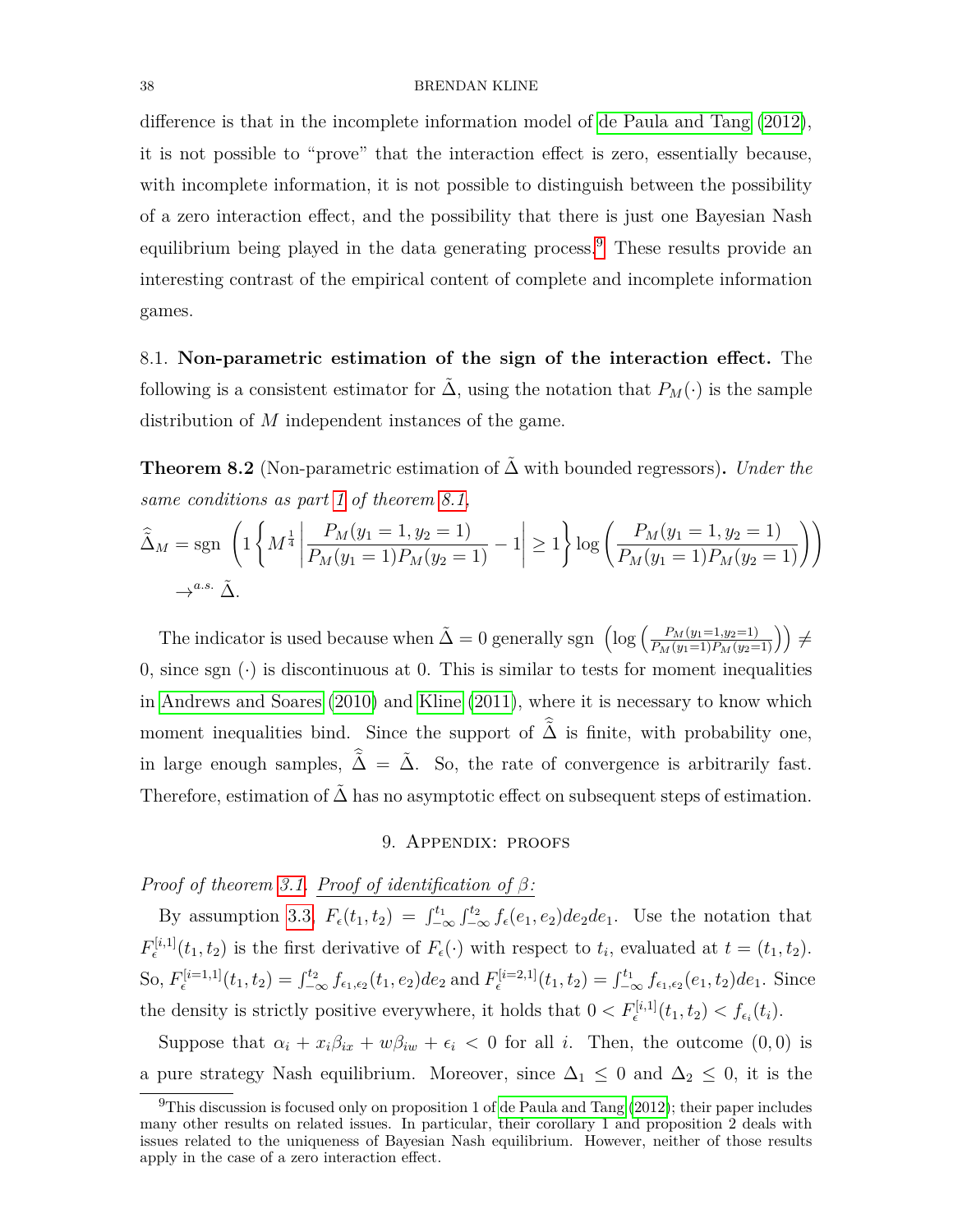*unique* pure strategy Nash equilibrium, since  $u_i(1, y_{(-i)}) \leq \alpha_i + x_i \beta_{ix} + w \beta_{iw} + \epsilon_i < 0$ . Conversely, suppose that (0*,* 0) is a pure strategy Nash equilibrium. Then, it must be that  $\alpha_i + x_i \beta_{ix} + w \beta_{iw} + \epsilon_i \leq 0$ . Therefore, since by assumption [3.3](#page-10-0) there is zero probability that  $\alpha_i + x_i \beta_{ix} + w \beta_{iw} + \epsilon_i = 0$  conditional on any *z*, and using assumption [3.2,](#page-9-1)  $P(y = (0,0)|z) = P(\epsilon_1 \leq -\alpha_1 - x_1\beta_{1x} - w\beta_{1w}, \epsilon_2 \leq -\alpha_2 - x_2\beta_{2x} - w\beta_{2w}).$ 

Then, using assumption [3.3,](#page-10-0) note that  $\frac{\partial P(y=(0,0)|z)}{\partial x_{ik}} = F_{\epsilon}^{[i,1]}(-\alpha_1 - x_1\beta_{1x} - w\beta_{1w}, -\alpha_2 - w\beta_{2x} - w\beta_{2x} - w\beta_{2x})$  $x_2\beta_{2x} - w\beta_{2w}$ )(− $\beta_{ixk}$ ). Also note that, using the chain rule for total derivatives, *∂P*(*y*=(0*,*0)|*z*)  $\frac{E(0,0)|z|}{\partial w_l} = \sum_i^2 \Big( F_{\epsilon}^{[i,1]}(-\alpha_1 - x_1\beta_{1x} - w\beta_{1w}, -\alpha_2 - x_2\beta_{2x} - w\beta_{2w})(-\beta_{iwl}) \Big).$ 

Since *z* has an ordinary density by assumption [3.4,](#page-11-0) the derivatives on the left hand sides of these expressions are observed in the population. Use the notation that  $F_{\epsilon}^{[i,1]}(z,\theta) \equiv F_{\epsilon}^{[i,1]}(-\alpha_1 - x_1\beta_{1x} - w\beta_{1w}, -\alpha_2 - x_2\beta_{2x} - w\beta_{2w}).$  $\epsilon$ Then, since  $\beta_{ix1} = 1$  by assumption [3.1,](#page-9-2)  $\beta_{ixk} =$ . Further, assuming that

*∂P* (*y*=(0*,*0)|*z*) *∂xik ∂P* (*y*=(0*,*0)|*z*) *∂xi*1  $\beta_{1w} = \beta_{2w}, \ \beta_{wl} =$  $\frac{\partial P(y=(0,0)|z)}{\partial w_l}$   $\sum_i^2 \frac{\partial P(y=(0,0)|z)}{\partial x_{i1}}$ . The denominators in these expressions are strictly negative by assumption [3.3.](#page-10-0)

Also, for any weight function 
$$
\pi(\cdot)
$$
, and assuming that the expectations exist,  
\n
$$
E\left(\pi(z)\frac{\partial P(y=(0,0)|z)}{\partial x_{ik}}\right) = E\left(\pi(z)F_{\epsilon}^{[i,1]}(z,\theta)\right)(-\beta_{ixk}). \text{ If } \beta_{1w} = \beta_{2w}, E\left(\pi(z)\frac{\partial P(y=(0,0)|z)}{\partial w_l}\right) =
$$
\n
$$
E\left(\pi(z)\sum_{i}^{2}F_{\epsilon}^{[i,1]}(z,\theta)\right)(-\beta_{wl}). \text{ Therefore, it holds that } \beta_{ixk} = \frac{E\left(\pi(z)\frac{\partial P(y=(0,0)|z)}{\partial x_{ik}}\right)}{E\left(\pi(z)\frac{\partial P(y=(0,0)|z)}{\partial x_{i1}}\right)} \text{ and}
$$

 $\beta_{wl} = \frac{E\left(\pi(z) \frac{\partial P(y=(0,0)|z)}{\partial w_l}\right)}{\sum_{l=1}^{3} \sum_{l=1}^{l} \left(\pi(z) \frac{\partial P(y=(0,0)|z)}{\partial w_l}\right)}$  $\frac{\sum_{i}^{n} E(\pi(z) \frac{\partial P(y=(0,0)|z)}{\partial x_{i1}})}{\sum_{i}^{n} E(\pi(z) \frac{\partial P(y=(0,0)|z)}{\partial x_{i1}})}$ . In order for the division to be justified, it must be that  $E\left(\pi(z)\frac{\partial P(y=(0,0)|z)}{\partial x} \right)$ *∂xi*<sup>1</sup> is non-zero. It is, because  $\frac{\partial P(y=(0,0)|z)}{\partial x_{i1}} < 0$  for all *z*, as noted above, and  $\pi(z)$  is non-negative for all *z*, and is strictly positive on a set of *z* that has positive measure. Consequently,  $E\left(\pi(z)\frac{\partial P(y=(0,0)|z)}{\partial x}\right)$ *∂xi*<sup>1</sup>  $($   $< 0.$ 

Alternatively, if  $E(P_x(z))$  has full rank, let  $F_{\epsilon}^{[1]}(z,\theta)$  be the  $1 \times 2$  matrix whose *i*th entry is  $F_{\epsilon}^{[i,1]}(-\alpha_1 - x_1\beta_{1x} - w\beta_{1w}, -\alpha_2 - x_2\beta_{2x} - w\beta_{2w})$ . Then, it follows that  $F_{\epsilon}^{[1]}(z,\theta)' \frac{dP(y=(0,0)|z)}{dw}$  $\frac{F(0,0)|z|}{dw_l} = F_{\epsilon}^{[1]}(z,\theta)'F_{\epsilon}^{[1]}(z,\theta)(-\beta_{wl})$  where  $\beta_{wl}$  is the  $2 \times 1$  matrix whose *i*th entry is  $\beta_{iwl}$ . So, taking expectations and using assumption [3.6,](#page-12-2)

$$
\beta_{wl} = -\left( E\left( F_{\epsilon}^{[1]}(z,\theta)' F_{\epsilon}^{[1]}(z,\theta) \right) \right)^{-1} E\left( F_{\epsilon}^{[1]}(z,\theta)' \frac{dP(y=(0,0)|z)}{dw_l} \right).
$$

Then, let  $P^{[1]}(z)$  be the 1 × 2 matrix whose *i*th entry is  $\frac{\partial P(y=(0,0)|z)}{\partial x_{i1}}$ . And recall from above that  $-F_{\epsilon}^{[i,1]}(-\alpha_1-x_1\beta_{1x}-w\beta_{1w},-\alpha_2-x_2\beta_{2x}-w\beta_{2w})=\frac{\partial P(y=(0,0)|z)}{\partial x_{i1}},$  so  $F_{\epsilon}^{[1]}(z,\theta) = -P^{[1]}(z).$ 

*Proof of identification of α and* ∆*:*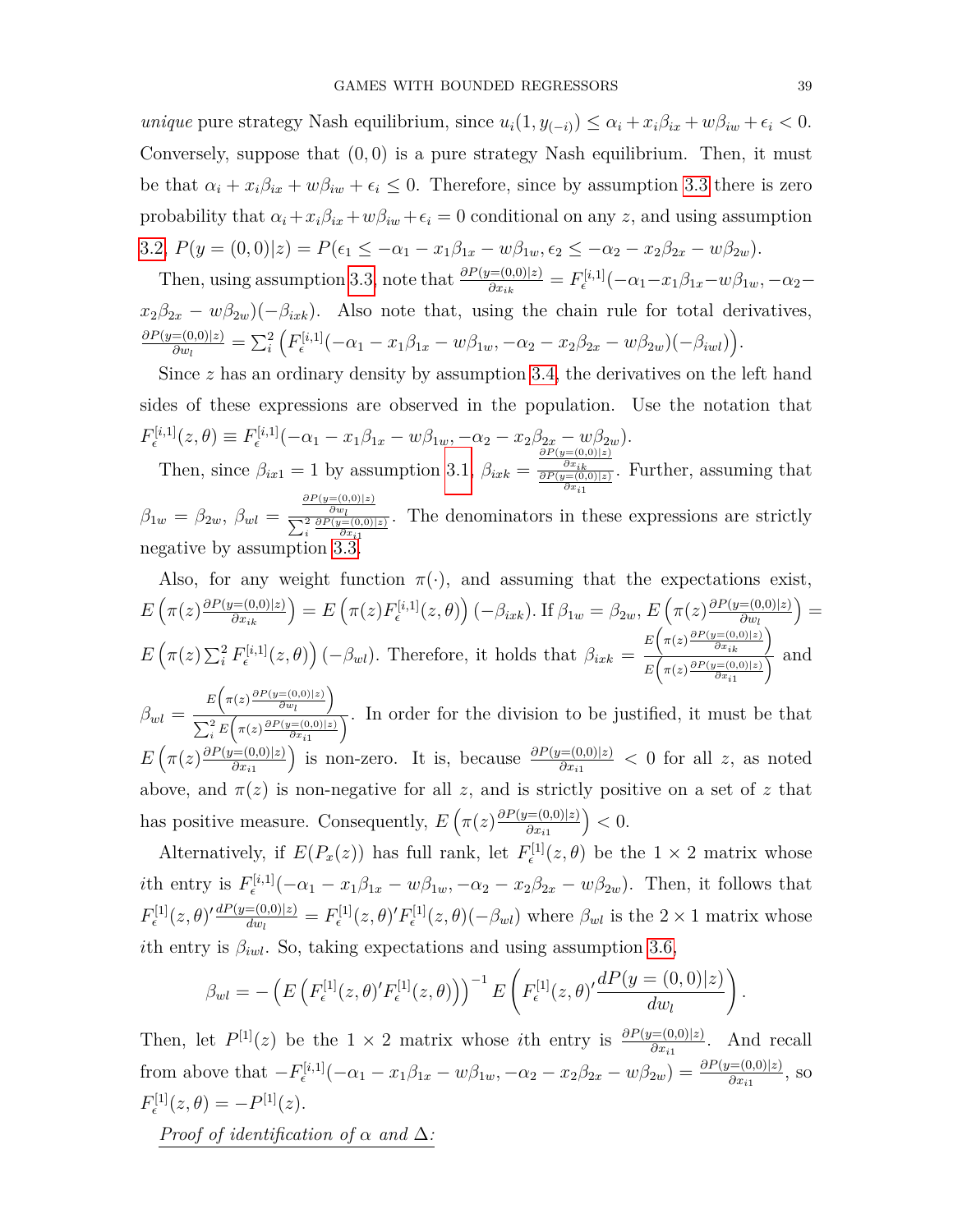As above,  $P(y = (0,0)|z) = P(\epsilon_1 + \alpha_1 \leq -x_1\beta_{1x} - w\beta_{1w}, \epsilon_2 + \alpha_2 \leq -x_2\beta_{2x} - w\beta_{2w})$ and similarly  $P(y = (1, 1)|z) = P(\epsilon_1 + \alpha_1 + \Delta_1 \geq -x_1\beta_{1x} - w\beta_{1w}, \epsilon_2 + \alpha_2 + \Delta_2 \geq$  $-x_2\beta_{2x} - w\beta_{2w}$ . Thus,  $f_{\epsilon_1+\alpha_1,\epsilon_2+\alpha_2}(t_1,t_2) = \frac{\partial^2 P(y=(0,0)|c_1,c_2)}{\partial c_1 \partial c_2}$ *∂c*1*∂c*<sup>2</sup>  $\left| \right|_{t_1,t_2}$  is point identified at points  $(t_1, t_2)$  such that the density of  $(c_1, c_2)$  is positive on an open set that contains  $(t_1, t_2)$ . Therefore by assumption [3.5](#page-12-1) this second cross partial derivative is identified on an open set of  $(t_1, t_2)$  that contains  $(\alpha_1, \alpha_2)$ . By assumption [3.3,](#page-10-0) the mode of  $(\epsilon_1 + \alpha_1, \epsilon_2 + \alpha_2)$  is  $(\alpha_1, \alpha_2)$ . Therefore,  $(\alpha_1, \alpha_2) = \arg \max_{a_1, a_2} \frac{\partial^2 P(y=(0,0)|c_1, c_2)}{\partial c_1 \partial c_2}$ *∂c*1*∂c*<sup>2</sup>  $\Big|_{a_1, a_2}$ . Similarly,  $(\alpha_1 + \Delta_1, \alpha_2 + \Delta_2) = \arg \max_{b_1, b_2} \frac{\partial^2 P(y=(1,1)|c_1, c_2)}{\partial c_1 \partial c_2}$ *∂c*1*∂c*<sup>2</sup>  $\Big|_{b_1,b_2}$ . The maximization is over the support of  $(c_1, c_2)$ .

<span id="page-39-0"></span>**Lemma 9.1.** *Under the same conditions as theorem [3.1,](#page-13-0) if the densities of*  $\epsilon_1$  *and*  $\epsilon_2$ *are bounded above, and*  $\pi(\cdot)$  *is integrable with respect to the data generating process for z, then the expectations appearing in the statement of theorem [3.1](#page-13-0) all exist.*

*Proof of lemma [9.1.](#page-39-0)* For  $E\left(\pi(z)\frac{\partial P(y=(0,0)|z)}{\partial x_{ik}}\right)$ , note that by the arguments of theorem  $3.1, \pi(z) \frac{\partial P(y=(0,0)|z)}{\partial x}$  $3.1, \pi(z) \frac{\partial P(y=(0,0)|z)}{\partial x}$  $\frac{f(x)=(0,0)|z)}{\partial x_{ik}} = \left(\pi(z)F_{\epsilon}^{[i,1]}(z,\theta)\right)(-\beta_{ixk})$ . Also, if there is an upper bound  $\overline{f}$  for the densities of  $\epsilon_1$  and  $\epsilon_2$ , then also by the arguments of theorem [3.1,](#page-13-0)  $F_{\epsilon}^{[i,1]}(z,\theta) \leq \overline{f}$ . Consequently,  $(\pi(z) F_{\epsilon}^{[i,1]}(z,\theta))$  ( $-\beta_{ixk}$ ) is bounded above by a constant multiple of  $\pi(z)$ , so is integrable as long as  $\pi(z)$  is integrable.

It is similar for  $E\left(\pi(z)\frac{\partial P(y=(0,0)|z)}{\partial w}\right)$ *∂w<sup>l</sup>* ). And for  $E(P_x(z))$  and  $E(P^{[1]}(z) \frac{dP(y=(0,0)|z)}{dw}$ *dw<sup>l</sup>* , note similarly that the integrand is bounded above by a constant if there is an upper bound  $\overline{f}$  for the densities of  $\epsilon_1$  and  $\epsilon_2$ , and therefore is integrable.

*Proof of theorem [4.1.](#page-19-1)* Suppose that  $\Delta_1 \leq 0$  and  $\Delta_2 \leq 0$ . Then, inspecting the condition for  $y_2 = 1$  to be part of a pure strategy Nash equilibrium, and using assumptions [3.2](#page-9-1) and [3.3,](#page-10-0)

$$
P(y_2 = 1|z) = P(\epsilon_2 \ge -\alpha_2 - x_2\beta_{2x} - w\beta_{2w} - \Delta_2)
$$
  
+ 
$$
P(\epsilon_1 \le -\alpha_1 - x_1\beta_{1x} - w\beta_{1w}, -\alpha_2 - x_2\beta_{2x} - w\beta_{2w} \le \epsilon_2 \le -\alpha_2 - x_2\beta_{2x} - w\beta_{2w} - \Delta_2)
$$
  
+ 
$$
P(y_2 = 1|\epsilon \in \mathcal{R}^-(z, \theta), z)P(\epsilon \in \mathcal{R}^-(z, \theta)),
$$

where the last term corresponds to the region of multiple equilibria, and the conditioning on *z* in  $P(\epsilon \in \mathcal{R}^{-}(z, \theta))$  can be dropped by assumption [3.2.](#page-9-1) Let  $P_2(z) \equiv$  $P(y_2 = 1 | \epsilon \in \mathcal{R}^-(z, \theta), z)$  be the selection mechanism.

Therefore, using assumption [3.4,](#page-11-0) and letting  $c_i = -\alpha_i - x_i \beta_{ix} - w \beta_{iw}$ ,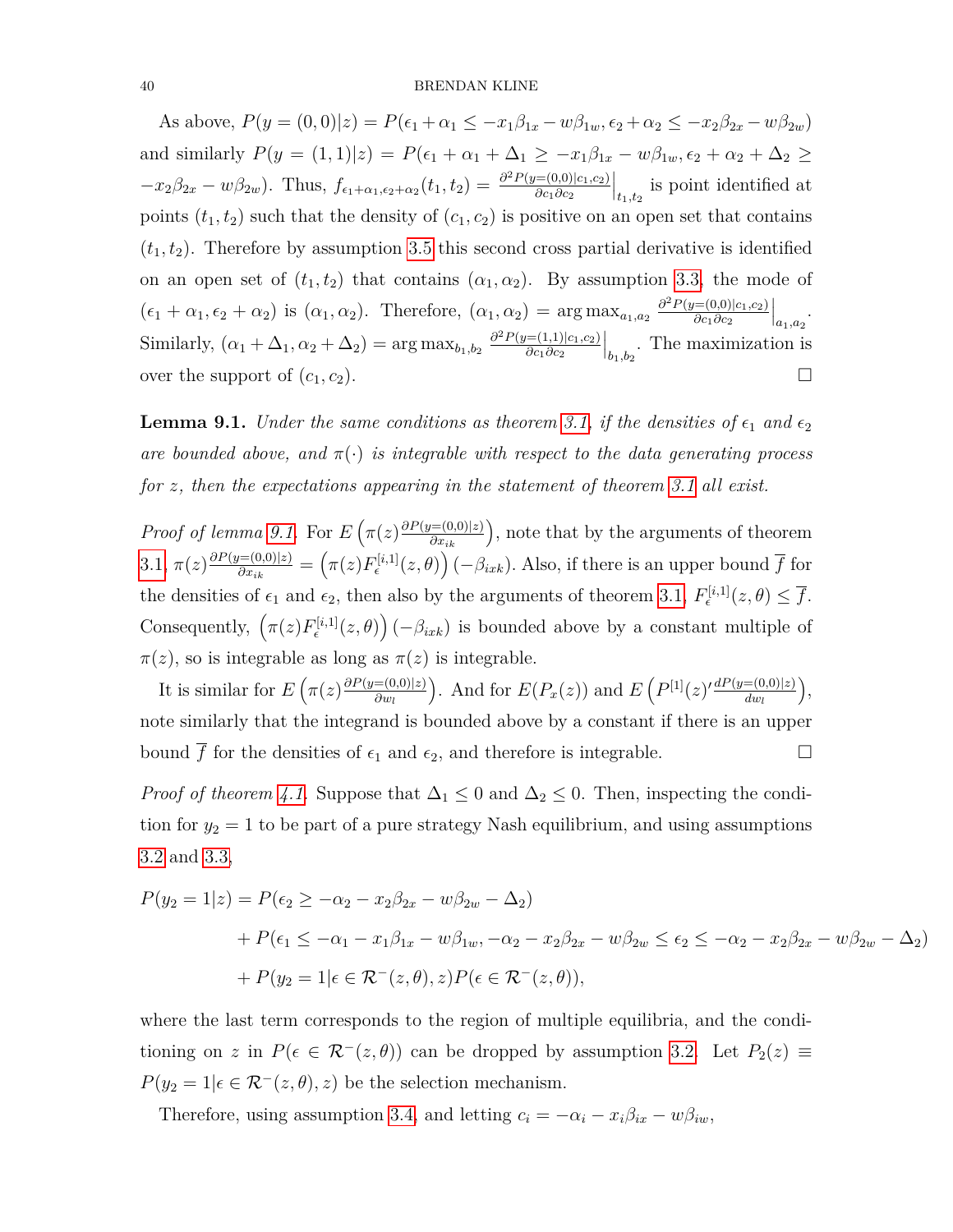$$
\frac{\partial P(y_2 = 1|z)}{\partial x_{11}} = -\beta_{1x1} \int_{c_2}^{c_2-\Delta_2} f_{\epsilon_1,\epsilon_2}(c_1, e_2) de_2 \n+ P_2(z) \left( -\beta_{1x1} \int_{c_2}^{c_2-\Delta_2} f_{\epsilon_1,\epsilon_2}(c_1 - \Delta_1, e_2) de_2 + \beta_{1x1} \int_{c_2}^{c_2-\Delta_2} f_{\epsilon_1,\epsilon_2}(c_1, e_2) de_2 \right) \n+ \frac{\partial P_2(z)}{\partial x_{11}} P(\epsilon \in \mathcal{R}^-(z, \theta)) \n= (1 - P_2(z)) \left( -\beta_{1x1} \int_{c_2}^{c_2-\Delta_2} f_{\epsilon_1,\epsilon_2}(c_1, e_2) de_2 \right) \n+ P_2(z) \left( -\beta_{1x1} \int_{c_2}^{c_2-\Delta_2} f_{\epsilon_1,\epsilon_2}(c_1 - \Delta_1, e_2) de_2 \right) + \frac{\partial P_2(z)}{\partial x_{11}} P(\epsilon \in \mathcal{R}^-(z, \theta)).
$$

Note that  $\beta_{1x1} = 1$ . If  $\Delta_2 < 0$ , then the integration bounds are not equal, so by assumption [3.3,](#page-10-0) the integrals in this expression are strictly positive. Obviously,  $0 \le P_2(z) \le 1$ . Finally, by assumption [4.1,](#page-17-1)  $\frac{\partial P_2(z)}{\partial x_{11}} \le 0$ , since in the region of multiple equilibria,  $y_2 = 1$  happens exactly in case  $y_1 = 0$ . So, this expression is strictly negative. Similarly, if  $\Delta_1 < 0$ , then  $\frac{\partial P(y_1=1|z)}{\partial x_{21}} < 0$ .

Alternatively, suppose that  $\Delta_1 \geq 0$  and  $\Delta_2 \geq 0$ . By symmetric arguments, if  $\Delta_2 > 0$ , then  $\frac{\partial P(y_2=1|z)}{\partial x_{11}}$  is strictly positive; and if  $\Delta_1 > 0$ , then  $\frac{\partial P(y_1=1|z)}{\partial x_{21}}$  is strictly positive.

Suppose that  $\Delta_2 = 0$ . Then  $P(y_2 = 1|z) = P(\epsilon_2 \ge -\alpha_2 - x_2\beta_{2x} - w\beta_{2w})$ , so *∂P*(*y*2=1|*z*)  $\frac{\partial y_2 = 1|z|}{\partial x_{11}} = 0$ . Similarly, if  $\Delta_1 = 0$ , then  $\frac{\partial P(y_1 = 1|z)}{\partial x_{21}} = 0$ 

Since these results hold pointwise in *z*, they also hold for weighted averages.  $\square$ *Proof of theorem [5.1.](#page-24-0)* By [Powell, Stock, and Stoker](#page-44-11) [\(1989\)](#page-44-11),  $\sqrt{M}(\hat{\delta}_M - \delta) \rightarrow^d N(0, V(\delta))$ . So, by the delta method, the asymptotic covariance is  $C(\delta)V(\delta)C(\delta)$ . — П

Proof of theorem 5.2. By a Taylor series approximation, which exists by assumption  
\n5.7, 
$$
\widehat{\Delta Q}_M(\gamma) = \begin{pmatrix} \frac{\partial \tilde{R}_{M,1}(a_1, a_2, B)}{\partial B} \Big|_{\tilde{\beta}_1} (\beta - \hat{\beta}) & \frac{\partial \tilde{R}_{M,2}(b_1, b_2, B)}{\partial B} \Big|_{\tilde{\beta}_2} (\beta - \hat{\beta}) & \end{pmatrix}'
$$
 where  $||\tilde{\beta}_1 - \beta|| \le ||\hat{\beta} - \beta||$  and  $||\tilde{\beta}_2 - \beta|| \le ||\hat{\beta} - \beta||$ . So,  $\sup_{\gamma} ||\widehat{\Delta Q}_M(\gamma)|| \lesssim \max \left( \sup_{\gamma} \left\| \frac{\partial \tilde{R}_{M,1}(a_1, a_2, B)}{\partial B} \Big|_{\tilde{\beta}_1} \right\|$   
\n $||\beta - \hat{\beta}||$ ,  $\sup_{\gamma} \left\| \frac{\partial \tilde{R}_{M,2}(b_1, b_2, B)}{\partial B} \Big|_{\tilde{\beta}_2} \right\|$   $||\beta - \hat{\beta}|| \right) = O_p(M^{-\frac{1}{2}})$  by assumption 5.7, where  $\lesssim$   
means less than or equal up to a positive constant. Therefore, by assumption 5.6,  
\n $\widehat{Q}_M(\gamma)$  converges in probability to  $Q(\gamma)$  uniformly over  $\Gamma$ . Consequently, because of  
assumptions 3.3 and 5.5 and the conclusion of theorem 3.1, Newey and McFadden  
\n(1994, Theorem 2.1) applies, so  $\widehat{\gamma}_M \to^p \gamma_0$ . (Using the notation that  $\gamma_0$  is the true  
\nparameter, to distinguish between the use of " $\gamma$ " as the argument of a function.)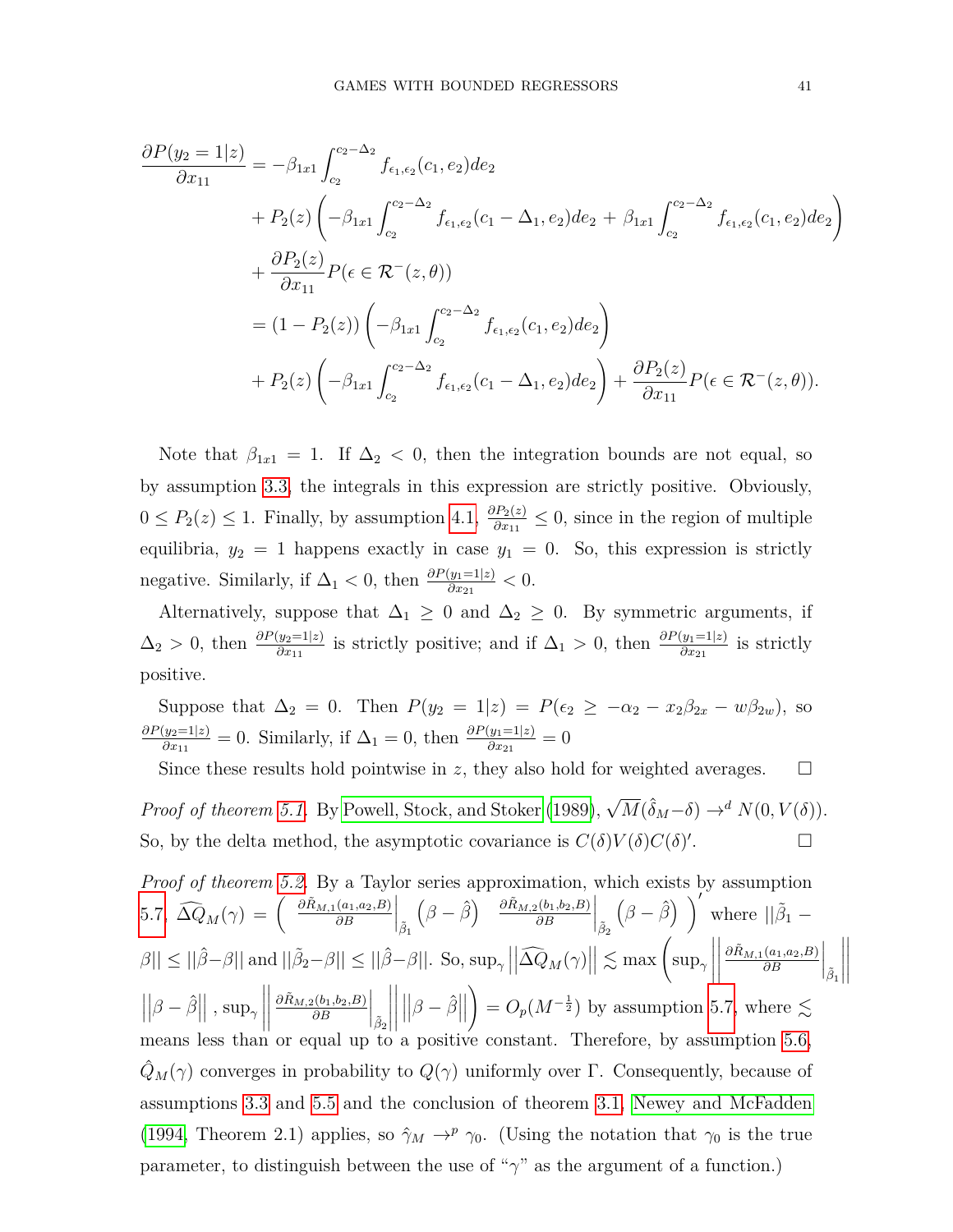The proof of asymptotic normality is given for the case where it is assumed that  $\alpha_1 \equiv \alpha \equiv \alpha_2$  and  $\Delta_1 \equiv \Delta \equiv \Delta_2$ , which implicitly entails deriving the asymptotic covariance without that assumption.

Since the parameters are assumed in estimation to be equal across agent roles, with corresponding constrained objective function  $Q^r(\gamma^r) = Q(\gamma_1^r, \gamma_1^r, \gamma_2^r, \gamma_2^r)$ , where  $\gamma^r = (a, b)$  constrains the parameters to be equal across agent roles,

$$
\frac{\partial \hat{Q}_{M}^{r}(\gamma)}{\partial \gamma} = \begin{pmatrix} \frac{\partial^{3}P_{M}(y=(0,0)|\hat{c}_{1},\hat{c}_{2})}{\partial \hat{c}_{1}^{2}\partial \hat{c}_{2}}\Big|_{a,a} + \frac{\partial^{3}P_{M}(y=(0,0)|\hat{c}_{1},\hat{c}_{2})}{\partial \hat{c}_{1}\partial \hat{c}_{2}^{2}}\Big|_{a,a} \\ \frac{\partial^{3}P_{M}(y=(1,1)|\hat{c}_{1},\hat{c}_{2})}{\partial \hat{c}_{1}^{2}\partial \hat{c}_{2}}\Big|_{b,b} + \frac{\partial^{3}P_{M}(y=(1,1)|\hat{c}_{1},\hat{c}_{2})}{\partial \hat{c}_{1}\partial \hat{c}_{2}^{2}}\Big|_{b,b} \end{pmatrix}
$$
\nand\n
$$
\frac{\partial^{2} \hat{Q}_{M}^{r}(\gamma)}{\partial \gamma^{\prime}} = \begin{pmatrix} \frac{\partial^{2} \hat{Q}_{M}^{r}(\gamma)}{\partial a^{2}} & 0 \\ 0 & \frac{\partial^{2} \hat{Q}_{M}^{r}(\gamma)}{\partial b^{2}} \end{pmatrix}, \text{ where}
$$
\n
$$
\frac{\partial^{2} \hat{Q}_{M}^{r}(\gamma)}{\partial a^{2}} = \frac{\partial^{4}P_{M}(y=(0,0)|\hat{c}_{1},\hat{c}_{2})}{\partial \hat{c}_{1}^{3}\partial \hat{c}_{2}}\Big|_{a,a} + 2 \frac{\partial^{4}P_{M}(y=(0,0)|\hat{c}_{1},\hat{c}_{2})}{\partial \hat{c}_{1}^{2}\partial \hat{c}_{2}^{2}}\Big|_{a,a} + \frac{\partial^{4}P_{M}(y=(0,0)|\hat{c}_{1},\hat{c}_{2})}{\partial \hat{c}_{1}\partial \hat{c}_{2}^{3}}\Big|_{a,a}
$$

and

$$
\frac{\partial^2 \hat{Q}_M^r(\gamma)}{\partial^2 b} = \frac{\partial^4 P_M(y=(1,1)|\hat{c}_1,\hat{c}_2)}{\partial \hat{c}_1^3 \partial \hat{c}_2}\bigg|_{b,b} + 2 \left. \frac{\partial^4 P_n(y=(1,1)|\hat{c}_1,\hat{c}_2)}{\partial \hat{c}_1^2 \partial \hat{c}_2^2}\right|_{b,b} + \frac{\partial^4 P_M(y=(1,1)|\hat{c}_1,\hat{c}_2)}{\partial \hat{c}_1 \partial \hat{c}_2^3}\bigg|_{b,b}.
$$

By a Taylor series approximation, which exists by assumption [5.13,](#page-27-6) and since  $\hat{\gamma}_M$ solves the first order condition by assumption [5.8,](#page-27-1) with probability approaching  $1, 0 =$ *∂Q*ˆ*<sup>r</sup> <sup>M</sup>*(*γ*) *∂γ*  $\Big|_{\hat{\gamma}_M}$  $=\frac{\partial \hat{Q}_M^r(\gamma)}{\partial \gamma}$ *∂γ*  $\Big|_{\gamma_0}$  $+\frac{\partial^2 \hat{Q}_M^r(\gamma)}{\partial \gamma \partial \gamma'}$ *∂γ∂γ*<sup>0</sup>  $\Big|_{\tilde{\gamma}_M}$  $(\hat{\gamma}_M - \gamma_0)$ . So,  $r_M \left( \left( - \frac{\partial \hat{Q}_M^r(\gamma)}{\partial \gamma} \right) \right)$ *∂γ*  $\Big|_{\gamma_0}$  $+\frac{\partial Q_M^r(\gamma)}{\partial \gamma}$ *∂γ*  $\Big|_{\gamma_0}$  $\setminus$ −  $\partial Q_M^r(\gamma)$ *∂γ*  $\Big|_{\gamma_0}$  $= r_M$  $\int$   $\int$   $\frac{\partial^2 \hat{Q}_M^r(\gamma)}{Q}$ *∂γ∂γ*<sup>0</sup>  $\Big|_{\tilde{\gamma}_M}$  $-\frac{\partial^2 Q_M^r(\gamma)}{\partial \alpha \partial \alpha'}$ *∂γ∂γ*<sup>0</sup>  $\Big|_{\tilde{\gamma}_M}$  $\left(\hat{\gamma}_M - \gamma_0\right) + \frac{\partial^2 Q_M^r(\gamma)}{\partial \gamma \partial \gamma'}$ *∂γ∂γ*<sup>0</sup>  $\Big|_{\tilde{\gamma}_M}$  $(\hat{\gamma}_M - \gamma_0)$  $\setminus$ *.* By assumption [5.11,](#page-27-4) and arguments similar to the above,  $\left(-\frac{\partial \hat{Q}_{M}^{r}(\gamma)}{\partial \gamma}\right)$ *∂γ*  $\Big|_{\gamma_0}$  $+\frac{\partial Q_M^r(\gamma)}{\partial \gamma}$ *∂γ*  $\Big|_{\gamma_0}$  $\setminus$ =  $O_p(M^{-\frac{1}{2}})$  and  $\left(\frac{\partial^2 \hat{Q}_M^r(\gamma)}{\partial \gamma \partial \gamma'}\right)$ *∂γ∂γ*<sup>0</sup>  $\Big|_{\tilde{\gamma}_M}$  $-\frac{\partial^2 Q_M^r(\gamma)}{\partial \gamma \partial \gamma'}$ *∂γ∂γ*<sup>0</sup>  $\Big|_{\tilde{\gamma}_M}$  $= O_p(M^{-\frac{1}{2}}).$ 

By assumption 5.10, 
$$
\frac{\partial^2 Q_M^r(\gamma)}{\partial \gamma \partial \gamma'}\Big|_{\tilde{\gamma}_M} \to^p \frac{\partial^2 Q^r(\gamma)}{\partial \gamma \partial \gamma'}\Big|_{\gamma_0}
$$
, where  $\frac{\partial^2 Q^r(\tau)}{\partial \gamma \partial \gamma'} = \begin{pmatrix} \frac{\partial^2 Q^r(\gamma)}{\partial a^2} & 0 \\ 0 & \frac{\partial^2 Q^r(\gamma)}{\partial b^2} \end{pmatrix}$ ,  
where  $\frac{\partial^2 Q^r(\gamma)}{\partial a^2} = \frac{\partial^4 P(y=(0,0)|c_1,c_2)}{\partial c_1^3 \partial c_2}\Big|_{a,a} + 2 \frac{\partial^4 P(y=(0,0)|c_1,c_2)}{\partial c_1^2 \partial c_2^2}\Big|_{a,a} + \frac{\partial^4 P(y=(0,0)|c_1,c_2)}{\partial c_1 \partial c_2^3}\Big|_{a,a}$  and  $\frac{\partial^2 Q^c(\gamma)}{\partial b^2} = \frac{\partial^4 P(y=(1,1)|c_1,c_2)}{\partial c_1^3 \partial c_2}\Big|_{b,b} + 2 \frac{\partial^4 P(y=(1,1)|c_1,c_2)}{\partial c_1^2 \partial c_2^2}\Big|_{b,b} + \frac{\partial^4 P(y=(1,1)|c_1,c_2)}{\partial c_1 \partial c_2^3}\Big|_{b,b}.$   
The Hessian of the density of  $\epsilon + \alpha$  evaluated at  $\alpha$  is

The Hessian of the density of  $\epsilon + \alpha$  evaluated at  $\alpha$  is

$$
\begin{pmatrix}\n\frac{\partial^4 P(y=(0,0)|c_1,c_2)}{\partial c_1^3 \partial c_2}\Big|_{\alpha,\alpha} & \frac{\partial^4 P(y=(0,0)|c_1,c_2)}{\partial c_1^2 \partial c_2^2}\Big|_{\alpha,\alpha} \\
\frac{\partial^4 P(y=(0,0)|c_1,c_2)}{\partial c_1^2 \partial c_2^2}\Big|_{\alpha,\alpha} & \frac{\partial^4 P(y=(0,0)|c_1,c_2)}{\partial c_1 \partial c_2^3}\Big|_{\alpha,\alpha}\n\end{pmatrix}.
$$

Therefore assumption [5.12](#page-27-5) implies that  $\frac{\partial^4 P(y=(0,0)|c_1,c_2)}{\partial c_1^3 \partial c_2}$ *∂c*<sup>3</sup>∂c<sub>2</sub>  $\Big|_{\alpha,\alpha}$  + 2  $\frac{\partial^4 P(y=(0,0)|c_1,c_2)}{\partial c_1^2 \partial c_2^2}$  $\partial c_1^2 \partial c_2^2$  $\Big|_{\alpha,\alpha}$  + *∂* <sup>4</sup>*P*(*y*=(0*,*0)|*c*1*,c*2) *∂c*1*∂c*<sup>3</sup> 2  $\Big|_{\alpha,\alpha}$  < 0. By similar arguments for the Hessian of the density of  $\epsilon$  +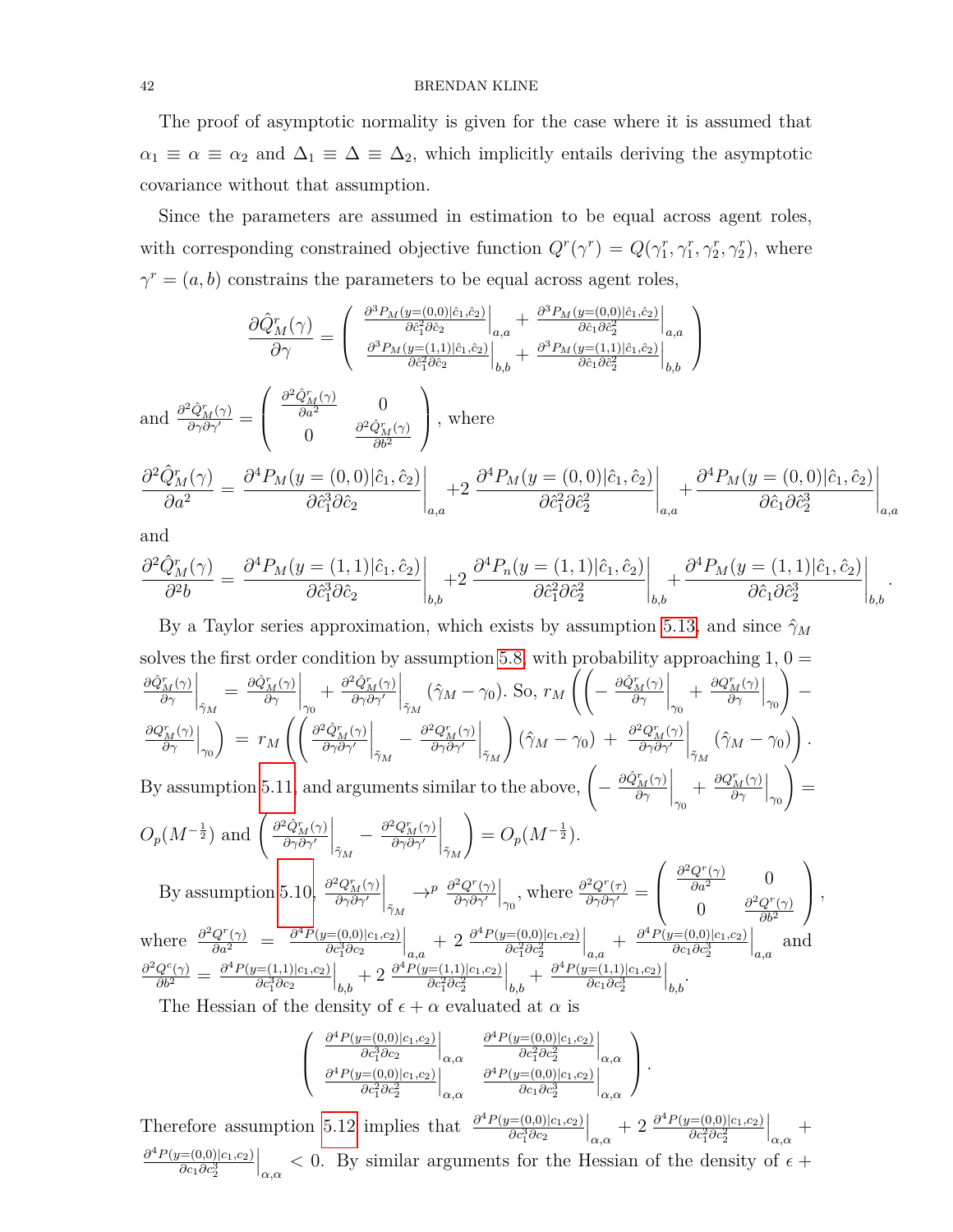$\alpha + \Delta$  evaluated at  $\alpha$  and  $\Delta$ ,  $\frac{\partial^4 P(y=(1,1)|c_1,c_2)}{\partial c_1^3 \partial c_2}$ *∂c*<sup>3</sup> 1 *∂c*<sup>2</sup>  $\Big|_{\alpha+\Delta,\alpha+\Delta}+2 \frac{\partial^4 P(y=(1,1)|c_1,c_2)}{\partial c_1^2 \partial c_2^2}$  $\partial c_1^2 \partial c_2^2$  *α*+∆*,α*+∆  $^{+}$ *∂* <sup>4</sup>*P*(*y*=(1*,*1)|*c*1*,c*2) *∂c*1*∂c*<sup>3</sup> 2  $\left| \alpha + \Delta, \alpha + \Delta \right|$  < 0. Therefore, with probability approaching 1,  $\frac{\partial^2 Q_M^r(\gamma)}{\partial \gamma \partial \gamma'}$ *∂γ∂γ*<sup>0</sup>  $\mid$  $\tilde{\gamma}_M$ is invertible.

Therefore, 
$$
r_M(\hat{\gamma}_M - \gamma_0) \rightarrow^d N\left(0, \left(\frac{\partial^2 Q^r(\gamma)}{\partial \gamma \partial \gamma'}\Big|_{\gamma_0}\right)^{-1} D\Omega_0 D' \left(\frac{\partial^2 Q^r(\gamma)}{\partial \gamma \partial \gamma'}\Big|_{\gamma_0}\right)^{-1}\right)
$$
 by as-  
quantian 5.0 when  $D = \begin{pmatrix} 1 & 1 & 0 & 0 \end{pmatrix}$ . The means it follows that this with a

sumption 5.9, where 
$$
D = \begin{pmatrix} 1 & 0 & 0 & 0 & 0 \\ 0 & 0 & 1 & 1 & 0 \\ 0 & 0 & 0 & 1 & 1 \end{pmatrix}
$$
. Therefore it follows by the delta method  
that  $r_M(\hat{\psi}_M - \psi) \to^d N \left( 0, C \left( \frac{\partial^2 Q^r(\gamma)}{\partial \gamma \partial \gamma'} \Big|_{\gamma_0} \right)^{-1} D\Omega_0 D' \left( \frac{\partial^2 Q^r(\gamma)}{\partial \gamma \partial \gamma'} \Big|_{\gamma_0} \right)^{-1} C' \right)$  where  $C = \begin{pmatrix} 1 & 0 \\ -1 & 1 \end{pmatrix}$ .

*Proof of theorem [8.1.](#page-35-0)* It is equivalent to show that  $\tilde{\Delta} = \text{sgn} \left( \frac{P(y_1=1,y_2=1)}{P(y_1=1)P(y_2=1)} - 1 \right)$ .

Suppose that  $\tilde{\Delta} = -1$ . Since  $P(y_1 = 1, y_2 = 1) > 0$ , it follows that  $P(u_1(1, 1)) \ge$  $0, u_2(1, 1) \geq 0$   $> 0.10$  $> 0.10$  So,  $P(u_1(1, 1) \geq 0) > 0$  and  $P(u_2(1, 1) \geq 0) > 0$ . Similarly, since  $P(y_1 = 0, y_2 = 0) > 0$ ,  $P(u_1(1,0) \le 0) > 0$  and  $P(u_2(0,1) \le 0) > 0$ . By the assumptions in part [1,](#page-35-2)  $P(u_1(1,0) > 0 > u_1(1,1)) > 0$  and  $P(u_2(0,1) > 0 >$  $u_2(1,1)$ ) > 0. Since  $u_1 \perp u_2$ , this implies (among other things) that  $P(u_1(1,0) > 0 > 0$  $u_1(1, 1), u_2(0, 1) < 0$  > 0.

Then,  $P(y_1 = 1 | y_2 = 1) = \frac{P(y_1 = 1, y_2 = 1)}{P(y_2 = 1)} = \frac{P(u_1(1, 1) \ge 0, u_2(1, 1) \ge 0)}{P(y_2 = 1)}$ . Further,  $P(y_2 = 1) \ge$  $P(u_2(1,1) \geq 0)$ , since whenever  $u_2(1,1) > 0$ ,  $y_2 = 1$  is a strictly dominant strategy, and  $P(u_2(1,1) = 0) = 0$ . Therefore,  $P(y_1 = 1|y_2 = 1) \le \frac{P(u_1(1,1) \ge 0, u_2(1,1) \ge 0)}{P(u_2(1,1) \ge 0)}$  $P(u_1(1,1) \geq 0) \leq P(y_1 = 1)$  since  $u_1 \perp u_2$ . This implies  $\frac{P(y_1=1,y_2=1)}{P(y_1=1)P(y_2=1)} \leq 1$ . The inequality is strict under the assumption in part [1,](#page-35-2) because  $P(u_1(1,0) > 0 > 0$  $u_1(1,1), u_2(0,1) < 0$   $> 0$ , which also results in the Nash equilibrium outcome  $y_1 = 1$ , so  $P(y_1 = 1) > P(u_1(1, 1) \ge 0)$ .

Suppose that  $\tilde{\Delta} = 1$ . By symmetric arguments,  $\frac{P(y_1=0,y_2=1)}{P(y_1=0)P(y_2=1)} < (\leq)1$ , where the inequality is strict or weak depending on whether the assumption in part [1](#page-35-2) is maintained. This is equivalent to  $P(y_1 = 0, y_2 = 1) < (\le)P(y_2 = 1) - P(y_1 = 1)$ 1)*P*( $y_2 = 1$ ), which is equivalent to  $\frac{P(y_1=1,y_2=1)}{P(y_1=1)P(y_2=1)} > (\geq)1$ .

Suppose that  $\tilde{\Delta} = 0$ . Then,  $P(y_1 = 1, y_2 = 1) = P(u_1(1, 0) \ge 0, u_2(0, 1) \ge 0)$  and  $P(y_1 = 1) = P(u_1(1,0) \ge 0)$  and  $P(y_2 = 1) = P(u_2(0,1) \ge 0)$ . So, since  $u_1 \perp u_2$ , this implies that  $\frac{P(y_1=1,y_2=1)}{P(y_1=1)P(y_2=1)}=1.$ 

<span id="page-42-0"></span><sup>&</sup>lt;sup>10</sup>This is because  $P(y_1 = 1, y_2 = 1) = P(u_1(1, 1) \ge 0, u_2(1, 1) \ge 0)$  since if  $(1, 1)$  is the pure strategy Nash equilibrium outcome then  $u_1(1,1) \geq 0$  and  $u_2(1,1) \geq 0$ . Conversely, if  $u_1(1,1) > 0$ and  $u_2(1,1) > 0$ , then  $(1,1)$  is the unique pure strategy Nash equilibrium. The event that  $u_1(1,1) = 0$ or  $u_2(1, 1) = 0$  has zero probability by assumption.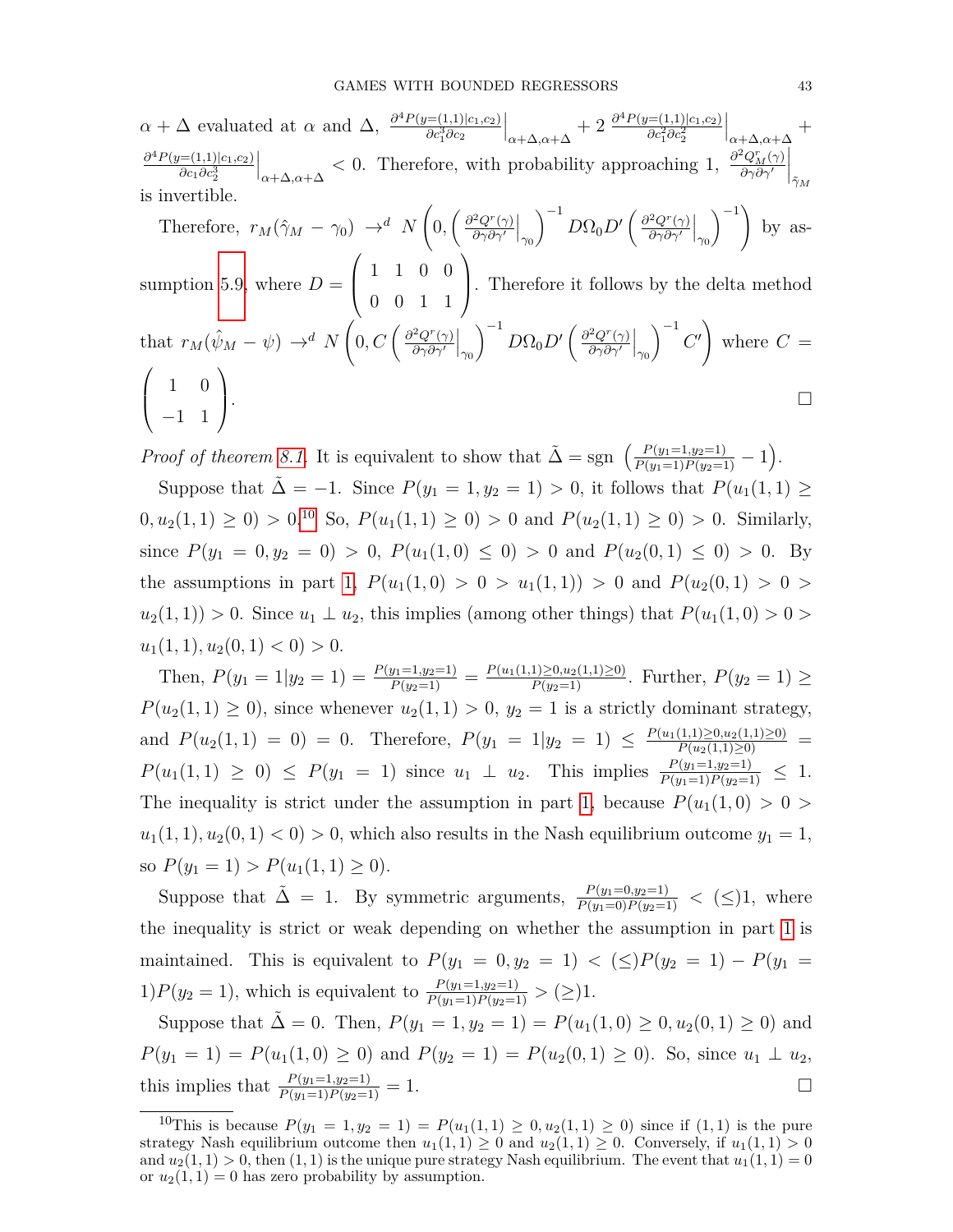*Proof of theorem [8.2.](#page-37-0)* By the law of large numbers,  $\frac{P_M(y_1=1,y_2=1)}{P_M(y_1=1)P_M(y_2=1)} \rightarrow^{a.s} \frac{P(y_1=1,y_2=1)}{P(y_1=1)P(y_2=1)}$ . So, if  $\tilde{\Delta} \neq 0$ , then  $\frac{P_M(y_1=1,y_2=1)}{P_M(y_1=1)P_M(y_2=1)} - 1$  converges almost surely to a non-zero number, so the left hand side of the argument in the indicator function converges to  $+\infty$  almost surely. Therefore, w.p.1, the indicator function is 1 for sufficiently large sample size. Thus,  $\hat{\tilde{\Delta}} \to^{a.s.} \tilde{\Delta}$  when  $\tilde{\Delta} \neq 0$ . Alternatively, supposing that  $\tilde{\Delta} = 0$ ,

$$
1\left\{M^{\frac{1}{4}}\left|\frac{P_M(y_1=1,y_2=1)}{P_M(y_1=1)P_M(y_2=1)}-1\right|\geq 1\right\}=1\left\{M^{\frac{1}{4}}\left|P_M(y_1=1,y_2=1)-P_M(y_1=1)P_M(y_2=1)\right|\geq P_M(y_1=1)P_M(y_2=1)\right\}
$$
  
\n
$$
=1\left\{M^{\frac{1}{4}}\left|P_M(y_1=1,y_2=1)-P(y_1=1,y_2=1)+P(y_1=1)P(y_2=1)-P_M(y_1=1)P_M(y_2=1)\right|\geq P_M(y_1=1)P_M(y_2=1)\right\}
$$
  
\n
$$
=1\left\{M^{\frac{1}{4}}\left|P_M(y_1=1,y_2=1)-P(y_1=1,y_2=1)+(P(y_1=1)-P_M(y_1=1))P_M(y_2=1)\right.\right.
$$
  
\n
$$
+ (P(y_2=1)-P_M(y_2=1))P(y_1=1)|\geq P_M(y_1=1)P_M(y_2=1)\right\}
$$
  
\n
$$
\leq 1\left\{M^{\frac{1}{4}}\left|P_M(y_1=1,y_2=1)-P(y_1=1,y_2=1)|+M^{\frac{1}{4}}\left|P(y_1=1)-P_M(y_1=1)\right|P_M(y_2=1)\right.\right.
$$

The second equality follows from  $\tilde{\Delta} = 0$  implies that  $P(y_1 = 1, y_2 = 1) = P(y_1 = 1)$ 1) $P(y_2 = 1)$ . By the [Marcinkiewicz and Zygmund](#page-44-22) [\(1937\)](#page-44-22) strong law of large numbers,  $M^{\frac{1}{4}}(P_M(y_1 = 1, y_2 = 1) - P(y_1 = 1, y_2 = 1)) \rightarrow^{a.s} 0, M^{\frac{1}{4}}(P(y_1 = 1) - P_M(y_1 = 1))$ 1))  $\rightarrow^{a.s} 0$ , and  $M^{\frac{1}{4}}(P(y_2 = 1) - P_M(y_2 = 1)) \rightarrow^{a.s.} 0$ . Therefore, since also  $P_M(y_1 =$ 1) $P_M(y_2 = 1) \rightarrow^{a.s.} P(y_1 = 1)P(y_2 = 1) \neq 0$ , the entire indicator function converges almost surely to 0. This means that w.p.1, for sufficiently large sample size, the indicator function is 0. Therefore,  $\hat{\tilde{\Delta}} \rightarrow^{a.s.} \tilde{\Delta}$ .

#### **REFERENCES**

- <span id="page-43-7"></span>Andrews, D. W. (1995): "Nonparametric kernel estimation for semiparametric models," *Econometric Theory*, 11(3), 560–596.
- <span id="page-43-5"></span>Andrews, D. W., and M. M. Schafgans (1998): "Semiparametric estimation of the intercept of a sample selection model," *The Review of Economic Studies*, 65(3), 497–517.
- <span id="page-43-9"></span>Andrews, D. W., and G. Soares (2010): "Inference for parameters defined by moment inequalities using generalized moment selection," *Econometrica*, 78(1), 119–157.
- <span id="page-43-4"></span>Aradillas-Lopez, A., and A. M. Rosen (2013): "Inference in ordered response games with complete information," Discussion paper, working paper.
- <span id="page-43-0"></span>BAJARI, P., H. HONG, AND S. P. RYAN (2010): "Identification and estimation of a discrete game of complete information," *Econometrica*, 78(5), 1529–1568.
- <span id="page-43-8"></span><span id="page-43-6"></span>Bernheim, B. D. (1984): "Rationalizable strategic behavior," *Econometrica*, 52(4), 1007–1028.
- Bierens, H. J. (1987): "Kernel estimators of regression functions," in *Advances in Econometrics: Fifth World Congress*, ed. by T. F. Bewley, vol. I, pp. 99–144. Cambridge University Press.
- <span id="page-43-1"></span>Bresnahan, T. F., and P. C. Reiss (1990): "Entry in monopoly market," *The Review of Economic Studies*, 57(4), 531–553.
- <span id="page-43-2"></span>(1991a): "Empirical models of discrete games," *Journal of Econometrics*, 48(1), 57–81.
- <span id="page-43-3"></span>(1991b): "Entry and competition in concentrated markets," *Journal of Political Economy*, pp. 977–1009.